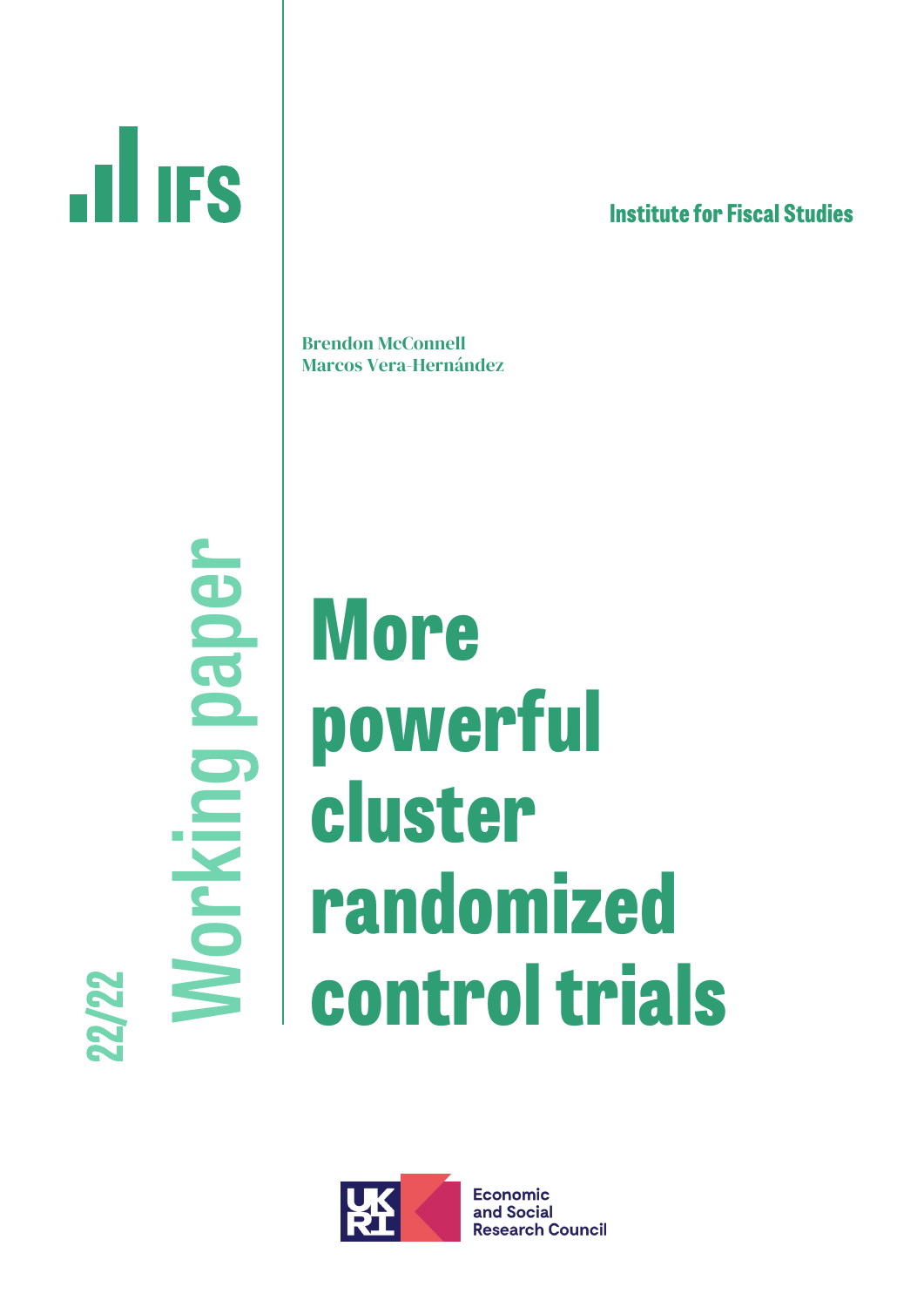### More Powerful Cluster Randomized Control Trials

Brendon McConnell and Marcos Vera-Hernández<sup>∗</sup>

June 14, 2022

#### Abstract

Balanced experimental designs, in which the number of treatment and control units are the same, do not maximize power subject to a cost constraint when treatment units are more expensive than control ones. Despite this, such balanced designs are the norm in economics. This paper describes methods to optimally choose the number of treatment and control clusters, and the number of units within treatment and control clusters, allowing for full flexibility. We use three archetypal examples from the development literature to illustrate the magnitude of the power gains, which lie between 8.5 and 19 percentage points.

Keywords: Power analysis, Sample size calculations, Randomized Control Trials, Cluster Randomized Control Trials JEL Codes: C8, C9

<sup>∗</sup>We provide an companion R package – Optimal.sample – which can be found at [https://brendonm](https://brendonmcconnell.github.io/Optimal.sample/) [cconnell.github.io/Optimal.sample/](https://brendonmcconnell.github.io/Optimal.sample/). The package enables the user to calculate optimal sample allocations for the cases we consider below. We supply an online vignette ([https://brendonmcconne](https://brendonmcconnell.github.io/Optimal.sample/articles/Optimal.sample.html) [ll.github.io/Optimal.sample/articles/Optimal.sample.html](https://brendonmcconnell.github.io/Optimal.sample/articles/Optimal.sample.html)), which details key aspects of the package. We thank Bet Caeyers for valuable comments. We also benefited from comments received at a workshop of The Centre for the Evaluation of Development Policies at The Institute for Fiscal Studies. We thank Nancy Daza Baez for excellent research assistance. All errors are our own responsibility. Author affiliations and contacts: McConnell (Southampton, brendon.mcconnell@gmail.com); Vera-Hernández (UCL and IFS, m.vera@ucl.ac.uk)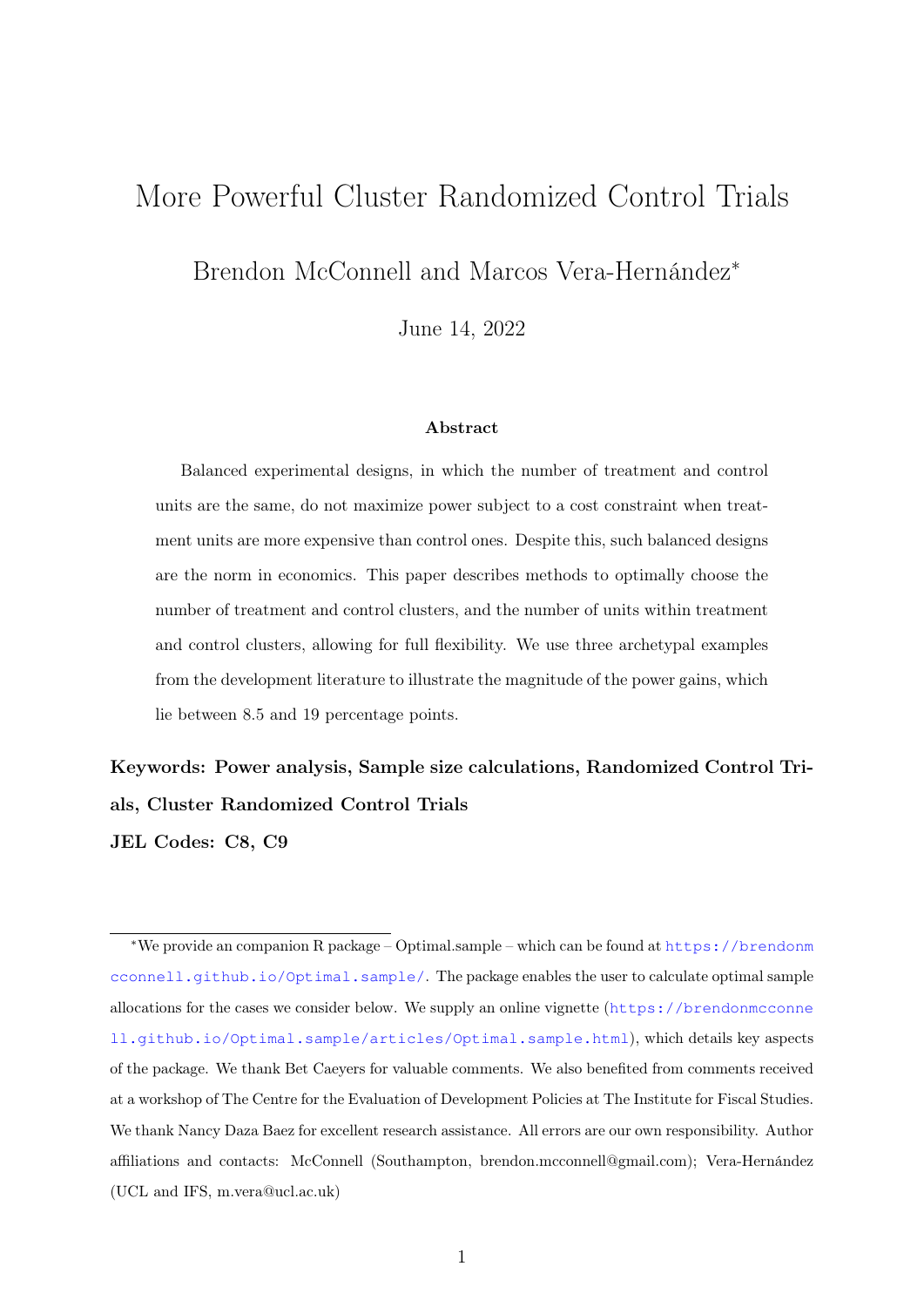#### 1 Introduction

One of the key challenges in economics is to estimate causal relationships between economic variables and policy instruments. Randomized Controlled Trials (RCT) have become one of the main tools that researchers use to accomplish this objective [\(Hausman](#page-22-0) [and Wise,](#page-22-0) [1985;](#page-22-0) [Burtless,](#page-20-0) [1995;](#page-20-0) [Heckman and Smith,](#page-22-1) [1995;](#page-22-1) [Duflo et al.,](#page-21-0) [2007;](#page-21-0) [Hamermesh,](#page-21-1) [2013;](#page-21-1) [Olken,](#page-23-0) [2020\)](#page-23-0). More simple RCTs are usually set up with the objective of estimating the impact of a certain policy or intervention, while more complex RCTs can be implemented to test between competing hypotheses that explain a phenomenon (also known as field experiments, see [Duflo](#page-21-2) [\(2006\)](#page-21-2); [Levitt and List](#page-22-2) [\(2009\)](#page-22-2); [Bandiera et al.](#page-20-1) [\(2011\)](#page-20-1); [List](#page-22-3) [\(2011\)](#page-22-3); [List and Rasul](#page-22-4) [\(2011\)](#page-22-4); [Karlan and Appel](#page-22-5) [\(2016\)](#page-22-5); [Duflo](#page-21-3) [\(2020\)](#page-21-3)).

The focus of this paper is on maximizing the statistical power – the probability that the null hypothesis of zero effect is correctly rejected – of a cluster RCT given a cost constraint. This is important because not only do underpowered RCTs have a smaller probability of detecting a true effect, but they also have a smaller probability that a statistically significant result reflects a true effect [\(Wacholder et al.,](#page-23-1) [2004;](#page-23-1) [Ioannidis,](#page-22-6) [2005;](#page-22-6) [Button](#page-20-2) [et al.,](#page-20-2) [2013\)](#page-20-2). [Ioannidis et al.](#page-22-7) [\(2017\)](#page-22-7) find that the median statistical power in Economics (in general, not specifically in RCT studies) is 18%. Moreover, low-powered RCTs are more likely to lead to estimates whose sign is the opposite to the true one, and estimates whose size is much larger than the true effect size [\(Gelman and Carlin,](#page-21-4) [2014\)](#page-21-4).

In the Statistics literature, there is a long tradition of solving the dual problem: minimizing costs subject to achieving a given level of power. It is well known that if treatment units are more expensive than control units (because of the cost of the intervention), a balanced design which has the same number of treatment and control units does not minimize costs. Instead, a given power and significance can be achieved at a smaller cost if more control and fewer treatment units are sampled than in the balanced design [\(Cochran,](#page-21-5) [1963;](#page-21-5) [Nam,](#page-23-2) [1973\)](#page-23-2) 1 .

We argue that the primal problem of maximizing power subject to a cost constraint is more relevant in economics research, in which funding bodies specify a maximum funding

<sup>1</sup>Although, for a fixed total number of units, having an unbalanced number of treatment and control units decreases the power of the RCT, this can be compensated, at a lower cost, by increasing the number of control units (as they are cheaper than the treatment ones).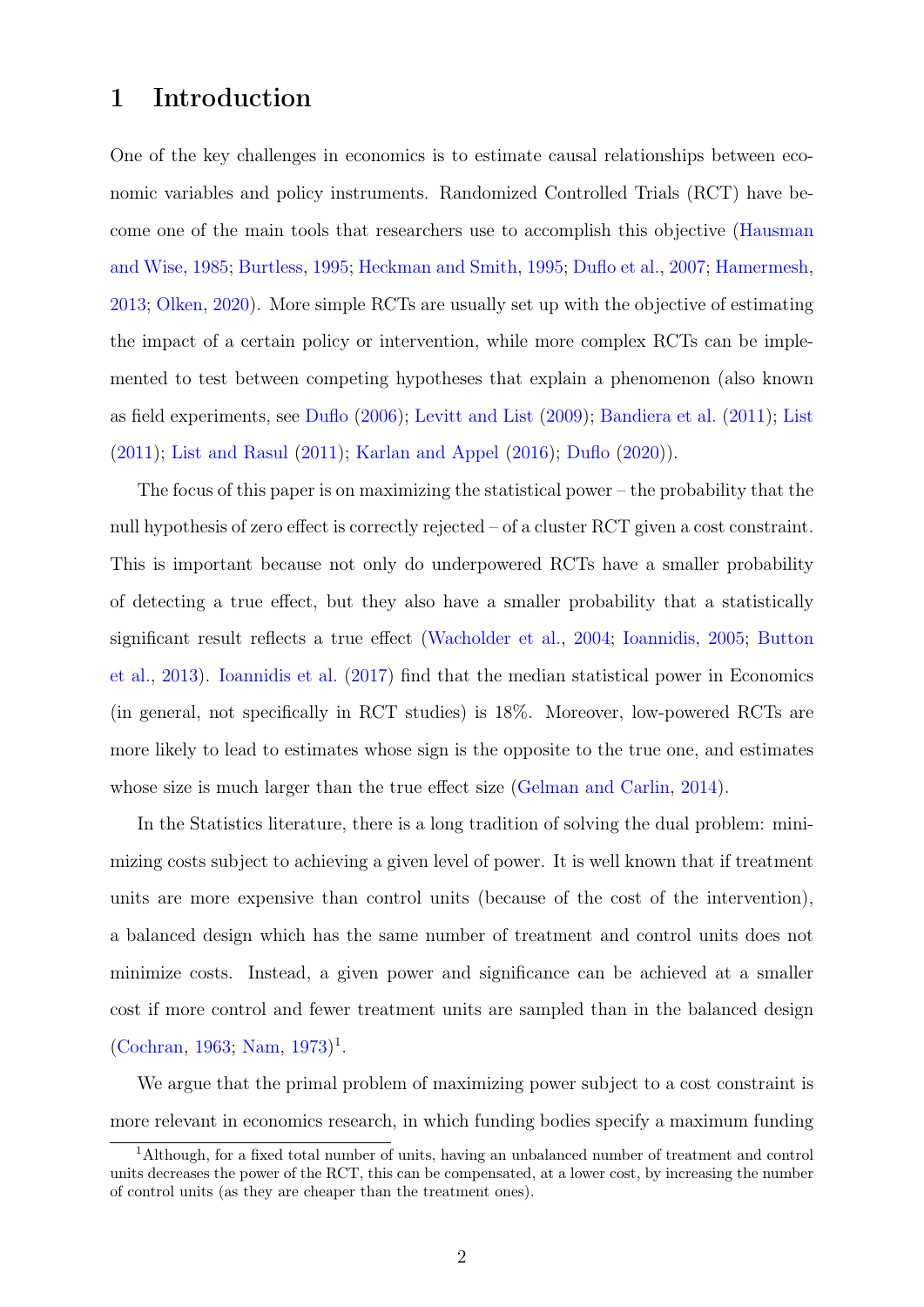amount per project. Moreover, the sample design of cluster RCTs, which are very common in Economics, is more complex as the researcher needs to choose the number of treatment and control clusters, as well as the number of units per treatment and control cluster. Such choice is not only relevant when the cost per cluster and/or the unit cost might be different in treatment and control, but also when the costs are the same, as the researcher must choose amongst the different combinations of number of clusters and number of units per cluster which satisfy the cost constraint.

This paper makes two key contributions. First, we derive methods to calculate the optimal sample for a cluster RCT with an endline outcome measure, allowing for different number of treatment and control clusters, as well as different number of units within treatment and control clusters. Existing methods in the literature do not allow for the full extent of flexibility as we do. Our method can be applied to solve the primal problem of maximizing power subject to a cost constraint, or to minimize costs subject to a minimum power. We focus on the primal problem as we think it is of most value for researchers in economics, and present the dual problem in the Appendix.

We model the cost function of the RCT as having a fixed cost per cluster as well as a variable cost per (within cluster) sampled unit. We consider two pure cases and a hybrid one: (i) the fixed cost per cluster is different between treatment and control but the variable cost is the same, (ii) the fixed cost per cluster is the same between treatment and control but the variable cost is the different, as well as, (iii) the hybrid case in which both the fixed and variable costs are different. It is important to highlight that even in a pure case, there are gains in a fully flexible solution that allows for the different number of clusters and units within clusters for treatment and control arms.

Our second contribution is to show that the gains in power are very significant in typical cluster RCTs from economics. The first example is a cluster RCT in which headteachers are given an unconditional grant to improve the school, and the experiment measures the effect of the grant on children's hemoglobin levels (a biomarker for nutritional status, and in particular, anaemia) as in [Luo et al.](#page-23-3) [\(2019\)](#page-23-3). This is an example in which the fixed cost per school is much larger in treatment than control clusters (because of the grant) but the variable cost of sampling a child (hemoglobin test and questionnaire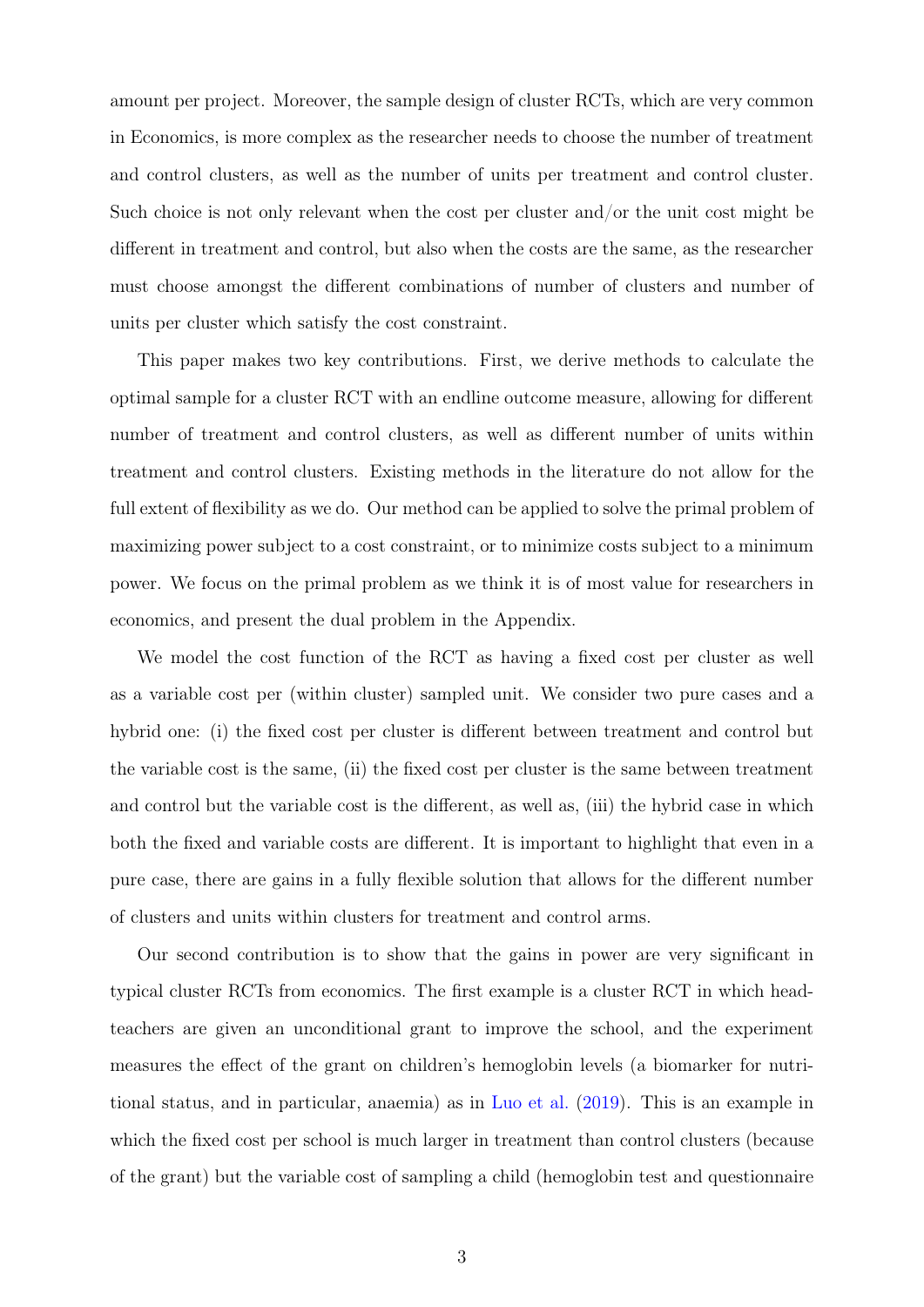time) is the same in treatment and control schools.

The second example is the case of an unconditional cash transfer program, as is analysed by [Haushofer and Shapiro](#page-22-8) [\(2016\)](#page-22-8), in which treated households receive a large unconditional cash transfer, and in which a cluster design is used to take into account of spillovers and general equilibrium effects. Unlike the previous example, the fixed cost per cluster is the same independently of whether it is a treatment or control one, as the only fixed cost per cluster is the transportation one. However, the cost of a treatment unit is much higher than a control one, as the cost of the treatment unit includes the unconditional cash transfer and the interviewing time, but only the latter for control units.

Our example for the hybrid case refers to the so called "graduation model" in which households are given large productive assets (i.e., a large animal), time limited cash transfers, as well as training and support, life skills coaching, and access to health services, as in [Banerjee et al.](#page-20-3) [\(2015\)](#page-20-3) and [Bandiera et al.](#page-20-4) [\(2017\)](#page-20-4). Because these programs provide training, coaching and access to health services, they need certain infrastructure in the treatment clusters to deliver these services and hence the fixed cost per treatment cluster is higher. In addition, the cost of each treated unit is higher because of the productive asset and cash transfer. Hence, this example synthesizes the previous two cases, by having both larger fixed cluster costs as well as larger variable treatment costs.

Our results indicate that, compared to a balanced design, optimally allocating the number of clusters and the number of treatment units can increase power between 8.5 and 19 percentage points. To obtain these results we use realistic cost estimates based predominantly on the previous studies and reasonable assumptions on parameters which are unknown to us. We then compare the costs of the balanced design  $-$  in which the number of clusters and units per cluster is the same between treatment and control – with the optimal allocation that we derive. It should be noted that we do not replicate all the features of the previous studies, and hence our results should not be understood as what the previous studies could have gained. Instead one should view our results as benchmark power gains that can be obtained in a typical cluster RCT using our proposed method.

We further consider the benefits of our approach, by attaching a monetary value to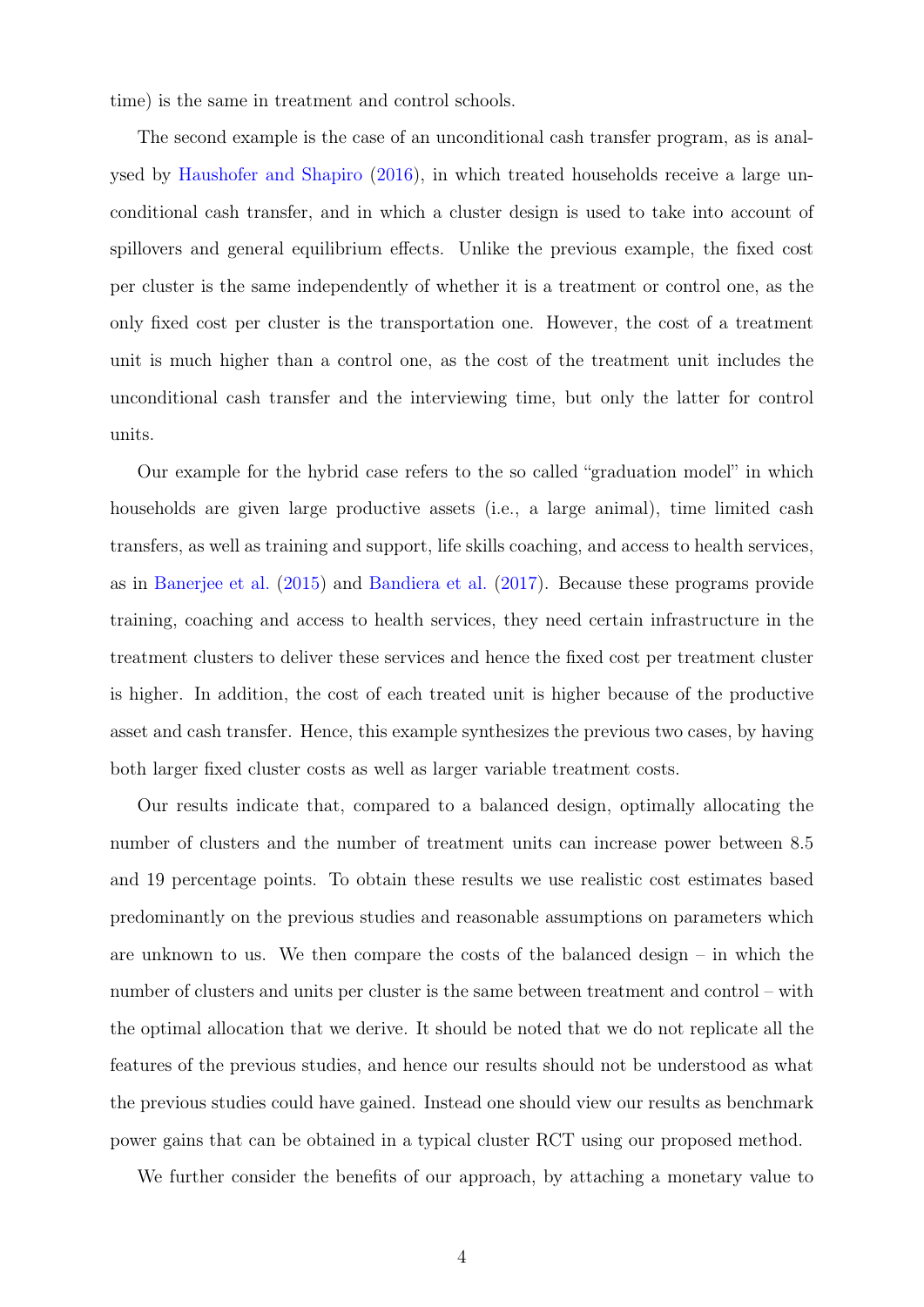the power improvements. To do so, we ask: how much larger a budget would be required to achieve the same power attained using our approach if instead one implemented a balanced design? In answering this question, we document sizeable values associated with the power improvement based on our approach. Expressed in terms of the original budget, these are respectively 22%, 23% and 54% for the three case studies. Put differently, the value of our approach is akin to using the standard, balanced design but being granted a budget of between 22% to 54% larger. This valuation exercise underscores the advantage of our approach. By moving away from a balanced design in a manner that accounts for differential costs, one can make sizeable power gains for a given budget.

A general feature of the results is that, in all three cases, both the number of clusters and the number of units within clusters are different between the treatment and control arms, in a compensating manner. For instance, when the fixed cost per cluster is larger in treatment than control clusters but the variable costs are the same, not only it is optimal to have fewer treatment than control clusters, but also to sample more units per treatment than control clusters (in the margin, it is more efficient to increase the units per treatment cluster than paying the cost of an additional treatment cluster). In the hybrid case, depending on the differences in fixed and variable costs, the optimal solution could even involve not only more clusters but also more units per cluster in the control than treatment arm.

This paper contributes to a growing literature on methods to improve the design of RCTs. [Hahn et al.](#page-21-6) [\(2011\)](#page-21-6) consider using the propensity score to reduce the variance of the treatment effect in a setting in which an experiment is run in multiple waves or replicate previous experiments. [McKenzie](#page-23-4) [\(2012\)](#page-23-4) studies the problem of how many waves of post-treatment data to collect to maximize power given a budget constraint, noting that the standard choice of one baseline and one follow-up wave is unlikely to be optimal in many cases. [Carneiro et al.](#page-20-5) [\(2019\)](#page-20-5) focus on the choice of what covariates to collect to maximize power subject to a cost constraint. [Chassang et al.](#page-21-7) [\(2012\)](#page-21-7) show how to modify RCTs to improve external validity in a context in which the outcomes are significantly affected by unobserved effort decisions taken by experimental subjects, and [Banerjee](#page-20-6) [et al.](#page-20-6) [\(2020\)](#page-20-6) study experimental design issues by an ambiguity-averse decision-maker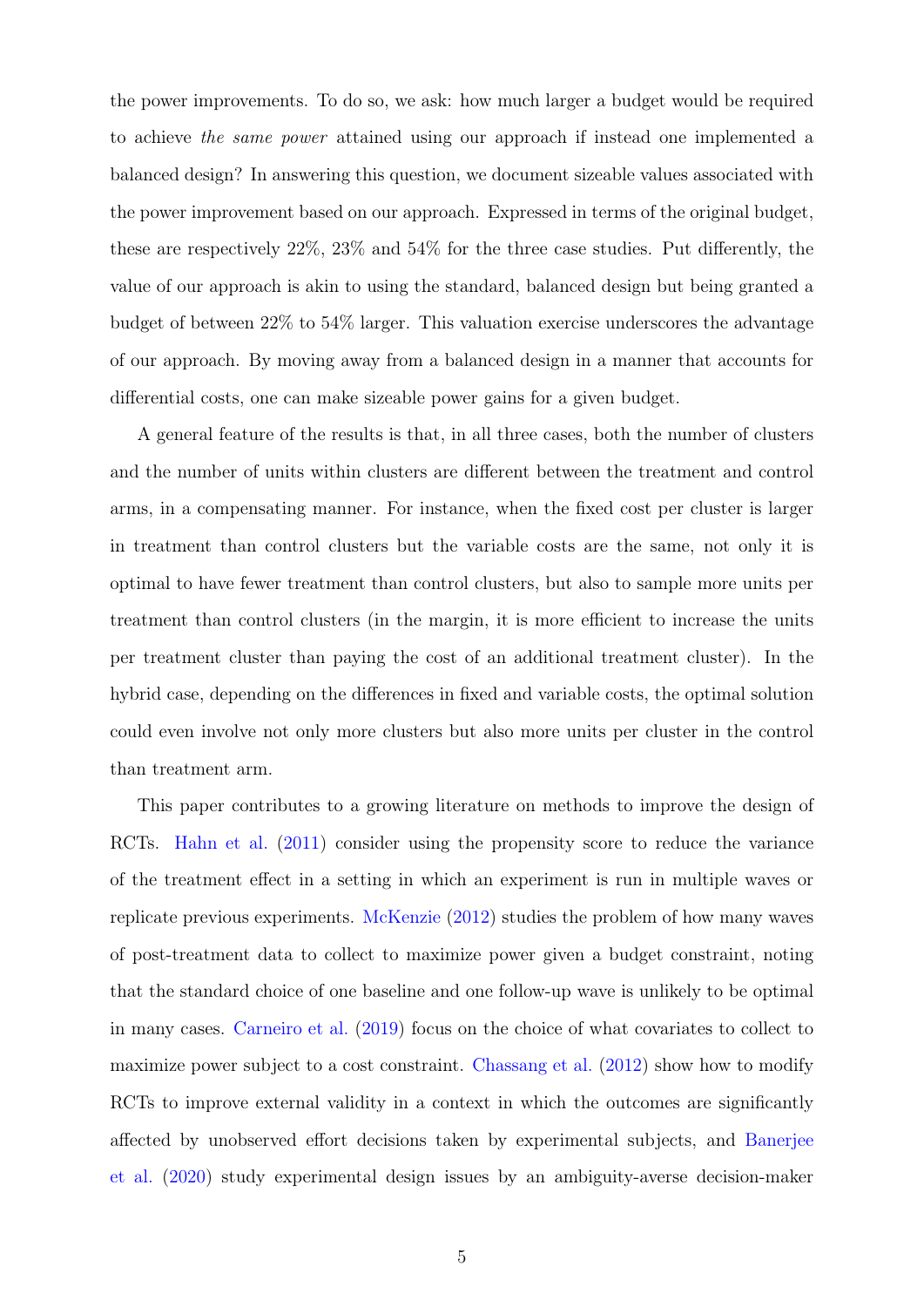who is concerned with both subjective expected performance and robust performance guarantees. [Burlig et al.](#page-20-7) [\(2020\)](#page-20-7) advise against using using sample size formulae for the ANCOVA estimator (in which the post-treatment outcome variable is regressed over its baseline value and the treatment indicator), and hence we focus our paper on the case in which only the post treatment values of the dependent variable are used in the estimation of the treatment effect. [Baird et al.](#page-20-8) [\(2018\)](#page-20-8) studies the optimal design of experiments in which an individual's outcome depends on the outcomes of others in her group.

With respect to the literature that considers unequal costs of treatment and control units, the comprehensive reviews by [Duflo et al.](#page-21-0) [\(2007\)](#page-21-0), [List et al.](#page-22-9) [\(2011\)](#page-22-9) and [Glenner](#page-21-8)[ster and Takavarasha](#page-21-8) [\(2013\)](#page-21-8) all consider the case of unequal costs in their reviews of experimental methods, but for individual RCTs instead of cluster ones. In the statistics literature, [Liu](#page-22-10) [\(2003\)](#page-22-10) is a pioneer in considering different costs in a cluster RCT, but the scenarios considered are relatively constrained, allowing only either fixed or variable heterogeneous costs, and constraining the solution to have either the same number of clusters or the same number of units in treatment than control. [Shen and Kelcey](#page-23-5) [\(2020\)](#page-23-5) has recently relaxed some of these constraints but still requires the number of units to be the same in treatment than in control clusters. Moreover, these papers focus on minimizing costs given a level of power, instead of maximizing power given a maximum cost.

The paper is organized as follows: the next section describes the data generating process and defines the estimator. Section [3](#page-8-0) outlines the method to determine the optimal sample size to maximize power given a cost constraint. Section [4](#page-13-0) presents three examples from the literature to which we apply our method, and whose results are presented in Section [5,](#page-14-0) contrasting the optimal sample allocation with the balanced design, and Section [6](#page-18-0) concludes. In the Appendix [B,](#page-30-0) we describe the dual approach of minimizing costs subject to achieving a given level of power.

#### 2 Data Generating Process and Estimators

In this paper, we will determine the sample calculations in the context of a cluster randomized trial in which  $j = 1, ..., K$  clusters have been randomized into treatment (denoted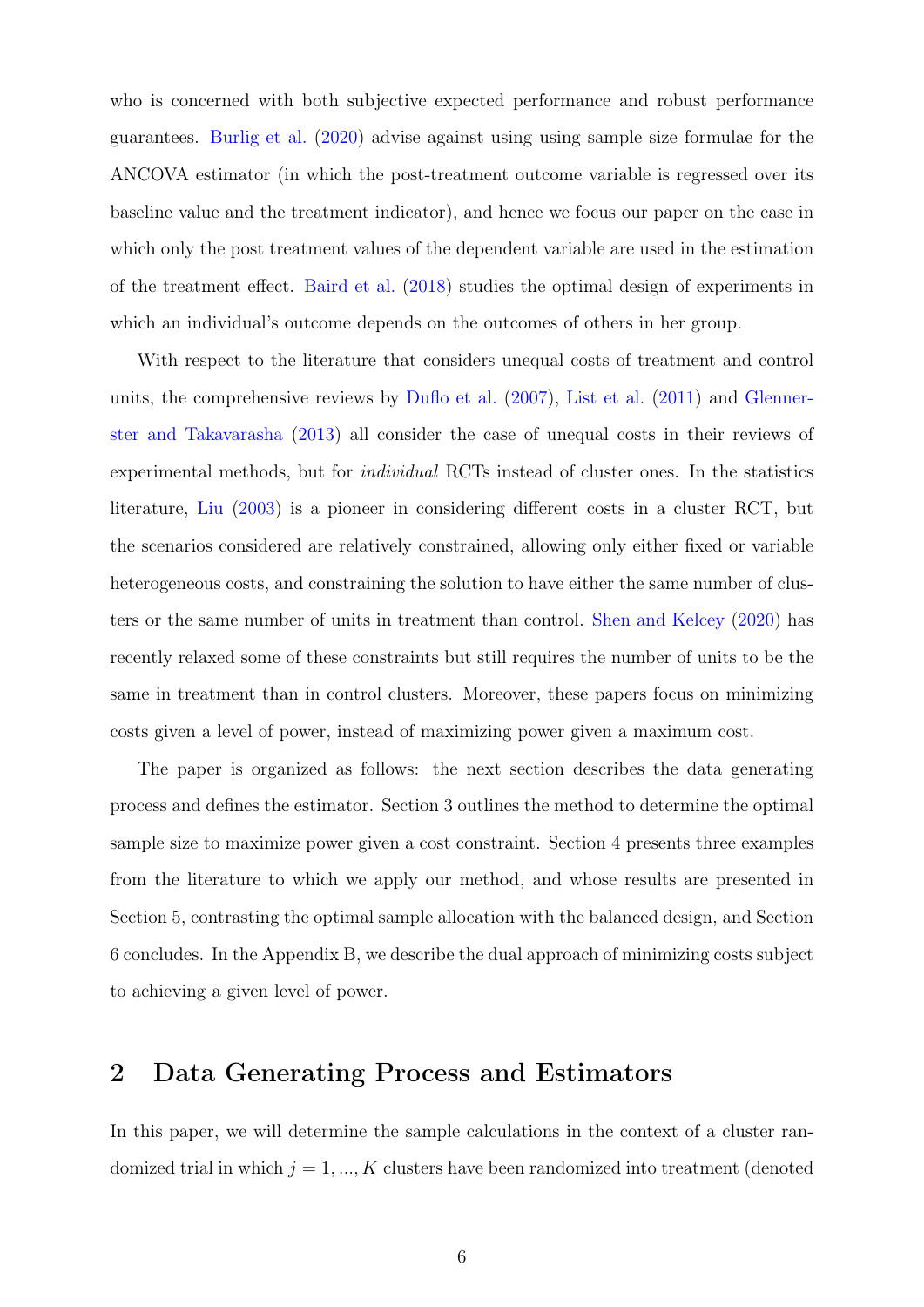by  $T_j = 1$ ) or control  $(T_j = 0)$ . For each cluster j, data on the value of the outcome variable for individual i,  $Y_{ij}$ , is available at the moment of time in which the treatment effect will be estimated (endline). The data generating process is:

$$
Y_{ij} = \alpha + \delta T_j + v_j + \epsilon_{ij},\tag{1}
$$

where  $\alpha$  represents the population mean of the outcome variable in the control group,  $\delta$  is the treatment effect,  $v_j$  is a cluster-level error term, and  $\epsilon_{ij}$  an independent and identically distributed individual level error term, both error terms with zero mean. The variances of these two error terms are  $var(v_j) = \sigma_v^2$  and  $var(\epsilon_{ij}) = \sigma_{\epsilon}^2$ . The intra-cluster correlation (ICC), which is a key parameter in determining the required sample size in cluster RCTs is given by:

$$
\rho = \frac{\sigma_v^2}{\sigma_v^2 + \sigma_\epsilon^2}
$$

Sample size calculations are particular of the estimator that will be used to estimate the treatment effect,  $\delta$ . In this case, the most standard is the Ordinary Least Squares (OLS) estimator of  $\delta$ ,  $\hat{\delta}_{OLS}$ , in the regression:

<span id="page-7-0"></span>
$$
Y_{ij} = \alpha + \delta T_c + u_{ij},\tag{2}
$$

where  $u_{ij}$  is a zero mean error term, with  $var(u_{ij}) = \sigma_v^2 + \sigma_\epsilon^2 = \sigma^2$ ,  $cov(u_{ij}, u_{kj}) = \sigma_v^2$  for  $i \neq h$ , and cov $(u_{ij}, u_{hl})=0$  if  $j \neq l$ . The above discussion makes explicit that the outcome variable is measured at the individual level. Cluster RCTs can also be analyzed with cluster level outcomes, such as prices, in which only one observation per cluster of the outcome variable is available. In these cases, one would use the standard formulae thought for individual level clusters ([\(Cochran,](#page-21-5) [1963;](#page-21-5) [Nam,](#page-23-2) [1973\)](#page-23-2)), but where the cost parameters reflect those of the cluster.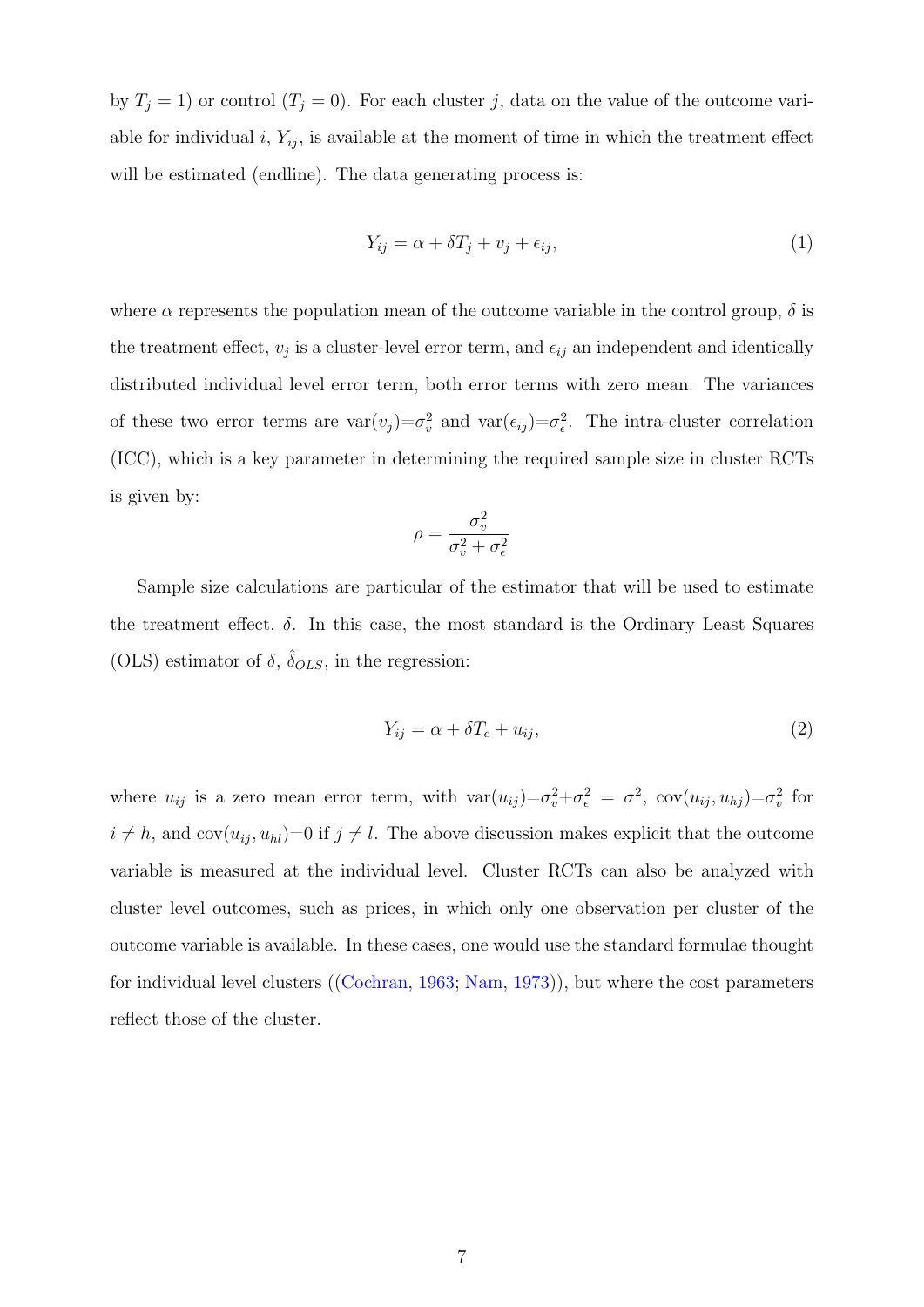## <span id="page-8-0"></span>3 Optimal Sample Size Determination - Maximizing Power

We now focus on optimal sample size determination for the case where the researcher wants to maximize power subject to a fixed budget<sup>2</sup>. The power,  $\kappa$ , of the two-tailed test at  $\alpha$  significance for the null hypothesis that  $H_0$ :  $\delta = 0$  when using estimator  $\hat{\delta}_{OLS}$  is given by [Teerenstra et al.](#page-23-6) [\(2012\)](#page-23-6) as:

<span id="page-8-1"></span>
$$
1 - \kappa = T_{K-1} \left(\frac{\delta}{\sqrt{var(\hat{\delta})}} - t_{\frac{\alpha}{2}}\right) \tag{3}
$$

where T is the cumulative distribution function of the t-distribution with  $K - 1$  degrees of freedom (DoF), and the variance of  $\hat{\delta}$  is given by  $3,4$ 

$$
var(\hat{\delta}) = \sigma^2 \left[ \frac{1 + (m_0 - 1)\rho}{m_0 k_0} + \frac{1 + (m_1 - 1)\rho}{m_1 k_1} \right].
$$
 (4)

A researcher will want to optimize the design of the cluster RCT by determining the sample that maximizes the power, subject to a budget constraint. We assume that the costs of the RCT are given by:

<span id="page-8-2"></span>
$$
C = (f_0 + v_0 m_0)k_0 + (f_1 + v_1 m_1)k_1,
$$
\n(5)

where  $k_0$  and  $k_1$  are the respective numbers of control and treatment clusters,  $f_0$  and  $f_1$ represent the fixed costs per control and treatment cluster respectively,  $m_0$  and  $m_1$  are the number of sample units per control and treatment cluster, and  $v_0$  and  $v_1$  represent the variable costs per control and treatment units respectively.

It should be noted that the variable costs,  $v_0$  and  $v_1$ , are those of sampled units. In cases in which all units in a treatment cluster are treated, the difference in costs are better

<sup>2</sup>For the reader interested in the dual problem, whereby one minimizes the total cost of the RCT subject to achieving a given level of power, please see the Appendix [B.](#page-30-0)

<sup>&</sup>lt;sup>3</sup>[Shen and Kelcey](#page-23-5) [\(2020\)](#page-23-5) express the variance differently, but we show in the Appendix [C](#page-40-0) that their formulation is equivalent to formula [\(4\)](#page-8-1).

<sup>&</sup>lt;sup>4</sup>It is straighforward to adapt [\(4\)](#page-8-1) in order to allow the variance of the outcome to differ across treatment and control units:  $var(\hat{\delta}) = \left[\sigma_0^2 \frac{1 + (m_0 - 1)\rho}{m_0 k_0}\right]$  $\frac{(m_0-1)\rho}{m_0k_0} + \sigma_1^2 \frac{1+(m_1-1)\rho}{m_1k_1}$  $\left(\frac{(m_1-1)\rho}{m_1k_1}\right)$ . One reason to allow for such a difference is if one is concerned about imperfect compliance, which would lead to  $\sigma_1^2 > \sigma_0^2$ .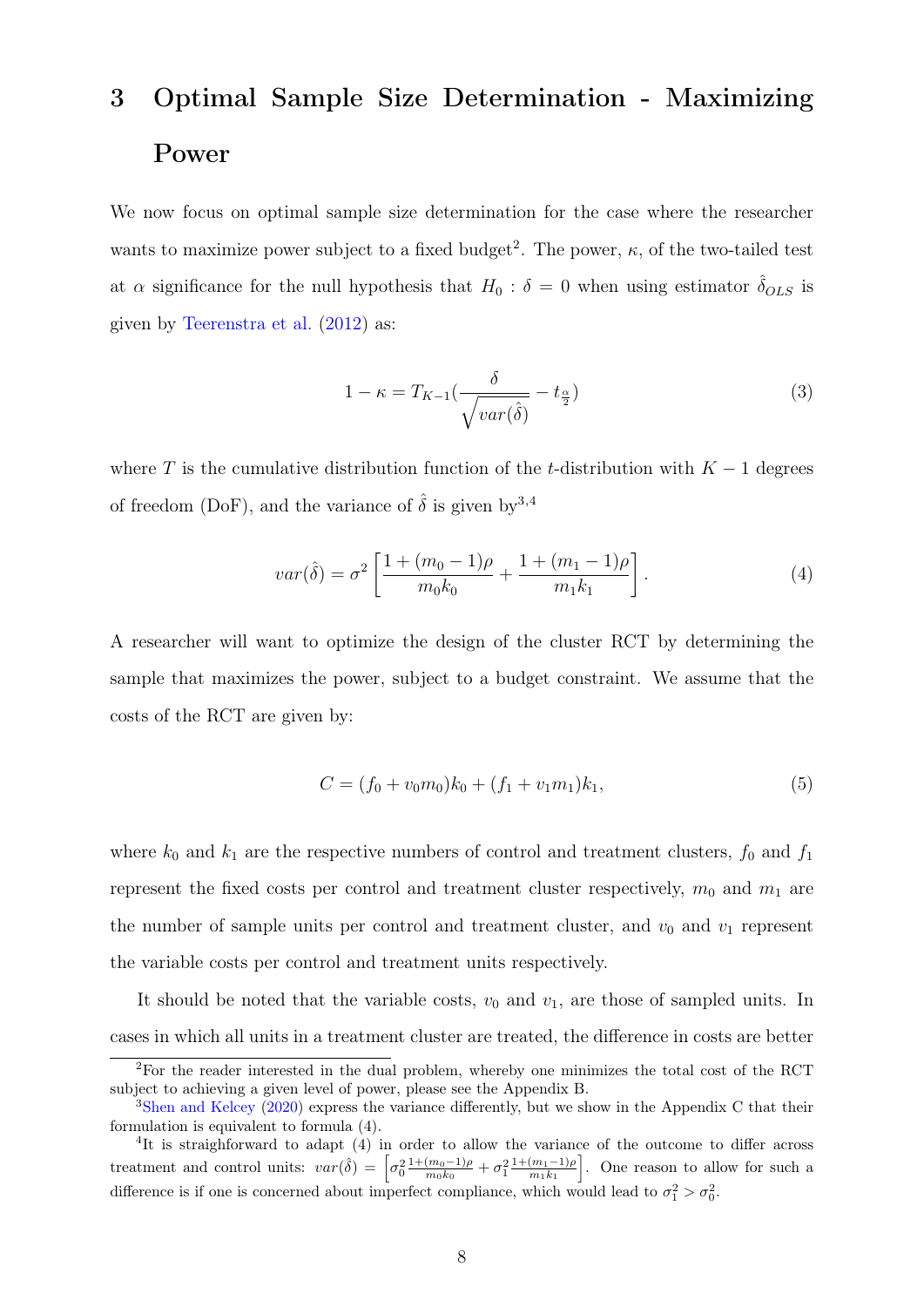reflected in the fixed cluster costs, as one would expect treatment and control clusters to be of the same size. This would be the case, for instance, of our first example in which school principals are given a grant to improve the school.

We write the constrained optimization problem that the researcher faces as:

<span id="page-9-0"></span>
$$
\max_{\{m_0, m_1, k_0, k_1\}} t_{1-\kappa} = \frac{\delta}{\sqrt{var(\delta)}} - t_{\frac{\alpha}{2}}
$$
\n
$$
\text{s.t.}
$$
\n
$$
C = \left[ (f_0 + v_0 m_0)k_0 + (f_1 + v_1 m_1)k_1 \right] \tag{6}
$$

In its general form, the constrained optimization problem above does not have closed form solutions. However, it can be solved numerically using robust numerical optimization methods such as Simulated Annealing [\(Corana et al.,](#page-21-9) [1987;](#page-21-9) [Goffe et al.,](#page-21-10) [1994;](#page-21-10) [Goffe,](#page-21-11) [1996;](#page-21-11) [Xiang et al.,](#page-23-7) [2013\)](#page-23-7). An advantage of using Simulated Annealing is that it can easily deal with lower and upper bounds in the number of clusters and number of units per cluster.

#### 3.1 Pure Cases with Limited Flexibility

Limited flexibility, i.e., where the number of clusters is the same in both treatment and control arms, or here the number of units within clusters is the same in the treatment and control arms, will lead to lower power than in the fully flexible case in which we all four sample parameters are different. However, due to logistical or other practical considerations, there might be cases in which the researcher cannot implement the fully flexible solution, and must impose the solution to have either the same number of clusters in each treatment arm, or the same number of units within cluster per treatment arm. When this is the case, the constrained optima can be found in two stages: first, through closed form solutions, find the optimal  $k_0$  and  $k_1$  ( $m_0$  and  $m_1$ ) as a function of  $m=m_0=m_1$  $(k=k_0=k_1)$ . Second find the optimum m,  $k_0$ ,  $k_1$   $(k, m_0, m_1)$  through a simple numerical grid search on  $m(k)$ . For simplicity, we focus on the two pure cases, in which either fixed or variable costs per cluster are homogenous.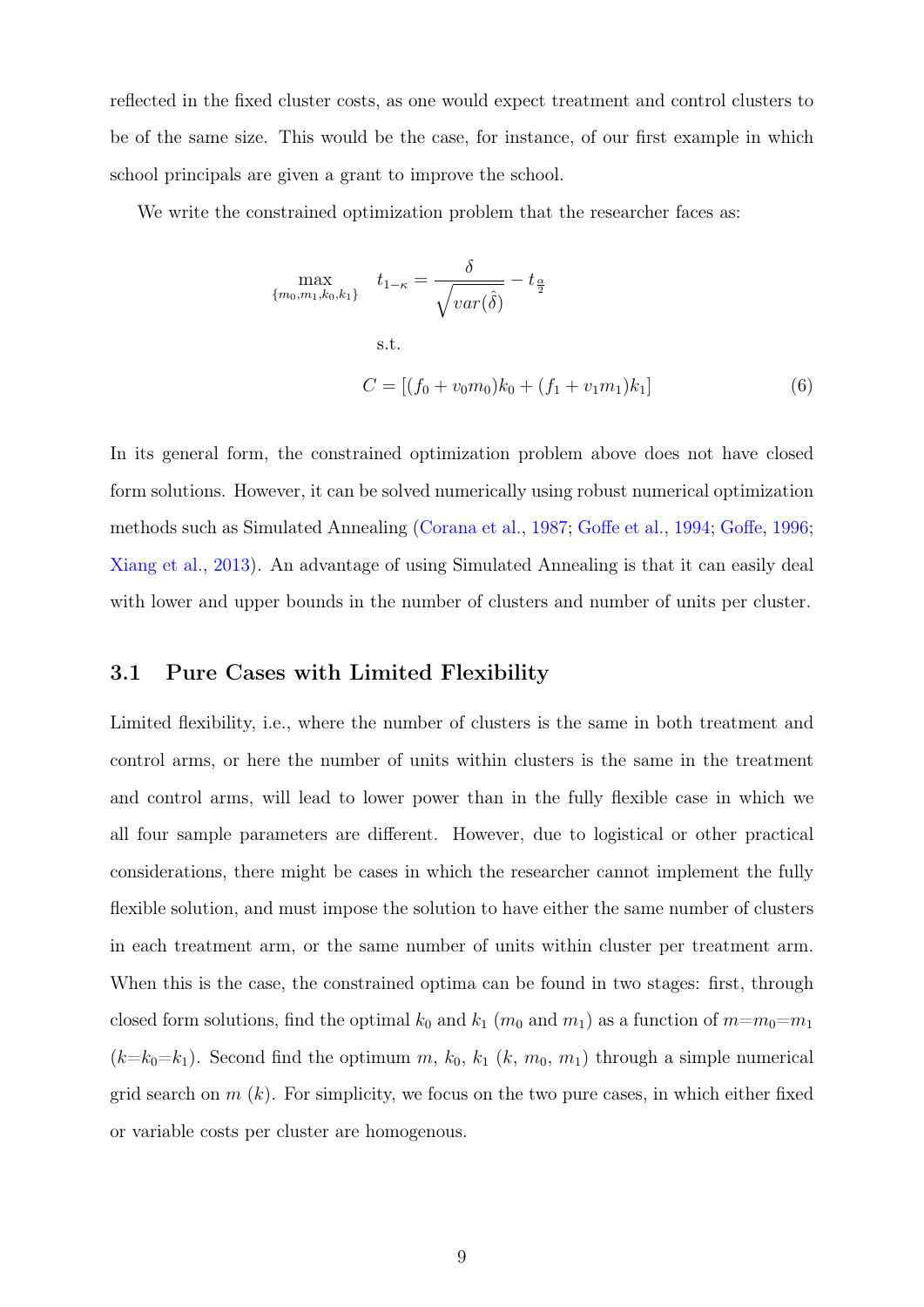#### 3.1.1 Homogeneous Variable Costs Within Cluster

Here we consider the case in which the unit cost is the same in treatment and control  $(v_0 = v_1 = v)$ , and we simplify the optimization by using the restriction that the number of units per cluster is also the same in treatment and control  $((m_0 = m_1 = m))$ .<sup>5</sup> We allow for the fixed costs per cluster to be different between treatment and control  $(f_0 \neq f_1)$ , and we solve for the number of treatment and control clusters  $(k_0 \neq k_1)$ , conditional on m. In this more restricted scenario, we substitute  $(m_0 = m_1 = m)$  and  $(v_0 = v_1 = v)$  in [\(4\)](#page-8-1), and rewrite the cost function as  $C = (f_0 + v m)k_0 + (f_1 + v m)k_1$ , giving the optimization problem as:

$$
\max_{\{k_0, k_1\}} \quad t_{1-\kappa} = \frac{\delta}{\sqrt{\sigma^2 \frac{1 + (m-1)\rho}{m} \left[ \frac{1}{k_0} + \frac{1}{k_1} \right]}} - t_{\frac{\alpha}{2}}
$$
\n
$$
\text{s.t.}
$$
\n
$$
C = (f_0 + \nu m)k_0 + (f_1 + \nu m)k_1 \tag{7}
$$

where the only unknowns are  $k_0$  and  $k_1$  because the number of units to be sampled per each cluster is exogenously given by m.

The solution to the optimization problem yields the following optimality condition:

<span id="page-10-0"></span>
$$
\frac{k_1}{k_0} = \sqrt{\frac{(f_0 + v m)}{(f_1 + v m)}},\tag{8}
$$

which clarifies that cheaper clusters will be over-sampled, but that the difference between the number of treatment and control clusters will be less than proportional to the difference in costs.

Using the cost function formula, we can write the optimal values of  $k_0$  and  $k_1$  as <sup>5</sup>It should be noted that even if  $(v_0 = v_1)$ , we would not expect  $(m_0 = m_1)$  to hold in the unconstrained optima.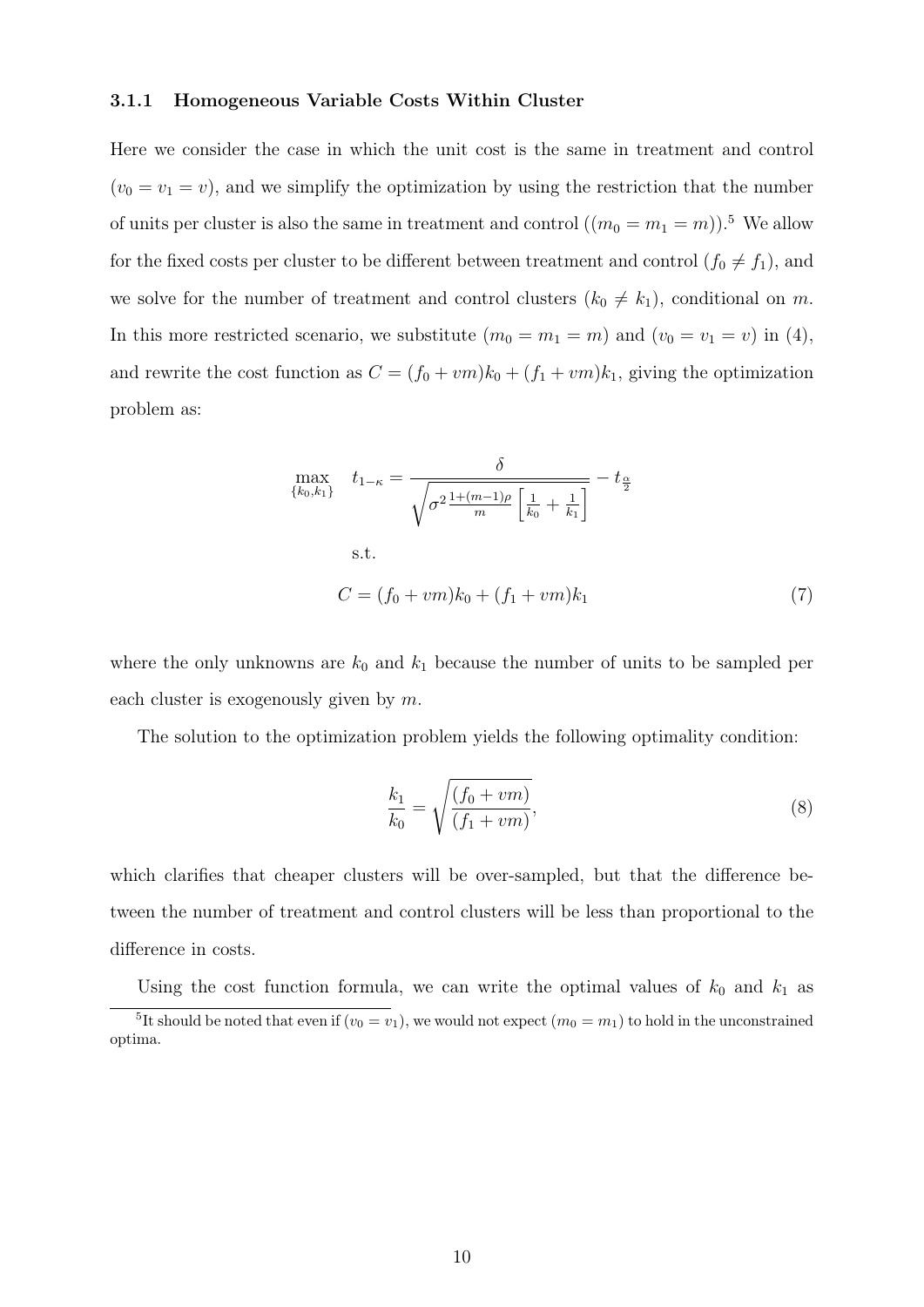functions of the model parameters:

<span id="page-11-0"></span>
$$
k_0^* = \frac{C}{(f_0 + v m) + \sqrt{(f_0 + v m)}\sqrt{(f_1 + v m)}}
$$
 and (9)

<span id="page-11-1"></span>
$$
k_1^* = \frac{C}{(f_1 + v m) + \sqrt{(f_0 + v m)}\sqrt{(f_1 + v m)}}
$$
(10)

<span id="page-11-2"></span>We can now present an expression for the t-statistic associated with maximum power,  $t_{1-\kappa}^*$ , subject to the budget constraint C, by substituting the equations [\(9\)](#page-11-0) and [\(10\)](#page-11-1) into the objective function in [\(7\)](#page-10-0) to yield:

$$
t_{1-\kappa}^{*} = \frac{\delta}{\sqrt{\sigma^2 \frac{1 + (m-1)\rho}{m} \left[ \frac{(\sqrt{(f_0 + \nu m)} + \sqrt{(f_1 + \nu m)})^2}{C} \right]}} - t_{\frac{\alpha}{2}}.
$$
(11)

The maximum level of power subject to the cost constraint is obtained by inverting [\(11\)](#page-11-2). Note that the above closed form solutions were obtained using the assumption that the number of units to be sampled within each cluster,  $m$ , was exogenously given. In practice, it is straightforward to circumvent this assumption by performing a grid search on  $m$  – compute the optimal values of  $k_0$  and  $k_1$  for different values of  $m$ , and choose the one that maximizes the power. Hence, the key assumptions for this special case to be useful are  $m_0 = m_1$  and  $v_0 = v_1$ .

#### 3.1.2 Homogeneous Fixed Costs Per Cluster

In this subsection, we consider the case in which the fixed cost per cluster is the same in treatment and control  $(f_0 = f_1 = f)$ , and we simplify the optimization by using the restriction that the number of clusters is also the same in treatment and control  $((k_0 = k_1 = k))$ . We allow for the unit costs within cluster to be different between treatment and control  $(v_0 \neq v_1)$ , and we solve for the number of treatment and control units per cluster  $(m_0 \neq m_1)$ , conditional on k. These simplifications allow us to re-write the cost function as  $C = (f + v_0m_0)k_0 + (f + v_1m_1)k_1 = 2fk + v_0m_0k + v_1m_1k$ .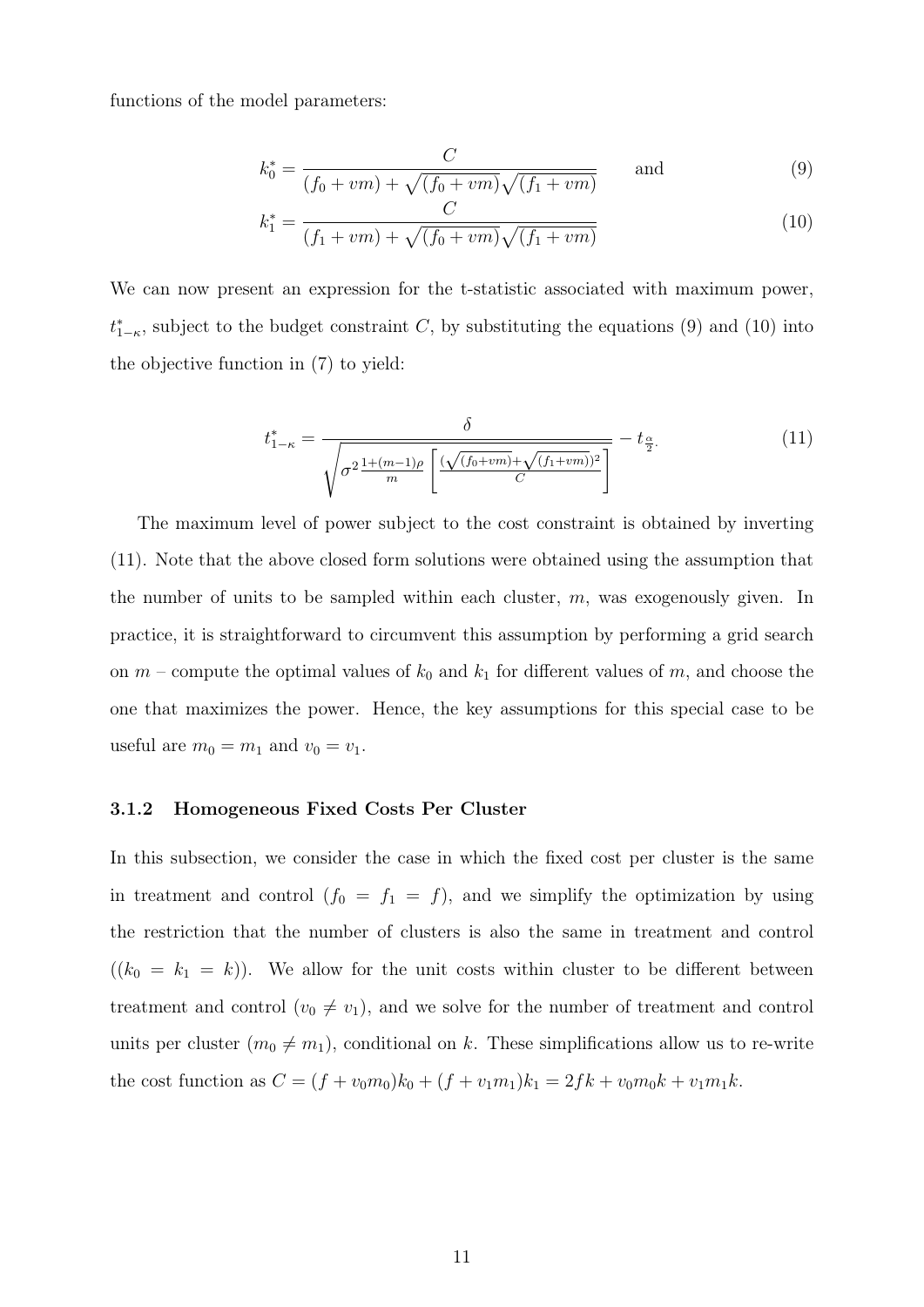In this case, we write the constrained optimization problem as:

$$
\max_{\{m_0, m_1\}} \quad t_{1-\kappa} = \frac{\delta}{\sqrt{\sigma^2 \frac{1}{k} \left[ \frac{1 + (m_0 - 1)\rho}{m_0} + \frac{1 + (m_1 - 1)\rho}{m_1} \right]}} - t_{\frac{\alpha}{2}}
$$
\n
$$
\text{s.t.}
$$
\n
$$
C = 2fk + v_0 m_0 k + v_1 m_1 k \tag{12}
$$

The solution to the optimization problem yields the following optimality condition:

<span id="page-12-2"></span><span id="page-12-1"></span><span id="page-12-0"></span>
$$
\frac{m_1}{m_0} = \sqrt{\frac{v_0}{v_1}},\tag{13}
$$

which clarifies that the over-sample of the cheaper units is less than proportional to the difference in costs. Using the cost function formula, we can write the optimal values of  $m_0$  and  $m_1$  as functions of the model parameters:

$$
m_0^* = \frac{C - 2fk}{(v_0 + \sqrt{v_0}\sqrt{v_1})k} \quad \text{and} \quad m_1^* = \frac{C - 2fk}{(v_1 + \sqrt{v_0}\sqrt{v_1})k}
$$
(14)

With these optimal values at hand, we can then write down an expression for the tstatistic associated with maximum power,  $t_{1-\kappa}^*$ , subject to the budget constraint C, by substituting the relations in equations [\(14\)](#page-12-0) into the objective function in [\(12\)](#page-12-1) to yield:

$$
t_{1-\kappa}^{*} = \frac{\delta}{\sqrt{\sigma^{2} \frac{1}{k} \left[2\rho + \left(\frac{1-\rho}{C-2fk}\right) (\sqrt{v_0} + \sqrt{v_1})^2 k\right]}} - t_{\frac{\alpha}{2}} \tag{15}
$$

The maximum level of power subject to the cost constraint is obtained by inverting [\(15\)](#page-12-2). As noted above, one can circumvent the assumption of a fixed, exogenously given k by running a grid search over different values of  $k$ , – compute the optimal values of  $m_0$  and  $m_1$ for different values of  $k$ , and choose the one that maximizes the power. Hence, the actual important assumptions for this special case to be useful are  $k_0 = k_1$  and  $f_0 = f_1 = f$ .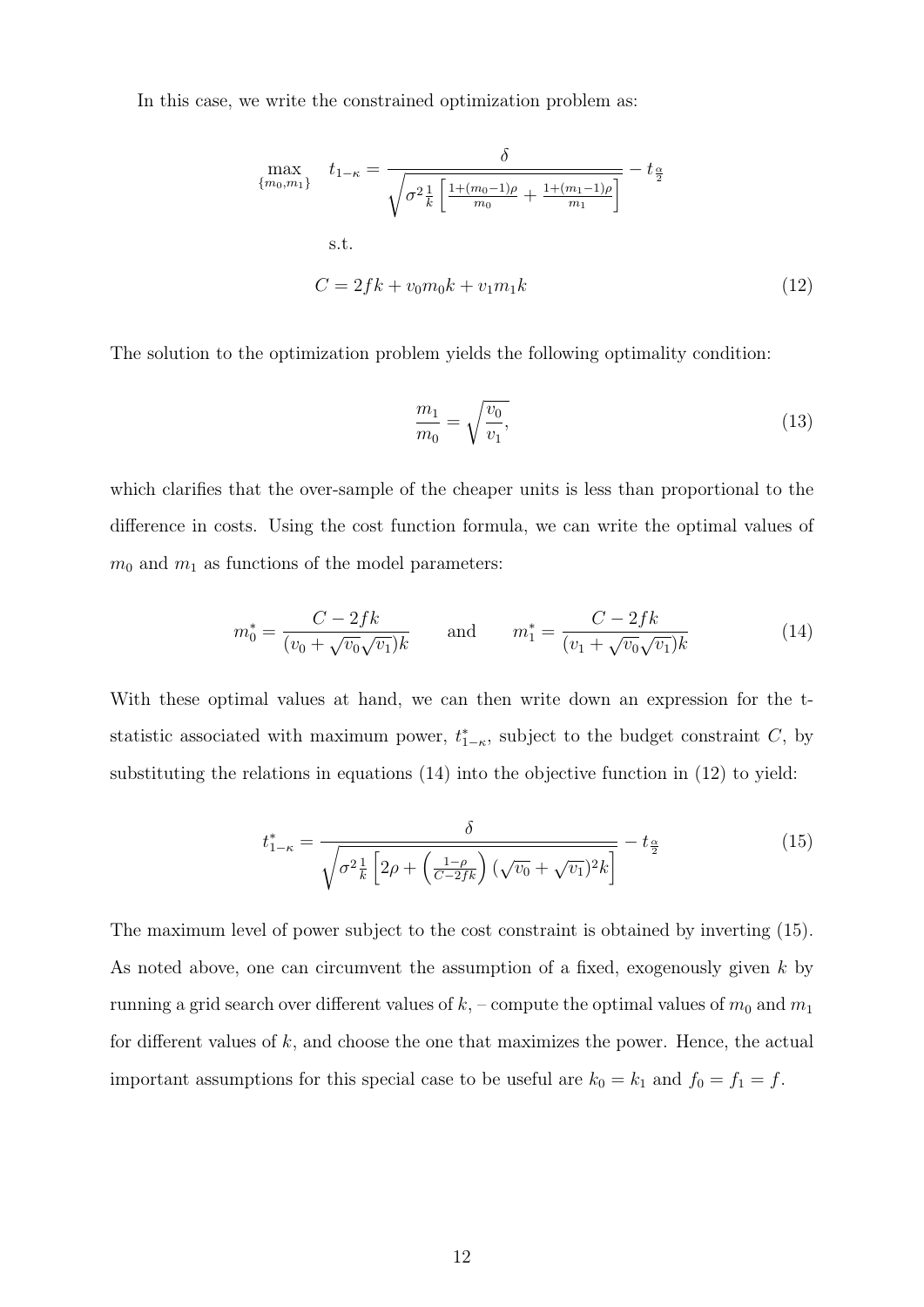#### <span id="page-13-0"></span>4 Empirical Examples

The following section applies the methods described above to prominent archetypes of cluster RCTs to obtain realistic estimates of the cost savings that can be achieved when choosing the sample to minimize costs. Whenever possible, we use actual cost from the experiments, but make realistic assumptions when they are not available. We do the same for the intra cluster correlation or other parameters needed for the sample size calculation. It should be noted that we do not replicate all the features of the previous studies, and hence our cost savings estimates should not be understood as what the previous studies could have saved, but more like benchmark savings that can be obtained in a typical cluster RCT. See Appendix [A](#page-28-0) for a detailed explanation of the parameter values used in the computations below.

#### 4.1 Heterogeneous Fixed Costs per Cluster

In many cluster RCTs, the treatment costs are divorced from the sampling costs. The sampling costs involve the time and material costs of recruiting, testing, and interviewing subjects, while the treatment costs are fixed per cluster and do not depend on the number of sampled subjects. An example of such an RCT is a school grant program that aims at increasing school resources and improves students' outcomes<sup>6</sup>. The sampling costs will be the same in treatment and control clusters  $(v_0 = v_1 = v)$ , while the fixed cost of including a treatment cluster,  $f_1$ , are larger than the control cluster fixed costs,  $f_0$ , because the fixed cost treatment cluster includes the school grant. The cost function that represents this scenario is given by  $C = (f_0 + v m_0)k_0 + (f_1 + v m_1)k_1$ , which is obtained from substituting  $v_0 = v_1 = v$  in [\(5\)](#page-8-2). We build our illustrative example based on [Luo et al.](#page-23-3) [\(2019\)](#page-23-3) in which one of the treatment arms considered is a school grant provided for rural primary schools in five prefectures of western China.

<sup>6</sup>The amount of the grant might depend on the number of children in the school but not on the number of children sampled, hence the cost of the grant is fixed per cluster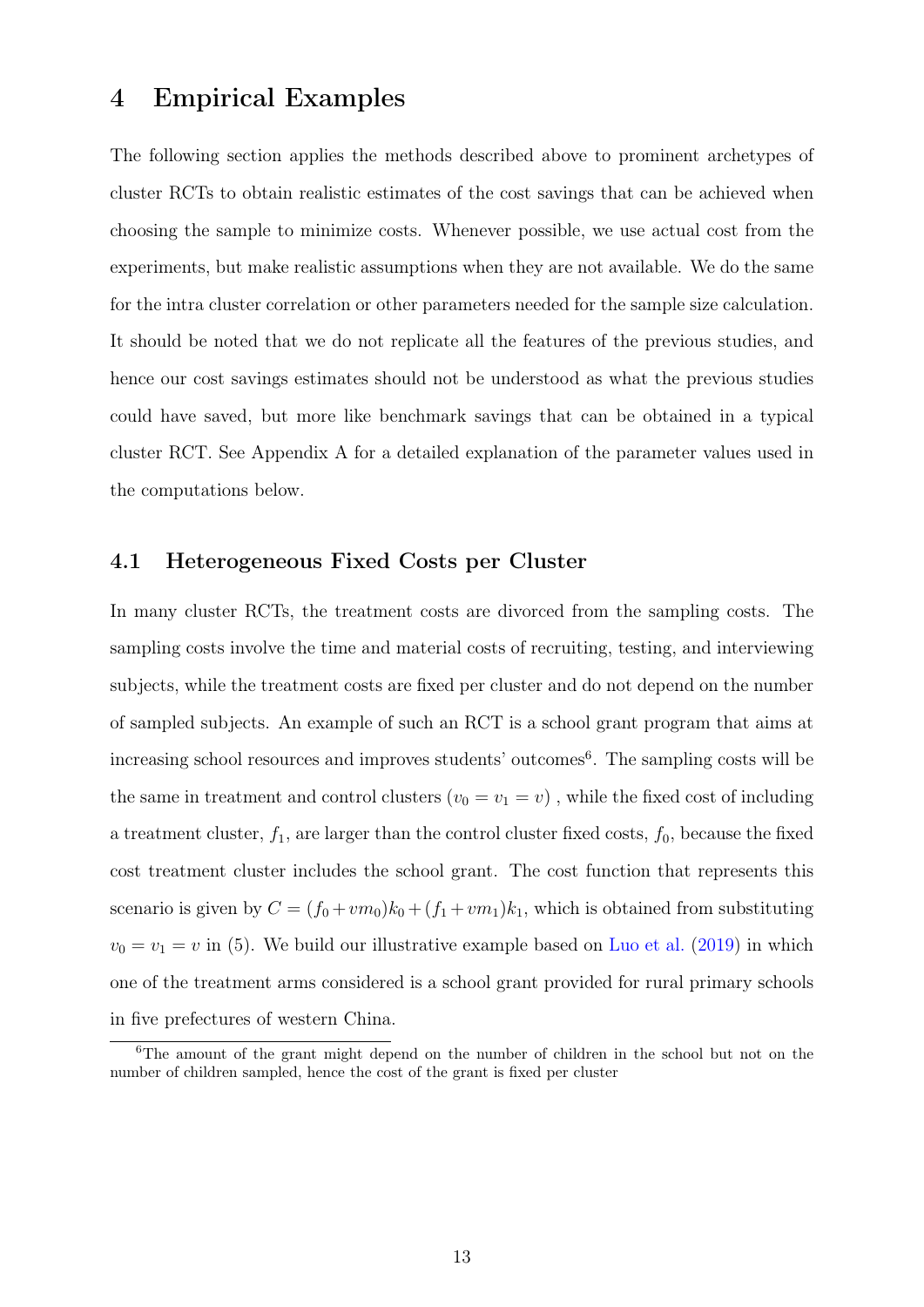#### 4.2 Heterogeneous Variable Costs per Cluster

Here we consider the case where fixed costs per cluster are equal in treatment and control, but variable costs are different. This leads to a cost function of the form  $C = (f +$  $v_0m_0)k_0 + (f + v_1m_1)k_1$ . A real life example is one of an unconditional cash transfer in which only some households in the treatment clusters are given the cash transfer (see for instance, [Haushofer and Shapiro](#page-22-8) [\(2016\)](#page-22-8)). In this type of RCT, treatment and control sample households will have very different costs because the cost of the sampled treatment households include the cash transfer, whilst the costs of the sampled control households only include identification, enrollment, and interviewing costs. There is a fixed cost per cluster, representing the costs of transporting the interviewing field team between clusters, which is the same in treatment and control clusters.

#### 4.3 Heterogeneous Variable and Fixed Costs per Cluster

Another prominent example of Cluster Randomized Control Trials in which treatment observations are much more expensive than control ones are graduation programs, in which extremely poor individuals are given a very large transfer, typically including a productive asset, training, and temporary income support, combined with access to financial services. 7 .

#### <span id="page-14-0"></span>5 Results

In this section, we report the sample size estimates for the three examples outlined in the previous section. The reported sample size estimates are for a double-sided test of means at 5% significance. We set an effect size  $\delta$  of 0.25, and a standard deviation,  $\sigma$ , of 1. We report the sample size results with decimals although in practice they will be need to be integers, and the researcher will need to adjust them.

<sup>7</sup> see, for instance, [Banerjee et al.](#page-20-3) [\(2015\)](#page-20-3) and [Bandiera et al.](#page-20-4) [\(2017\)](#page-20-4)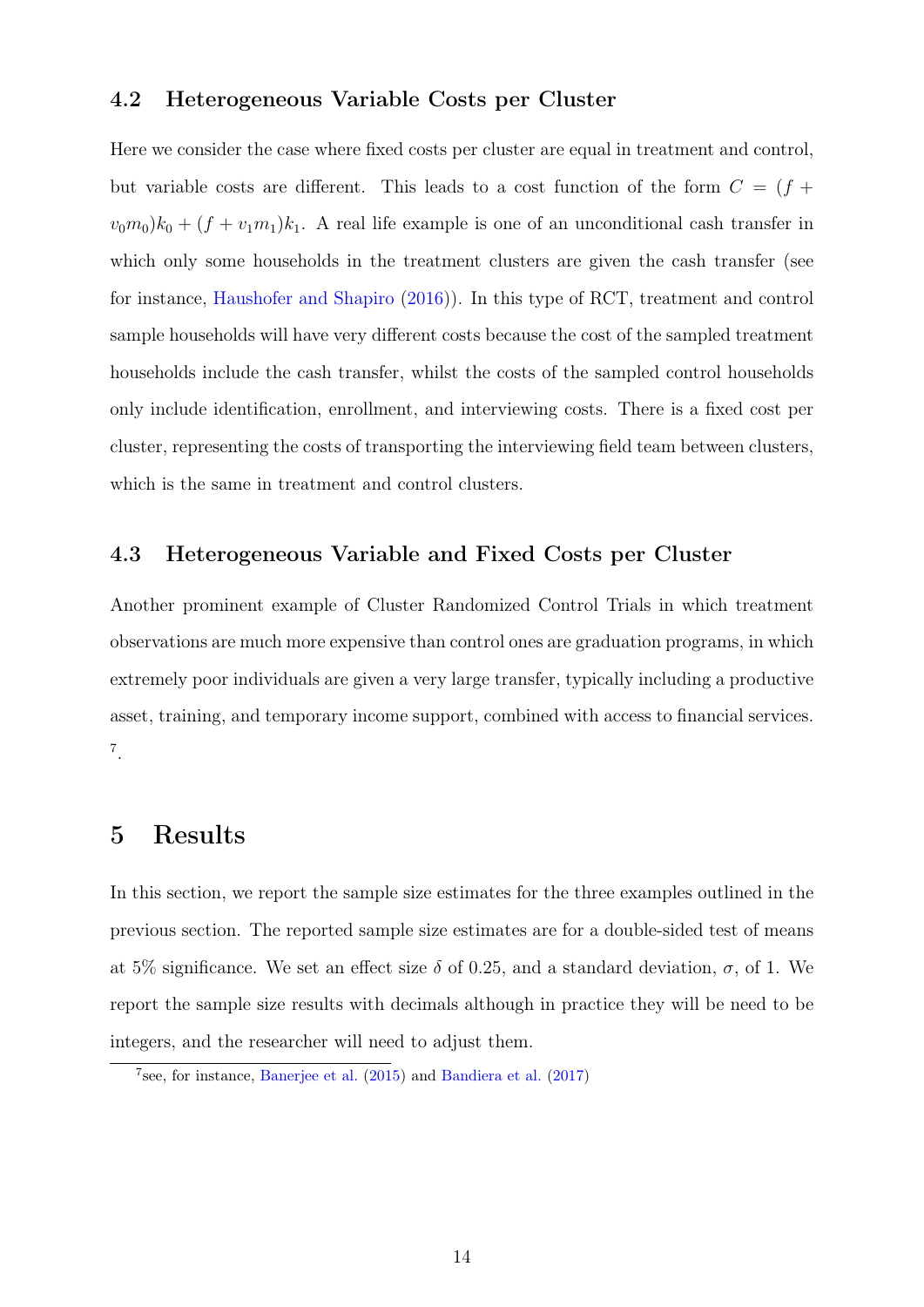#### 5.1 Optimal Sample Size Allocations

Table [1](#page-24-0) reports our sample size estimates of the school grant program in which the cluster fixed cost is much larger in treatment than control clusters  $(f_1 > f_0)$  but the within cluster variable cost is the same  $(v_1 = v_0 = v)$  $(v_1 = v_0 = v)$  $(v_1 = v_0 = v)$ . Column 2 of Table 1 reports the estimates for our benchmark scenario based on their cost figures ( $f_0 = $189, f_1 = $1776.4$ ). We calibrate the available budget, 148, 841, so that the solution to the unconstrained optima (Panel B) provides 80% power in this benchmark case (column 2).

The optimal number of treatment clusters is much smaller than the number of control clusters  $(k_0^* = 164.15, k_1^* = 53.54)$ , which reflects the fact that treatment clusters are much more expensive because their fixed cost includes the school grant. Interestingly, to partially compensate for this, the number of sampled individuals is much larger in treatment than control clusters,  $m_1^* = 22.65 > m_0^* = 7.39$ ,. Hence, we find that  $k_0^* > k_1^*$ but  $m_0^* < m_1^*$ . The same insights hold for column 1 and 3, which assume smaller and larger values respectively for  $f_1$ .

Table [2](#page-25-0) reports our sample size estimates of the cash transfer program, in which the cost per individual in the treatment arm is much higher than in the control because of the cash transfer  $(v_1 > v_0)$ , but the fixed cost per cluster is the same  $(f_1 = f_0 = f)$ . As expected, in Panel B, the number of individuals in the control arm is larger than in the treatment arm. Given the cost structure, in this case the number of clusters is the same in treatment as control arms.

Table [3](#page-26-0) reports the results for the graduation example, in which both the fixed cost per cluster, and the variable cost per individual within cluster are larger in the treatment than the control arm. As expected, the number of control clusters is much larger than the number of treatment clusters, but interestingly, in columns (1) to (3) there are more individuals in treatment clusters than in control clusters, despite the unit cost being higher in treatment than control clusters. Intuitively, there are so many more control than treatment clusters, that in order to partially offset this, it is optimal to sample more treatment individuals per cluster despite each being more expensive than their control counterparts. In column (4), in which  $f_0$  is four times that of column (2), the difference between the number of control and treatment clusters is smaller than in the other columns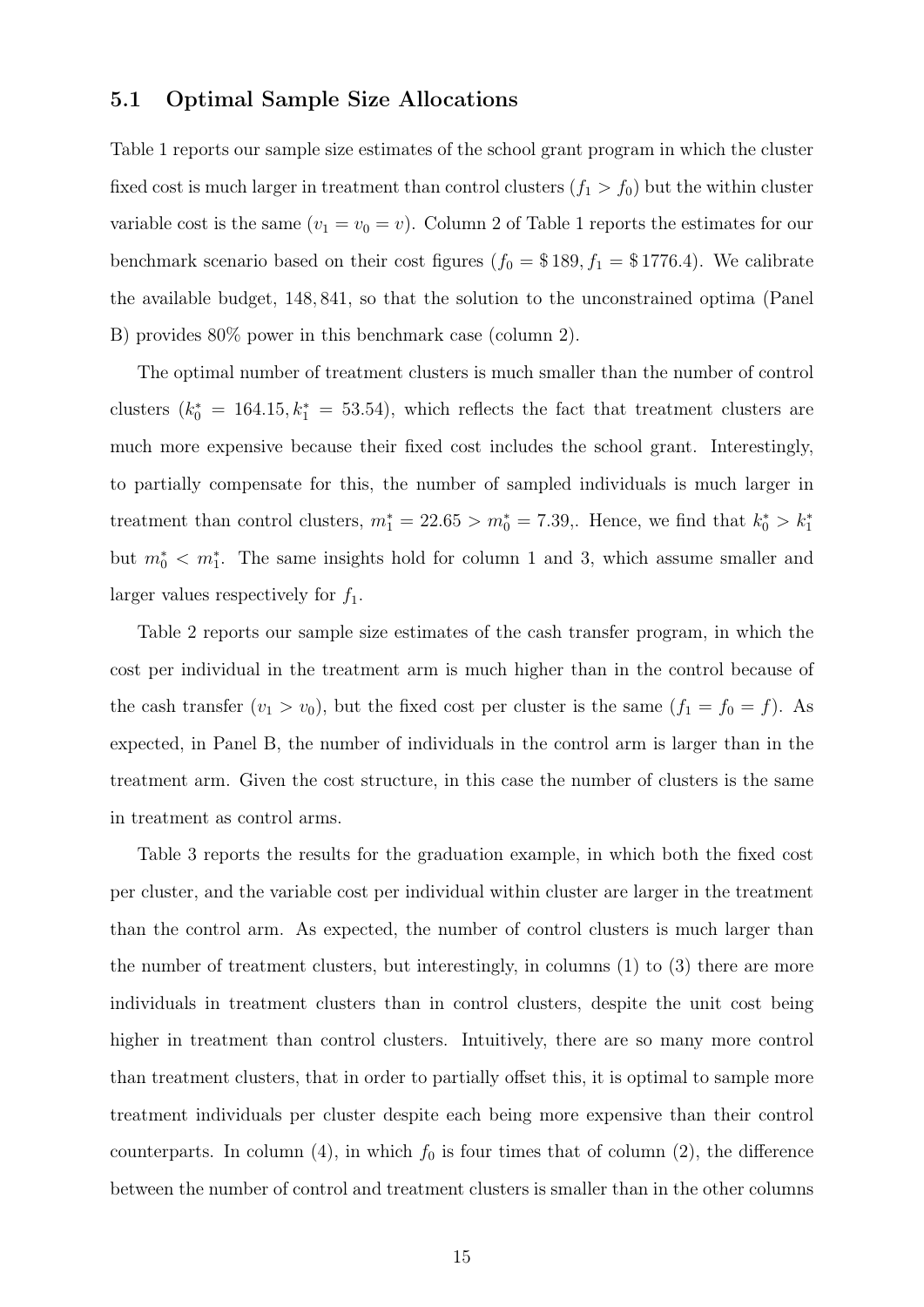(although still  $k_0 > k_1$ ), and in that case we find, contrary to the other columns, that  $m_0 > m_1$ .

#### 5.2 Power Gains

We compare the power that we obtain with the allocations in the panels B of Tables [1](#page-24-0) to [3,](#page-26-0) with the power that would be obtained with a balanced design (same number of clusters and individuals per cluster in treatment and control) as reported in the panels A of the same tables. In the panels A, we use the average of  $m_1$  and  $m_0$  of Panel B as the m in Panel A, and compute the number of clusters that will exhaust the budget. We then use the resulting number of clusters and individuals per cluster to compute the power provided by each allocation.

The benchmark cost estimates for each example are given in columns (2) of Tables [1](#page-24-0) to [3.](#page-26-0) The optimal allocation computed for those benchmark cost estimates give a power of 0.8 by design. However, the power provided by panel A is much lower, around 0.71 in Tables [1](#page-24-0) and [2,](#page-25-0) and even much lower 0.61 in Table [3.](#page-26-0) Hence, with a fixed budget, our approach can lead to very substantial gains in power with cost parameters that are typical of experiments in economics.

The columns other than (2) in Tables [1](#page-24-0) to [3](#page-26-0) provide the corresponding estimates for cost estimates different from the benchmark ones. The larger the difference between the costs, the larger the gains in power that our approach can lead to. For instance, the difference in power is only of 0.035 in column (1) of Table [1](#page-24-0) where the difference in fixed costs  $(f_1 \text{ vs. } f_0)$  is much smaller than in column  $(2)$ , but the gain in power is much higher, 0.122, in column (3) where the difference in costs is much larger. In all the comparisons, the budget is kept the same across the columns of each Table.

#### 5.3 Valuing the Improvement in Power

An alternative way to conceptualize the improvement in power using the approach we develop in this paper compared to the simple, balanced design is to ask the following: How much larger a budget would be required to achieve the power attained using our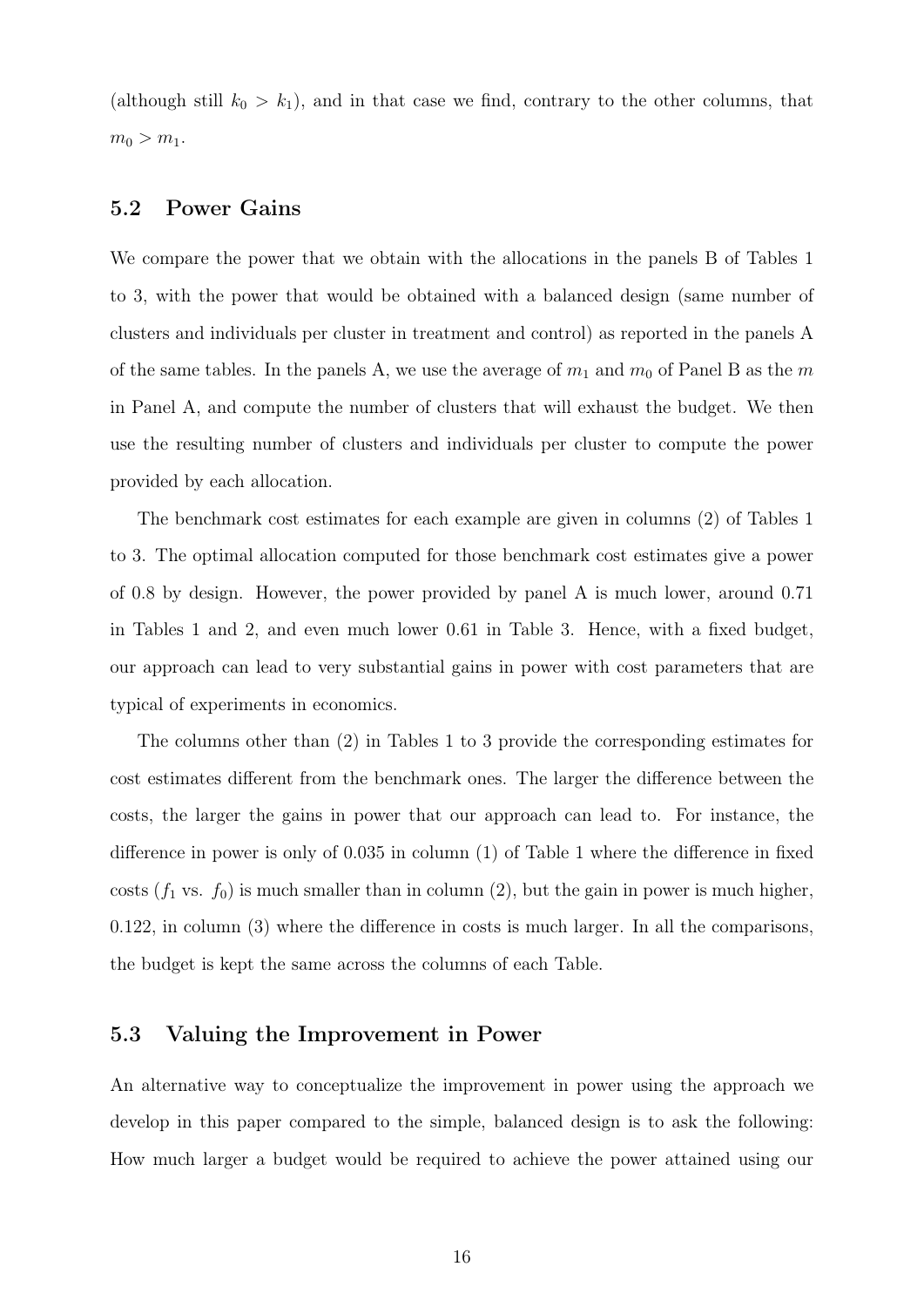approach (Panel B) if one implemented a balanced design (Panel A)? This is a useful alternative approach as it enables us to better grasp the value of our approach.

To answer this question, we rearrange the Panel A power formula to solve for  $k$ , the number of clusters, and input a t-statistic associated with the value of power attained in Panel B – denoted  $t_{1-i}^{*,B}$ <sup>\*,*B*</sup> – to yield  $\tilde{k}_A$ :

$$
\tilde{k}_A = 2(t_{1-\kappa}^{*,B} + t_{\frac{\alpha}{2}})^2 \frac{\sigma^2}{\delta^2} \frac{1 + (m-1)\rho}{m}
$$
\n(16)

This is the value of k under a balanced design that attains the power achieved in Panel B in the respective table. If we enter this value of  $k$  – that is  $\tilde{k}_A$  – into the cost function, keeping m equal to the value found in panel  $A - m_A$  – we can calculate a new budget. Subtracting this new budget from the original yields the penultimate row in Tables 1-3, the value of the power improvement in Dollars. In all three of our archetypal examples, the value of the power improvement is sizeable. Expressed in terms of the original budget, these are respectively 22%, 23% and 54% for the three case studies. Put differently, the value of our approach is akin to using the standard, balanced approach but being granted a budget of between 22% to 54% larger.

#### 5.4 Simulation Results

Table [4](#page-27-0) compares the power that we obtain as the solution to [\(6\)](#page-9-0) and report in panel B of Tables [1](#page-24-0) to [3,](#page-26-0) with the power obtained by simulation using the sample allocations also reported in panel B of the same tables.<sup>8</sup> In order to compute the power by simulation, we require the number of clusters and the number of individuals per cluster to be integers. The last (second last) column of Table [4](#page-27-0) reports the simulated power by rounding up (down) the values of  $k_1$  $k_1$ ,  $k_0$ ,  $m_1$ ,  $m_0$  reported in panel B of Tables 1 to [3.](#page-26-0) The power reported in the panels B of Tables [1](#page-24-0) to [3,](#page-26-0) which we also report in the third last column of Table [4,](#page-27-0) is between (or extremely close to) the simulated power obtained by rounding up and rounding down the sample<sup>9</sup>. This comparison provides reassurance about the validity

<sup>8</sup>The simulations are implemented by specifying a data generating process to match model [\(2\)](#page-7-0) with Normally distributed error terms and 10,000 simulations.

<sup>&</sup>lt;sup>9</sup>Note, for panel B, that the large wedge in the simulated power between rounding the sample up and down is because  $m_1$  is relatively small, so it makes a big difference whether we round it up or down.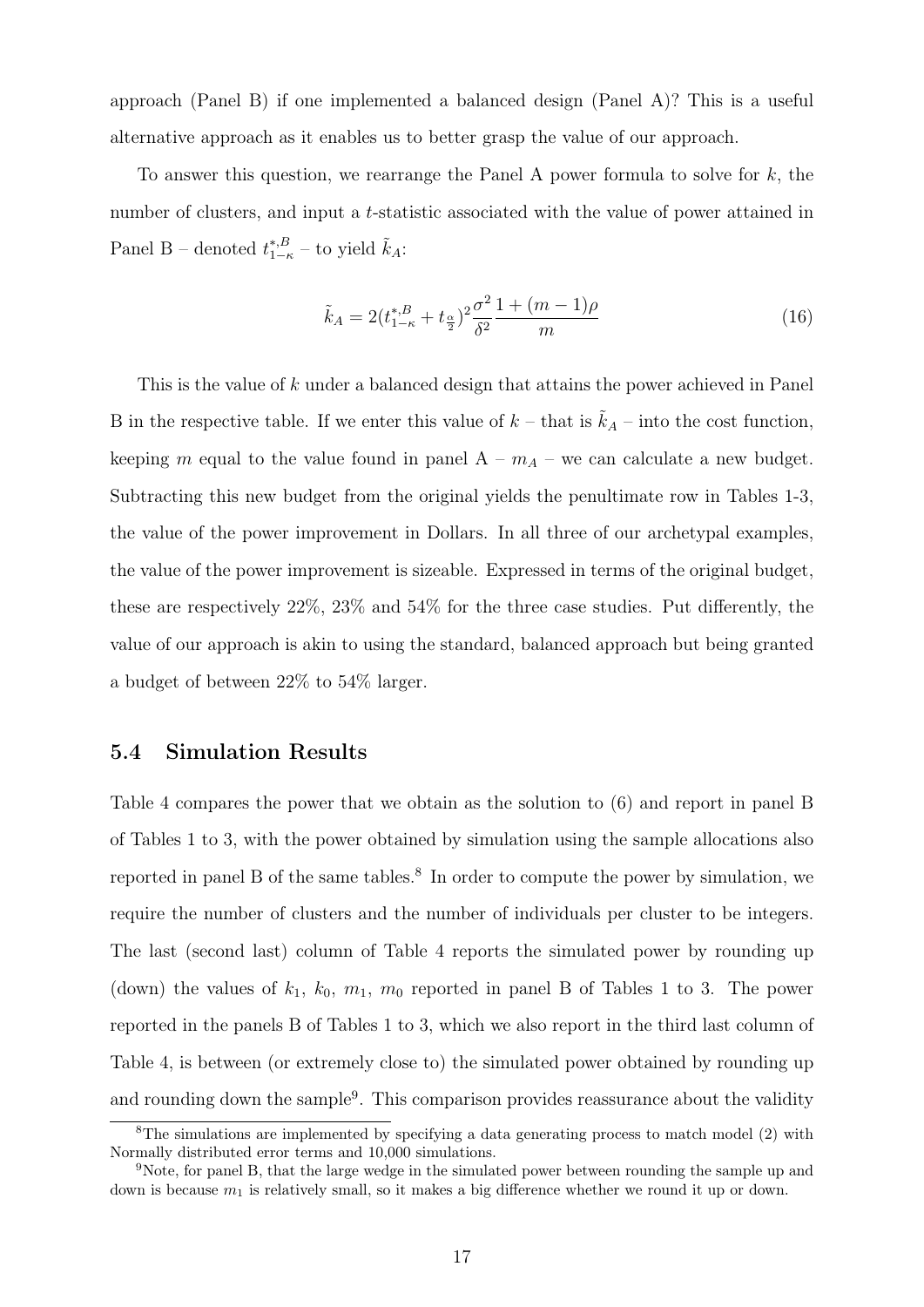of the methods that we have developed.

#### <span id="page-18-0"></span>6 Conclusion

In cluster RCTs, researchers commonly use a balanced design, in which the same number of treatment and control clusters and units within treatment and control clusters are sampled. However, in many cluster RCTs, treatment clusters and/or sampled units within treatment clusters are more expensive than control ones because the former incorporate the costs of implementing the intervention. Under these cost differences, the researcher can maximize the power subject to a cost constraint (or minimize the costs subject to achieving a pre-determined level of power) by allowing the number of clusters and number of sampled units within clusters to be different in treatment and control. We develop methods to optimally compute these four sample parameters, contributing to the existing literature by allowing for full flexibility of the solution. We focus the paper on the primal problem of maximizing power subject a cost constraint, but our method can also be applied to the dual problem of minimizing costs subject to a level of power, as we do in the Appendix.

To illustrate the relevance of our methods, we apply them to three prominent examples from the development economics literature, each with a specific cost structure: one in which the fixed cost per cluster are different between treatment and control, but the unit costs are the same; another one in which the unit cost per cluster are different between treatment and control, but the fixed cluster costs are the same, and one in which both unit and fixed costs are different in treatment and control.

Using realistic cost estimates, we find substantial power gains with respect to the balanced design, of between 8.5 and 19 percentage points. As expected, we observe some compensation between clusters and units per cluster. For instance, if it is optimal to have more control than treatment clusters, then the number of units per treatment cluster may be larger than that of controls. However, this is not necessarily the case when both the fixed cost per cluster and the unit cost is higher in treatment than control. In such cases, depending on the specific cost parameters, it might be optimal to have more control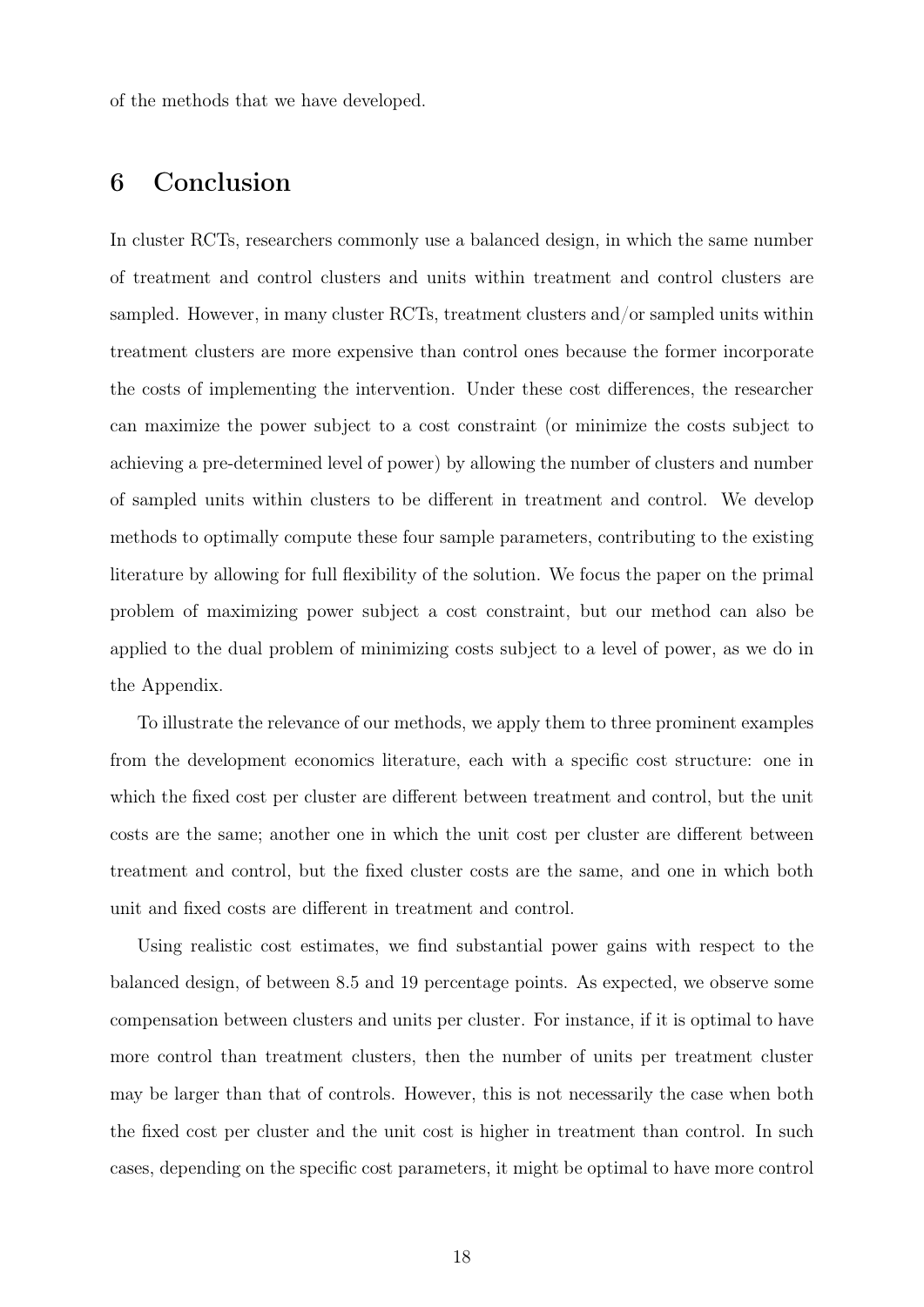clusters, as well as more units sampled per control cluster.

We obtain our results using realistic cost estimates based predominantly on the examples and reasonable assumptions on parameters which are unknown to us, and comparing the power of our method with the one of the balanced design. It should be noted that we do not replicate all the features of the studies from which we derive our examples, and hence our results should not be understood as what the previous studies could have gained, but more like benchmark power gains that can be obtained in a typical cluster RCT. We further consider the benefits of our approach by attaching a monetary value to the power improvements. We compute that to obtain the same power as we do with our method, a balanced design with the same number of treatment and control clusters would need to increase the budget by between 22% to 54%.

There might be reasons why the researcher might want to deviate from the optimal solution to maximize power. For instance, a lower bound in the number of units per cluster might help to prevent a cluster ending up with no data due to attrition, and a lower bound in the number of clusters per treatment arm might be necessary to ensure balance between treatment and control, as well as correct inference based on asymptotic standard errors. Such lower bounds can easily be handled by our methods, and in any case, the unconstrained solution given here would serve as a useful benchmark.<sup>10</sup>

<sup>&</sup>lt;sup>10</sup>Reducing the wedge between the number of treatment and control clusters can help to reduce bias when the number of units per cluster vary and outcomes are correlated with cluster size [\(Middleton,](#page-23-8) [2008\)](#page-23-8).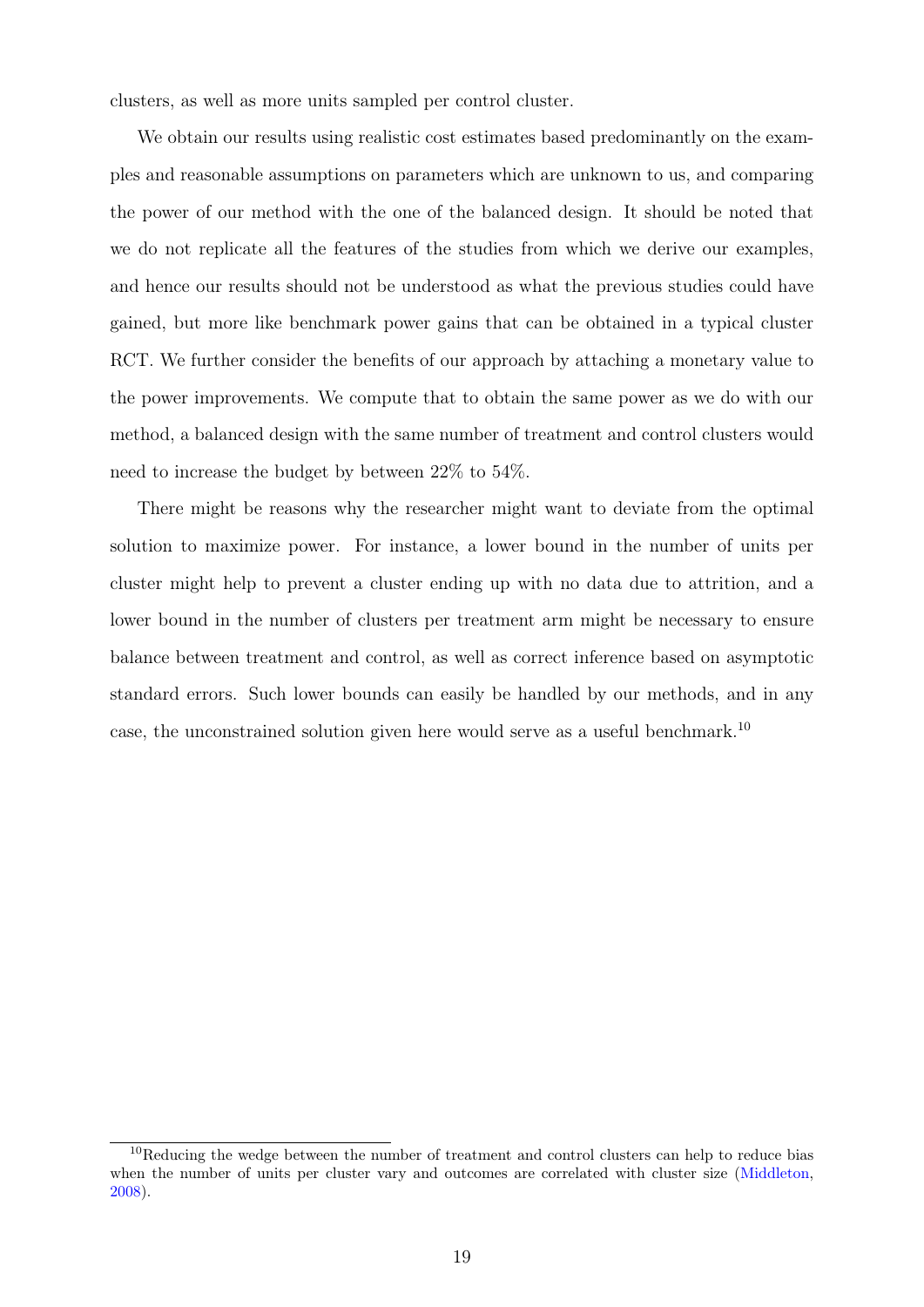#### References

- <span id="page-20-8"></span>Sarah Baird, J. Aislinn Bohren, Craig McIntosh, and Berk Özler. Optimal Design of Experiments in the Presence of Interference. The Review of Economics and Statistics, 100(5):844–860, 12 2018.
- <span id="page-20-1"></span>Oriana Bandiera, Iwan Barankay, and Imran Rasul. Field experiments with firms. Journal of Economic Perspectives, 25(3):63–82, September 2011.
- <span id="page-20-4"></span>Oriana Bandiera, Robin Burgess, Narayan Das, Selim Gulesci, Imran Rasul, and Munshi Sulaiman. Labor Markets and Poverty in Village Economies. The Quarterly Journal of Economics, 132(2):811–870, 03 2017.
- <span id="page-20-3"></span>Abhijit Banerjee, Esther Duflo, Nathanael Goldberg, Dean Karlan, Robert Osei, William Parienté, Jeremy Shapiro, Bram Thuysbaert, and Christopher Udry. A multifaceted program causes lasting progress for the very poor: Evidence from six countries. Science, 348(6236), 2015.
- <span id="page-20-6"></span>Abhijit V. Banerjee, Sylvain Chassang, Sergio Montero, and Erik Snowberg. A theory of experimenters: Robustness, randomization, and balance. American Economic Review, 110(4):1206–30, April 2020.
- <span id="page-20-7"></span>Fiona Burlig, Louis Preonas, and Matt Woerman. Panel data and experimental design. Journal of Development Economics, 144:102458, 2020. ISSN 0304-3878.
- <span id="page-20-0"></span>Gary Burtless. The case for randomized field trials in economic and policy research. Journal of Economic Perspectives, 9(2):63–84, 1995.
- <span id="page-20-2"></span>Katherine S. Button, John P. A. Ioannidis, Claire Mokrysz, Brian A. Nosek, Jonathan Flint, Emma S. J. Robinson, and Marcus R. Munafò. Power failure: why small sample size undermines the reliability of neuroscience. Nature Reviews Neuroscience,  $14(5)$ : 365–376, apr 2013.
- <span id="page-20-5"></span>Pedro Carneiro, Sokbae Lee, and Daniel Wilhelm. Optimal data collection for randomized control trials. The Econometrics Journal, 23(1):1–31, 11 2019.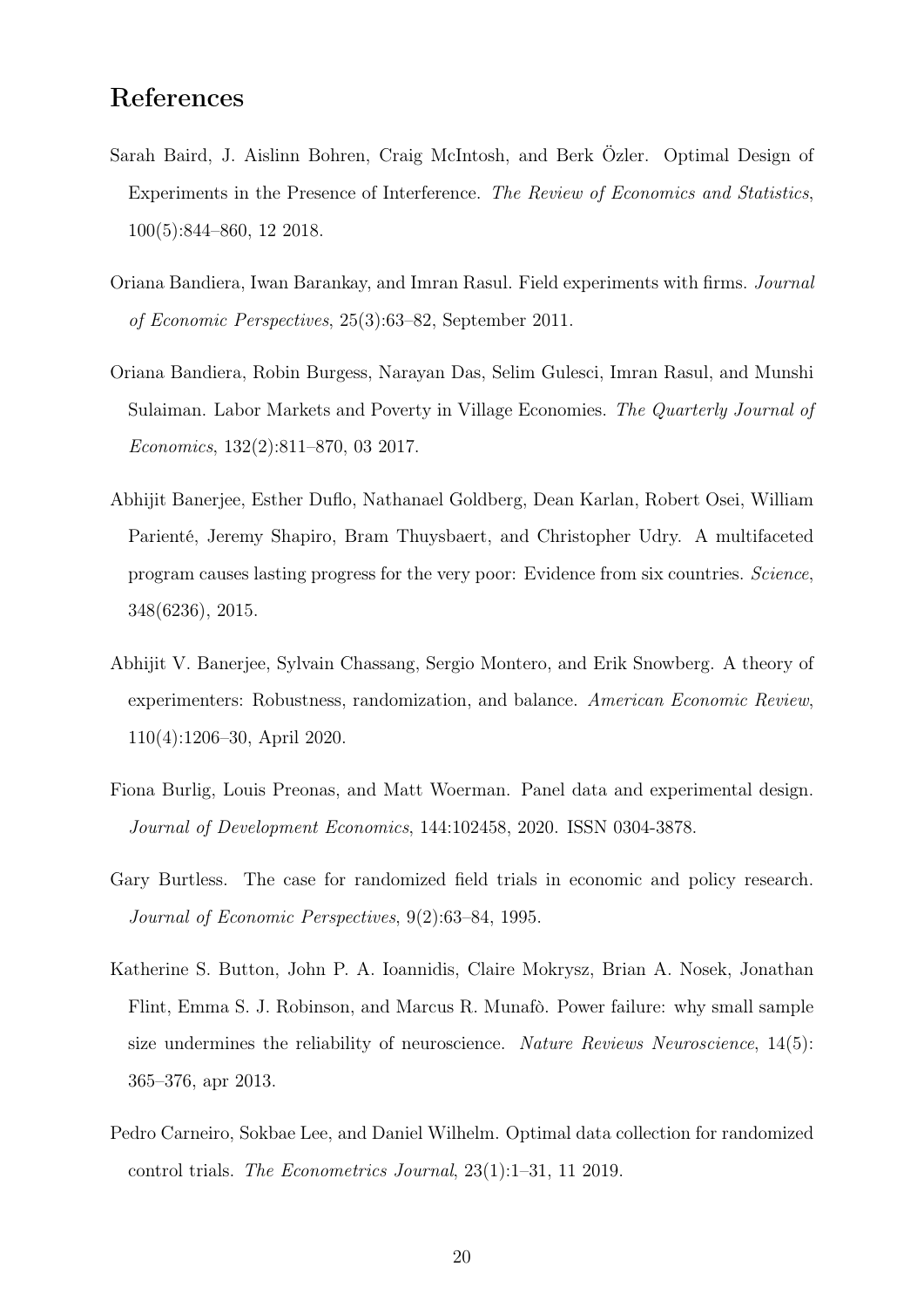- <span id="page-21-7"></span>Sylvain Chassang, Gerard Padró I Miquel, and Erik Snowberg. Selective trials: A principal-agent approach to randomized controlled experiments. American Economic Review, 102(4):1279–1309, June 2012.
- <span id="page-21-5"></span>W. Cochran. Sampling techniques. New York: Wiley, 2 edition, 1963.
- <span id="page-21-9"></span>Angelo Corana, Michele Marchesi, Claudio Martini, and Sandro Ridella. Minimizing multimodal functions of continuous variables with the "simulated annealing" algorithm. ACM Transactions on Mathematical Software (TOMS), 13(3):262–280, 1987.
- <span id="page-21-2"></span>Esther Duflo. Field experiments in development economics. Technical report, MIT, 2006.
- <span id="page-21-3"></span>Esther Duflo. Field experiments and the practice of policy. American Economic Review, 110(7):1952–73, July 2020.
- <span id="page-21-0"></span>Esther Duflo, Rachel Glennerster, and Michael Kremer. Using randomization in development economics research: A toolkit. volume 4 of Handbook of Development Economics, chapter 61, pages 3895 – 3962. Elsevier, 2007.
- <span id="page-21-4"></span>Andrew Gelman and John Carlin. Beyond power calculations: Assessing type s (sign) and type m (magnitude) errors. Perspectives on Psychological Science, 9(6):641–651, 2014. PMID: 26186114.
- <span id="page-21-8"></span>Rachel Glennerster and Kudzai Takavarasha. Running Randomized Evaluations: A Practical Guide. Princeton University Press, 2013.
- <span id="page-21-11"></span>William L. Goffe. Simann: A global optimization algorithm using simulated annealing. Studies in Nonlinear Dynamics & Econometrics, 1(3), 1996.
- <span id="page-21-10"></span>William L. Goffe, Gary D. Ferrier, and John Rogers. Global optimization of statistical functions with simulated annealing. Journal of Econometrics, 60(1):65–99, 1994.
- <span id="page-21-6"></span>Jinyong Hahn, Keisuke Hirano, and Dean Karlan. Adaptive experimental design using the propensity score. Journal of Business  $\mathscr B$  Economic Statistics, 29(1):96–108, 2011.
- <span id="page-21-1"></span>Daniel S. Hamermesh. Six decades of top economics publishing: Who and how? *Journal* of Economic Literature, 51(1):162–72, March 2013.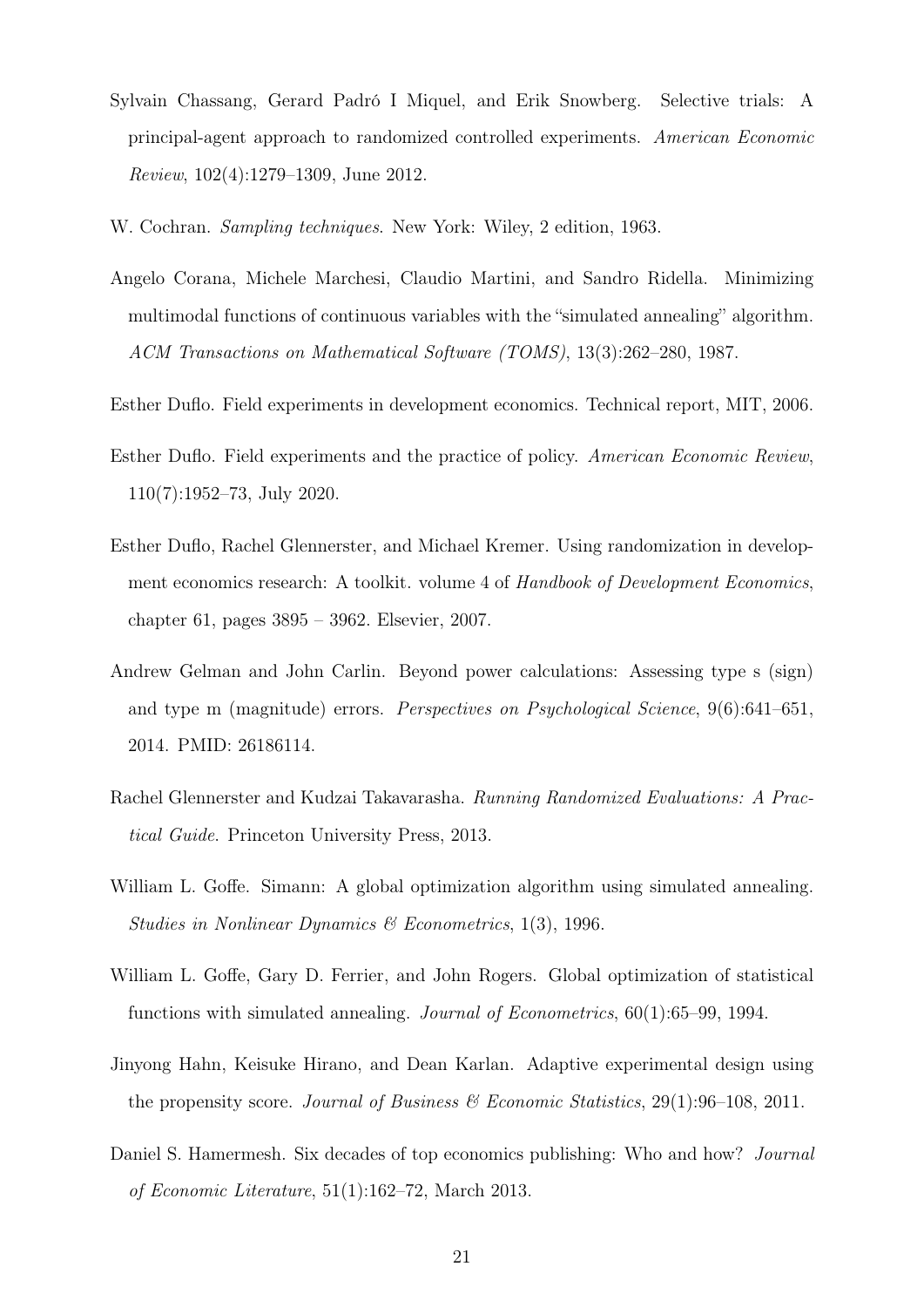- <span id="page-22-8"></span>Johannes Haushofer and Jeremy Shapiro. The Short-term Impact of Unconditional Cash Transfers to the Poor: Experimental Evidence from Kenya. The Quarterly Journal of Economics, 131(4):1973–2042, 07 2016.
- <span id="page-22-0"></span>Jerry Hausman and David Wise, editors. Social Experimentation. University of Chicago Press, 1985.
- <span id="page-22-1"></span>James J. Heckman and Jeffrey A. Smith. Assessing the case for social experiments. Journal of Economic Perspectives, 9(2):85–110, 1995.
- <span id="page-22-6"></span>John P. A. Ioannidis. Why most published research findings are false. *PLoS Medicine*, 2 (8), aug 2005.
- <span id="page-22-7"></span>John P. A. Ioannidis, T. D. Stanley, and Hristos Doucouliagos. The power of bias in economics research. The Economic Journal, 127(605):F236–F265, oct 2017.
- <span id="page-22-5"></span>Dean Karlan and Jacob Appel. Failing in the Field: What We Can Learn When Field Research Goes Wrong. Princeton University Press, 2016.
- <span id="page-22-2"></span>Steven D. Levitt and John A. List. Field experiments in economics: The past, the present, and the future. European Economic Review,  $53(1)$ : $1 - 18$ , 2009. ISSN 0014-2921.
- <span id="page-22-4"></span>John List and Imran Rasul. Field experiments in labor economics. volume 4A, chapter 2, pages 103–228. Elsevier, 1 edition, 2011.
- <span id="page-22-9"></span>John List, Sally Sadoff, and Mathis Wagner. So you want to run an experiment, now what? some simple rules of thumb for optimal experimental design. Experimental Economics, 14(4):439–457, 2011.
- <span id="page-22-3"></span>John A. List. Why economists should conduct field experiments and 14 tips for pulling one off. Journal of Economic Perspectives, 25(3):3–16, September 2011.
- <span id="page-22-10"></span>Xiaofeng Liu. Statistical power and optimum sample allocation ratio for treatment and control having unequal costs per unit of randomization. Journal of Educational and Behavioral Statistics, 28(3):231–248, 2003.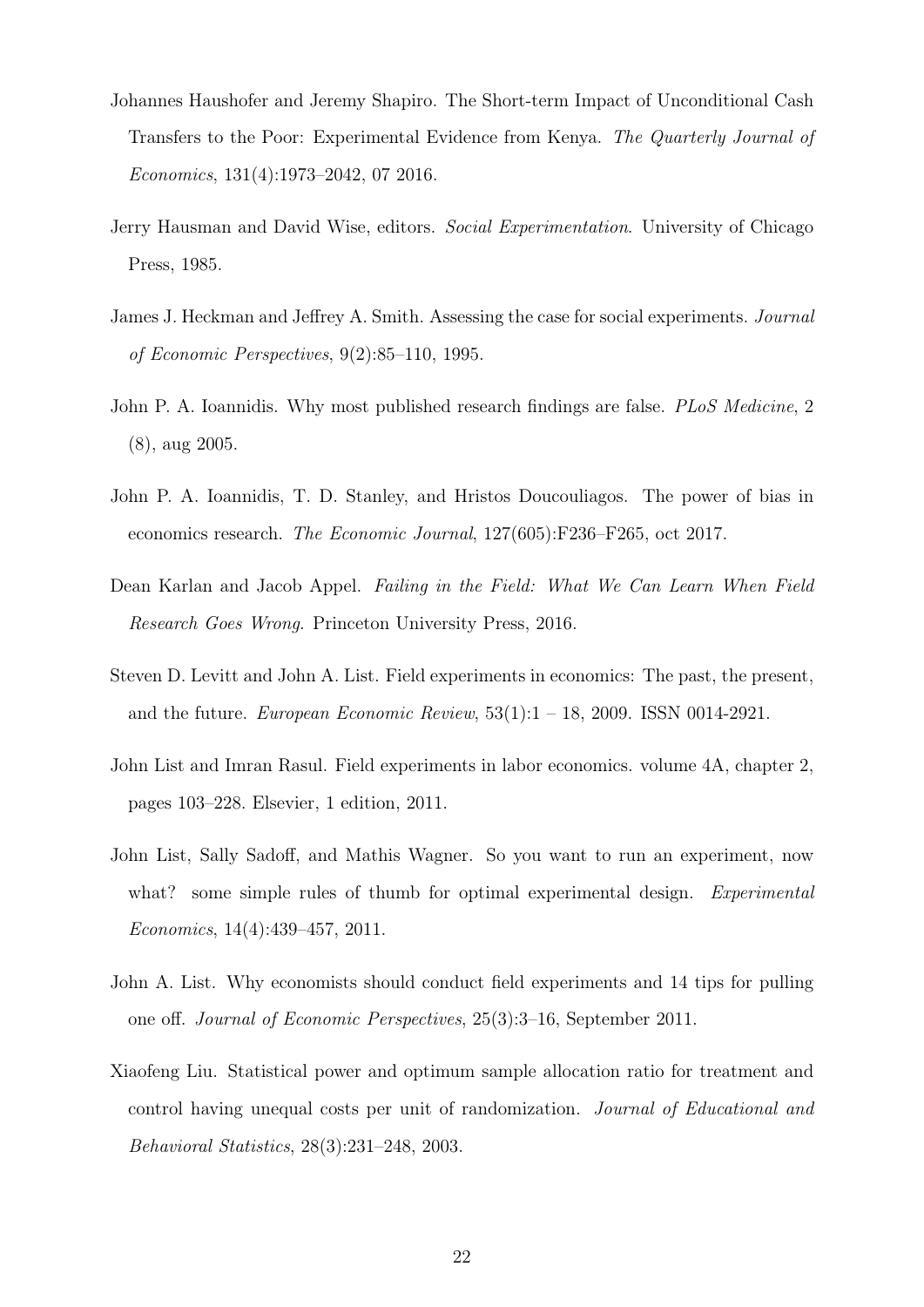- <span id="page-23-3"></span>Renfu Luo, Grant Miller, Scott Rozelle, Sean Sylvia, and Marcos Vera-Hernández. Can Bureaucrats Really Be Paid Like CEOs? Substitution Between Incentives and Resources Among School Administrators in China. Journal of the European Economic Association, 18(1):165–201, 01 2019.
- <span id="page-23-4"></span>David McKenzie. Beyond baseline and follow-up: The case for more T in experiments. Journal of Development Economics, 99(2):210 – 221, 2012.
- <span id="page-23-8"></span>Joel A. Middleton. Bias of the regression estimator for experiments using clustered random assignment. Statistics & Probability Letters, 78(16):2654–2659, 2008.
- <span id="page-23-2"></span>Jun-Mo Nam. Optimum sample sizes for the comparison of the control and treatment. Biometrics, 29(1):101–108, 1973.
- <span id="page-23-0"></span>Benjamin A. Olken. Banerjee, duflo, kremer, and the rise of modern development economics. The Scandinavian Journal of Economics, 122(3):853–878, jul 2020.
- <span id="page-23-5"></span>Zuchao Shen and Benjamin Kelcey. Optimal sample allocation under unequal costs in cluster-randomized trials. Journal of Educational and Behavioral Statistics, 45(4):446– 474, 2020.
- <span id="page-23-6"></span>Steven Teerenstra, Sandra Eldridge, Maud Graff, Esther de Hoop, and George F. Borm. A simple sample size formula for analysis of covariance in cluster randomized trials. Statistics in Medicine, 31(20):2169–2178, 2012.
- <span id="page-23-1"></span>Sholom Wacholder, Stephen Chanock, Montserrat Garcia-Closas, Laure El Ghormli, and Nathaniel Rothman. Assessing the probability that a positive report is false: An approach for molecular epidemiology studies. JNCI: Journal of the National Cancer Institute, 96(6):434–442, mar 2004.
- <span id="page-23-7"></span>Yang Xiang, Sylvain Gubian, Brian Suomela, and Julia Hoeng. Generalized Simulated Annealing for Global Optimization: The GenSA Package. The R Journal, 5(1):13–28, 2013.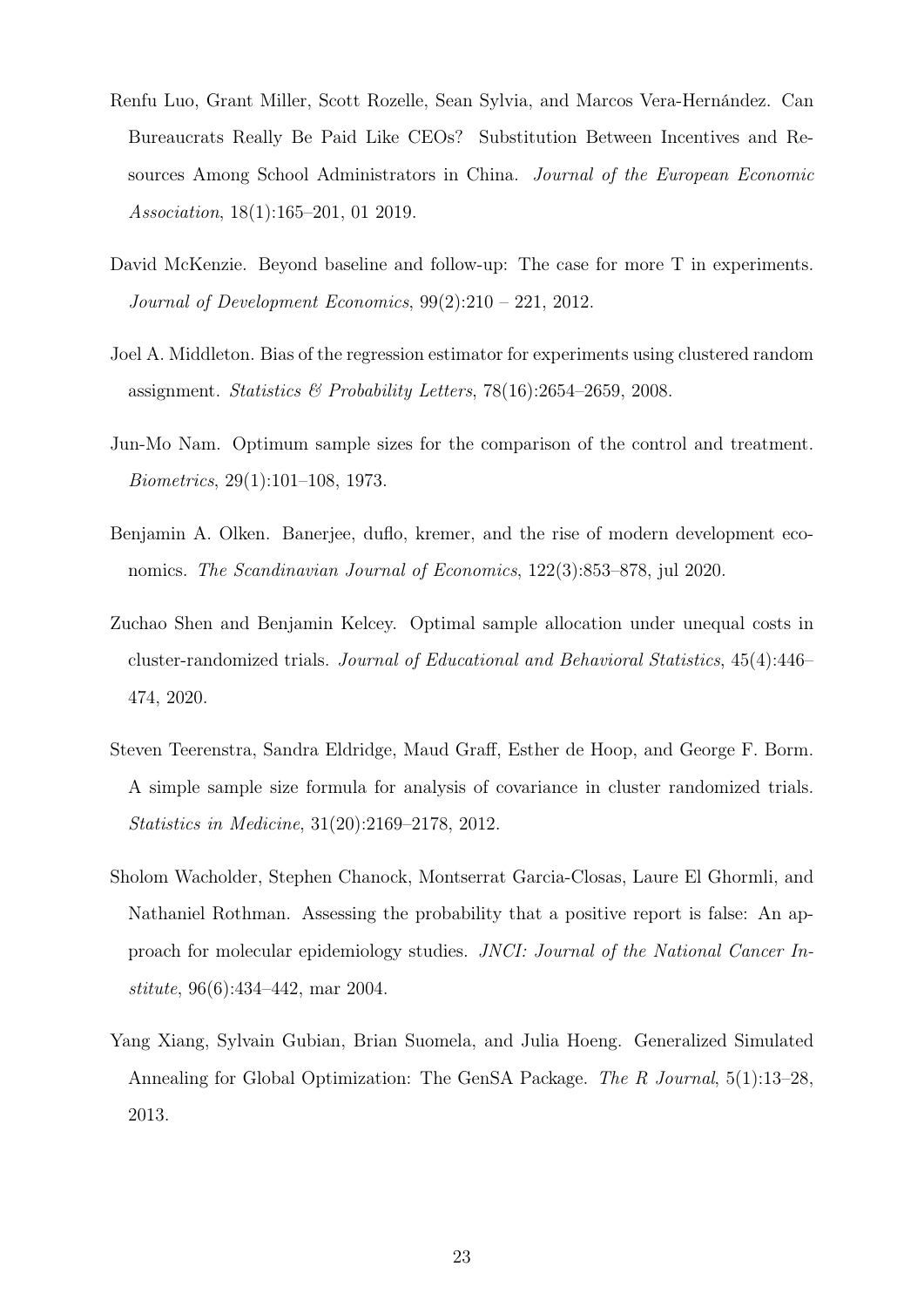<span id="page-24-0"></span>

|                                                                                                                            | (1)                      | (2)                      | (3)                      |
|----------------------------------------------------------------------------------------------------------------------------|--------------------------|--------------------------|--------------------------|
| Variable cost (v)                                                                                                          | 9.36                     | 9.36                     | 9.36                     |
| Fixed cost Control $(f_0)$                                                                                                 | 189                      | 189                      | 189                      |
| Fixed cost Treatment $(f_1)$                                                                                               | 1000                     | 1776.4                   | 3000                     |
| Available Budget (\$)                                                                                                      | 148,841                  | 148,841                  | 148,841                  |
| A.) Equal allocation of Clusters and Individuals                                                                           |                          |                          |                          |
| $k_0=k_1=k$                                                                                                                | 105.02                   | 66.25                    | 42.12                    |
| $m_0$ = $m_1$ = $m$                                                                                                        | 12.19                    | 15.02                    | 18.41                    |
| Power                                                                                                                      | 0.881                    | 0.715                    | 0.529                    |
| B.) Optimal number of Clusters and Individuals                                                                             |                          |                          |                          |
| $k_0$                                                                                                                      | 195.31                   | 164.15                   | 137.78                   |
| $k_1$                                                                                                                      | 84.91                    | 53.54                    | 34.58                    |
| m <sub>0</sub>                                                                                                             | 7.39                     | 7.39                     | 7.39                     |
| m <sub>1</sub>                                                                                                             | 17.00                    | 22.65                    | 29.44                    |
| Power                                                                                                                      | 0.916                    | 0.800                    | 0.651                    |
| Power Improvement vs Approach A<br>Value of Improvement vs Approach A $(\xi)$<br>Value of Improvement as Percent of Budget | 0.035<br>19,428<br>13.1% | 0.085<br>32,736<br>22.0% | 0.122<br>46,219<br>31.1% |

#### **Heterogenous Fixed Costs per Cluster - School Grant Program Table 1. Power Improvement From Optimal Sample Allocation**

**Notes:** The values for number of individuals per cluster (m) and number of clusters (k) are those that achieve 80% power at 5% significance given i.) the cost parameters specified in the top 3 rows and ii.) the available budget. Other assumed parameters: effect size 0.25, standard deviation 1, intra-cluster correlation  $\binom{n}{0}$  = 0.27. We calculate the "value of the improvement vs Approach A" by adjusting k in panel A in order to achieve the same power as calculated in Panel B, and then calculating the budget required to for this larger value of k.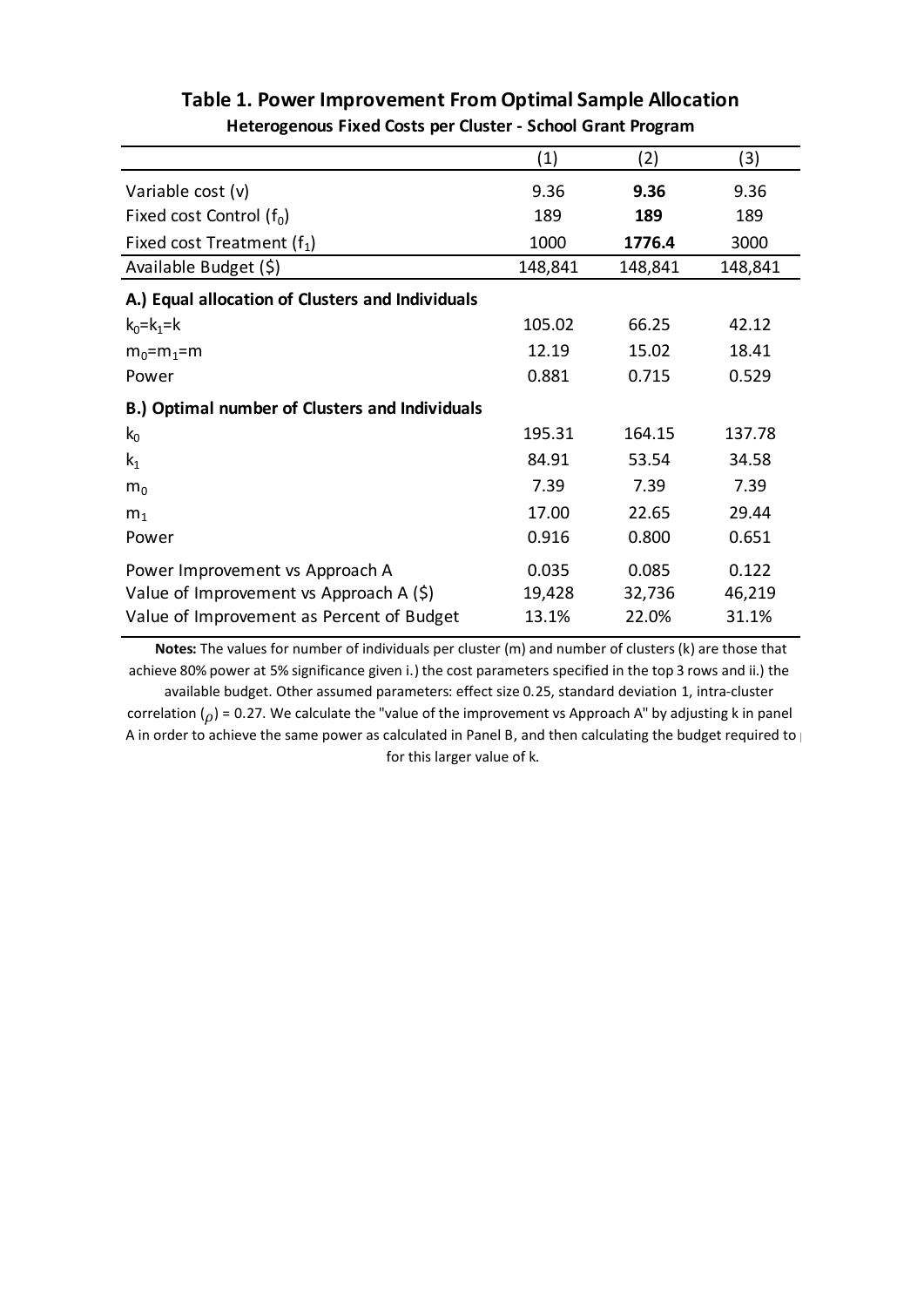<span id="page-25-0"></span>

|                                                                                                                            | (1)                      | (2)                      | (3)                      |
|----------------------------------------------------------------------------------------------------------------------------|--------------------------|--------------------------|--------------------------|
| Fixed cost (f)                                                                                                             | 250                      | 250                      | 250                      |
| Variable Cost Control $(v_0)$                                                                                              | 100                      | 100                      | 100                      |
| Variable cost Treatment $(v_1)$                                                                                            | 500                      | 854                      | 1200                     |
| Available Budget (\$)                                                                                                      | 260,855                  | 260,855                  | 260,855                  |
| A.) Equal allocation of Clusters and Individuals                                                                           |                          |                          |                          |
| $k_0 = k_1 = k$                                                                                                            | 74.69                    | 53.10                    | 41.58                    |
| $m_0$ = $m_1$ = $m$                                                                                                        | 4.99                     | 4.63                     | 4.44                     |
| Power                                                                                                                      | 0.872                    | 0.714                    | 0.590                    |
| <b>B.) Optimal number of Clusters and Individuals</b>                                                                      |                          |                          |                          |
| $k_0$                                                                                                                      | 95.54                    | 81.43                    | 72.93                    |
| $k_1$                                                                                                                      | 95.54                    | 81.43                    | 72.93                    |
| m <sub>0</sub>                                                                                                             | 6.89                     | 6.89                     | 6.89                     |
| m <sub>1</sub>                                                                                                             | 3.08                     | 2.36                     | 1.99                     |
| Power                                                                                                                      | 0.908                    | 0.800                    | 0.708                    |
| Power Improvement vs Approach A<br>Value of Improvement vs Approach A $(\xi)$<br>Value of Improvement as Percent of Budget | 0.036<br>32,940<br>12.6% | 0.086<br>57,422<br>22.0% | 0.117<br>75,500<br>28.9% |

#### **Table 2. Power Improvement From Optimal Sample Allocation Heterogenous Variable Costs per Cluster - Unconditional Cash Transfer**

**Notes:** The values for number of individuals per cluster (m) and number of clusters (k) are those that achieve 80% power at 5% significance given i.) the cost parameters specified in the top 3 rows and ii.) the available budget. Other assumed parameters: effect size 0.25, standard deviation 1, intra-cluster correlation ( $_0$ ) = 0.05. We calculate the "value of the improvement vs Approach A" by adjusting k in panel A in order to achieve the same power as calculated in Panel B, and then calculating the budget requir to pay for this larger value of k.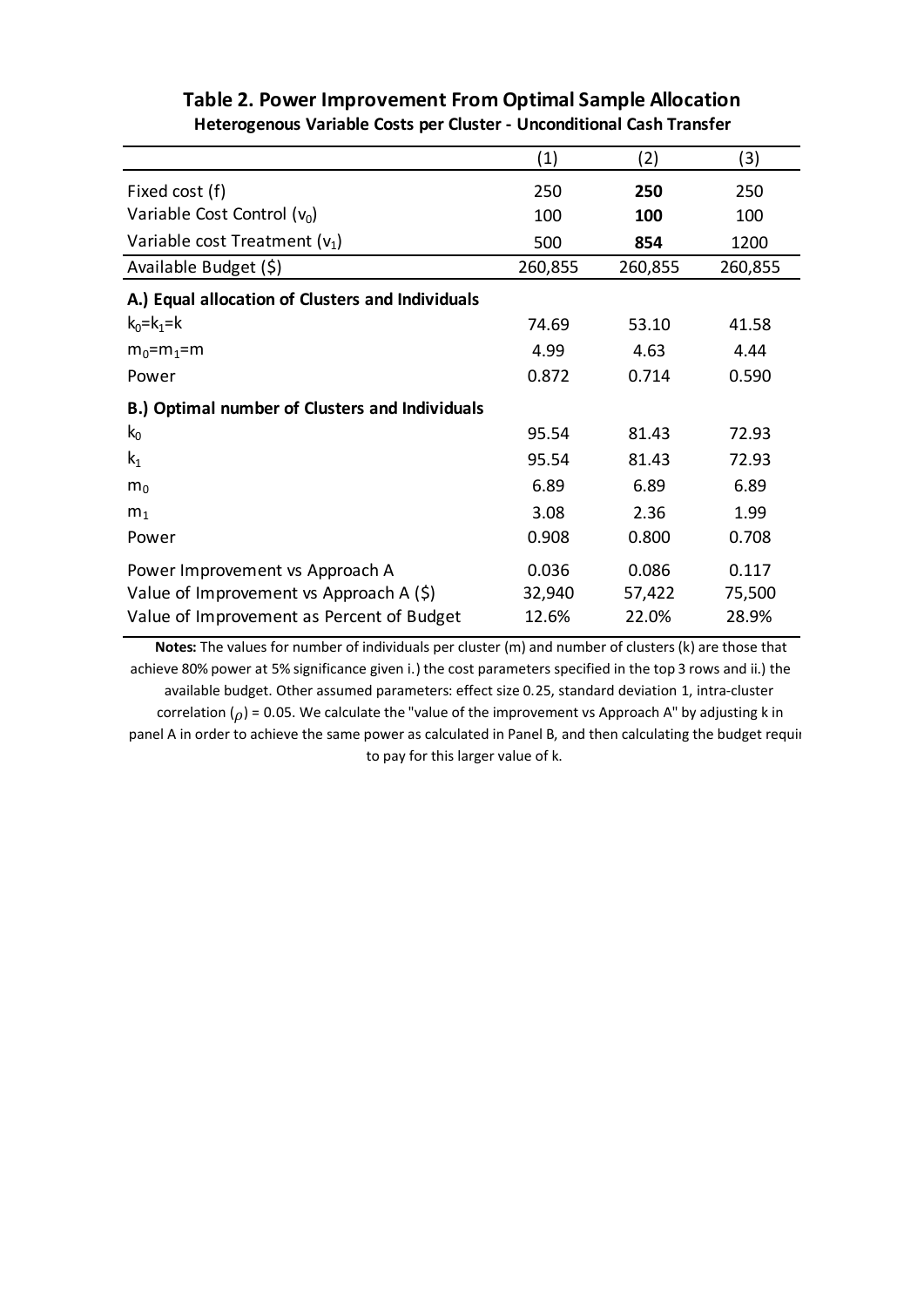<span id="page-26-0"></span>

|                                                  | (1)     | (2)     | (3)     | (4)     |
|--------------------------------------------------|---------|---------|---------|---------|
| Variable Cost Control $(v_0)$                    | 100     | 100     | 100     | 100     |
| Variable cost Treatment $(v_1)$                  | 2150    | 2150    | 2150    | 2150    |
| Fixed cost Control $(f_0)$                       | 125     | 250     | 500     | 1000    |
| Fixed cost Treatment $(f_1)$                     | 18000   | 18000   | 18000   | 18000   |
| Available Budget (\$)                            | 994,017 | 994,017 | 994,017 | 994,017 |
| A.) Equal allocation of Clusters and Individuals |         |         |         |         |
| $k_0 = k_1 = k$                                  | 26.30   | 24.73   | 22.77   | 20.41   |
| $m_0$ = $m_1$ = $m$                              | 8.74    | 9.75    | 11.18   | 13.20   |
| Power                                            | 0.605   | 0.609   | 0.609   | 0.603   |
| B.) Optimal number of Clusters and Individuals   |         |         |         |         |
| $k_0$                                            | 227.36  | 158.88  | 110.52  | 76.39   |
| $k_1$                                            | 18.95   | 18.72   | 18.42   | 18.01   |
| m <sub>0</sub>                                   | 4.87    | 6.89    | 9.75    | 13.78   |
| m <sub>1</sub>                                   | 12.61   | 12.61   | 12.61   | 12.61   |
| Power                                            | 0.810   | 0.800   | 0.785   | 0.764   |
| Power Improvement vs Approach A                  | 0.205   | 0.191   | 0.176   | 0.162   |
| Value of Improvement vs Approach A $(\xi)$       | 568,358 | 509,039 | 446,325 | 385,297 |
| Value of Improvement as Percent of Budget        | 57.2%   | 51.2%   | 44.9%   | 38.8%   |

#### **Table 3. Power Improvement From Optimal Sample Allocation Heterogenous Fixed and Variable Costs per Cluster - Graduation Program**

**Notes:** The values for number of individuals per cluster (m) and number of clusters (k) are those that achieve 80% power at 5% significance given i.) the cost parameters specified in the top 4 rows and ii.) the available budget. Other assumed parameters: effect size 0.25, standard deviation 1, intra-cluster correlation ( $_0$ ) = 0.05. We calculate the "value of the improvement vs Approach A" by adjusting k in panel A in order to achieve the same power as calculated in Panel B, and the calculating the budget required to pay for this larger value of k.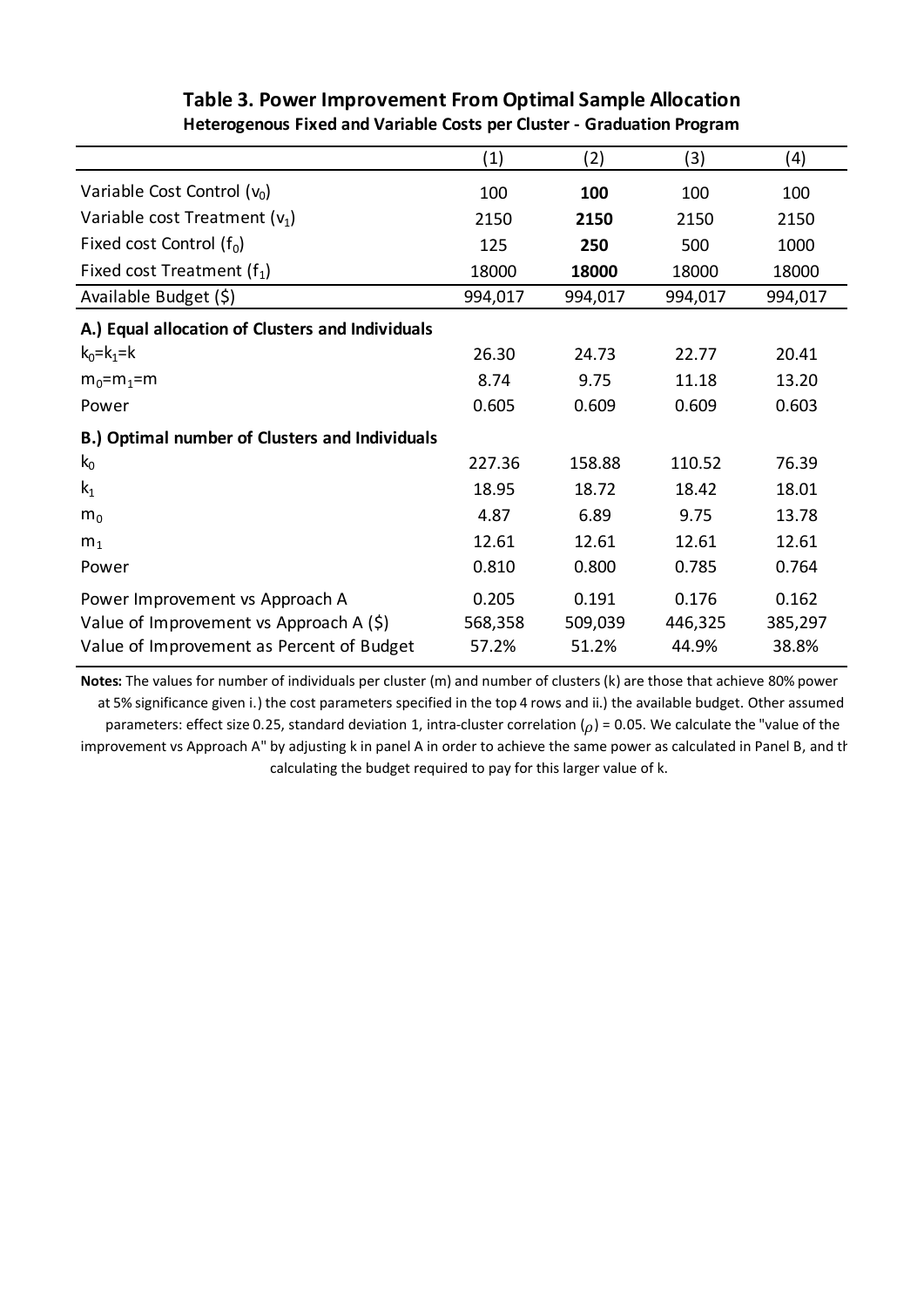<span id="page-27-0"></span>

|                                                                 | (1)    | (2)                                                   | (3)            | (4)   | (5)   | (6)                                                             | (7)                                                           |
|-----------------------------------------------------------------|--------|-------------------------------------------------------|----------------|-------|-------|-----------------------------------------------------------------|---------------------------------------------------------------|
|                                                                 |        | Optimal number of Clusters and Individuals            |                |       |       | <b>Simulated Power</b>                                          |                                                               |
| Scenario:                                                       | $k_0$  | $k_1$                                                 | m <sub>0</sub> | $m_1$ | Power | If $m_0$ , $m_1$ ,<br>$k_0$ , $k_1$ are<br>rounded<br>downwards | If $m_0$ , $m_1$ ,<br>$k_0$ , $k_1$ are<br>rounded<br>upwards |
| A.) Heterogenous Fixed Costs per Cluster (Table 1)              |        |                                                       |                |       |       |                                                                 |                                                               |
| 1                                                               | 195.31 | 84.91                                                 | 7.39           | 17.00 | 0.916 | 0.913                                                           | 0.927                                                         |
| $\overline{2}$                                                  | 164.15 | 53.54                                                 | 7.39           | 22.65 | 0.800 | 0.802                                                           | 0.809                                                         |
| 3                                                               | 137.78 | 34.58                                                 | 7.39           | 29.44 | 0.651 | 0.655                                                           | 0.660                                                         |
|                                                                 |        | B.) Heterogenous Variable Costs per Cluster (Table 2) |                |       |       |                                                                 |                                                               |
| 1                                                               | 95.54  | 95.54                                                 | 6.89           | 3.08  | 0.908 | 0.887                                                           | 0.940                                                         |
| $\overline{2}$                                                  | 81.43  | 81.43                                                 | 6.89           | 2.36  | 0.800 | 0.738                                                           | 0.858                                                         |
| 3                                                               | 72.93  | 72.93                                                 | 6.89           | 1.99  | 0.708 | 0.493                                                           | 0.710                                                         |
| C.) Heterogenous Fixed and Variable Costs per Cluster (Table 3) |        |                                                       |                |       |       |                                                                 |                                                               |
| 1                                                               | 227.36 | 18.95                                                 | 4.87           | 12.61 | 0.810 | 0.785                                                           | 0.828                                                         |
| $\overline{2}$                                                  | 158.88 | 18.72                                                 | 6.89           | 12.61 | 0.800 | 0.778                                                           | 0.817                                                         |
| 3                                                               | 110.52 | 18.42                                                 | 9.75           | 12.61 | 0.785 | 0.770                                                           | 0.815                                                         |
| 4                                                               | 76.39  | 18.01                                                 | 13.78          | 12.61 | 0.764 | 0.763                                                           | 0.808                                                         |

#### **Table 4. Power Simulations**

**Notes:** Columns 1-5 replicate the key values from panel B of Tables 1,2 and 3. These are provided as reference for the simulation results. For the simulation results we simulate data to match the DGP presented in Equation (1). For every scenario, we run 10,000 simulations and report the mean power achieved from these runs. For the simulation, we require the number of individuals and clusters to be integer values. Given that the optimal numbers of clusters and individuals are non-integer values we present two cases. Column 6 shows the case where all values are round down to the nearest integer and column 7 shows the case where all values are rounded up.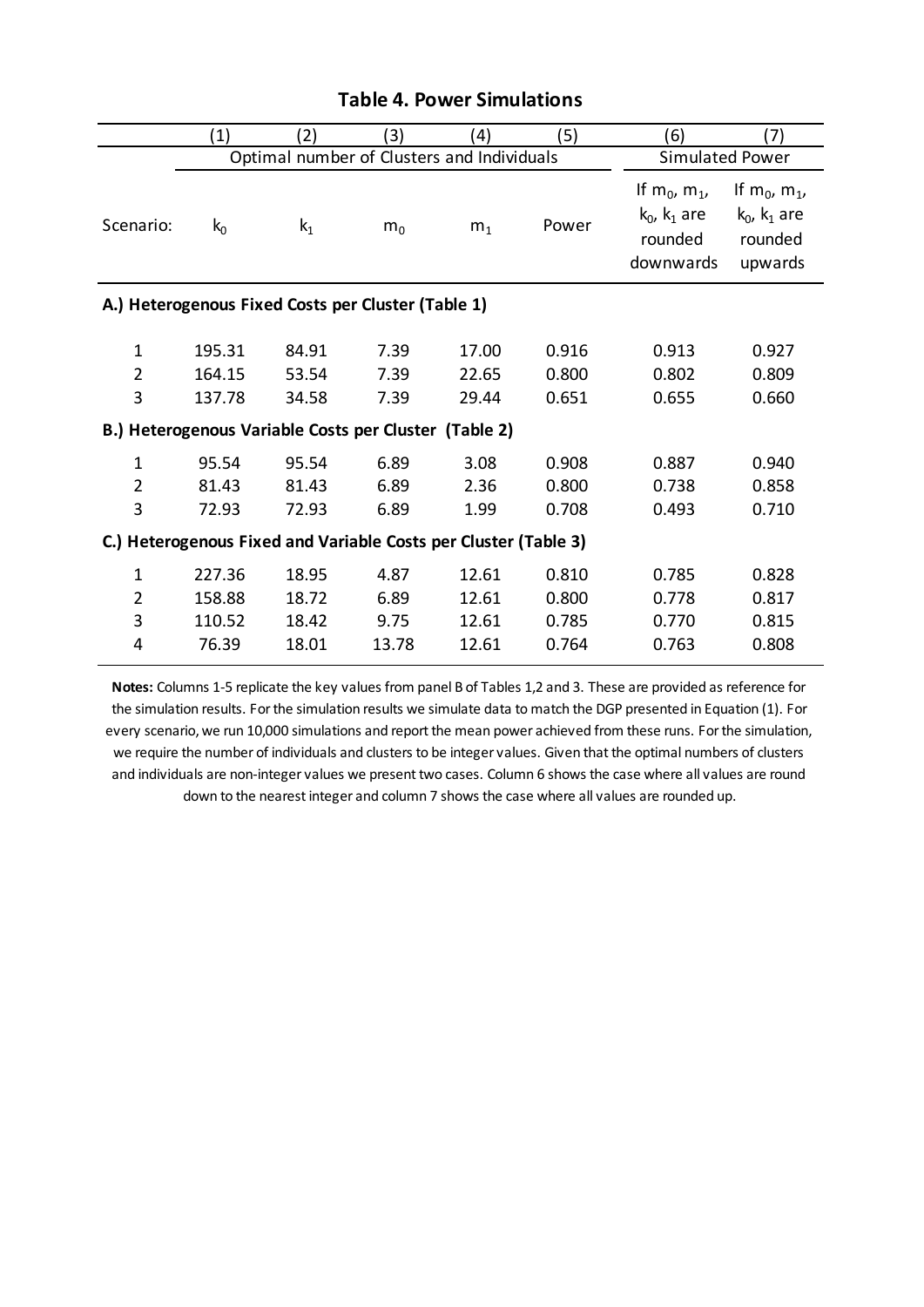#### Appendix

## <span id="page-28-0"></span>A Justification for parameter values used in the Examples

#### A.1 Heterogeneous Fixed Costs per Cluster

For our example on heterogenous fixed costs per cluster, based on the school grant programme based on [Luo et al.](#page-23-3) [\(2019\)](#page-23-3), we used their their budget data to estimate the fixed cost per control school  $(f_0)$  to be \$189. The fixed cost of a treatment school  $(f_1)$  includes the same transportation cost of \$ 189 plus a school grant of \$ 1,587 giving a total of  $$1,776<sup>11</sup>$ . The cost per each sampled student includes the interviewing costs (field team cost of administering the questionnaires, questionnaire printing costs, as well as costs of measuring student blood hemoglobin concentration through finger-prick blood samples.) Using their budget data, we estimate the cost per sampled child,  $v$ , to be \$9.36. Based on [Luo et al.](#page-23-3) [\(2019\)](#page-23-3), we estimate the intra cluster correlation coefficient,  $\rho$  to be 0.27.

#### A.2 Heterogeneous Variable Costs per Cluster

For our example on unconditional cash transfers in which the variable costs per cluster are higher in treatment than control clusters, we use the average transfer amount (\$ 709) and transfer fee of (\$ 45) as per [\(Haushofer and Shapiro,](#page-22-8) [2016\)](#page-22-8). We do not have data on the cost of interviewing households in this setting, but we will assume it is \$ 100. Hence, the cost of a control household is \$ 100, and the cost of a treatment household is \$ 854  $(=709+45+100).$ <sup>12</sup> The fixed costs per cluster is the same in treatment and control and equal to \$ 250 (our own assumption on the transportation cost per cluster). We assume the intra cluster correlation coefficient,  $\rho$  to be 0.05.

 $11$ The school grant was computed as 48 RMB per student in the school, and the average school has 210 students. Exchange rate  $$1 = 6.3$  RMB.

 $12$ We ignore here that some households in treatment clusters might be sampled but not given the cash transfer to estimate the size of the spillovers associated to the cash transfer.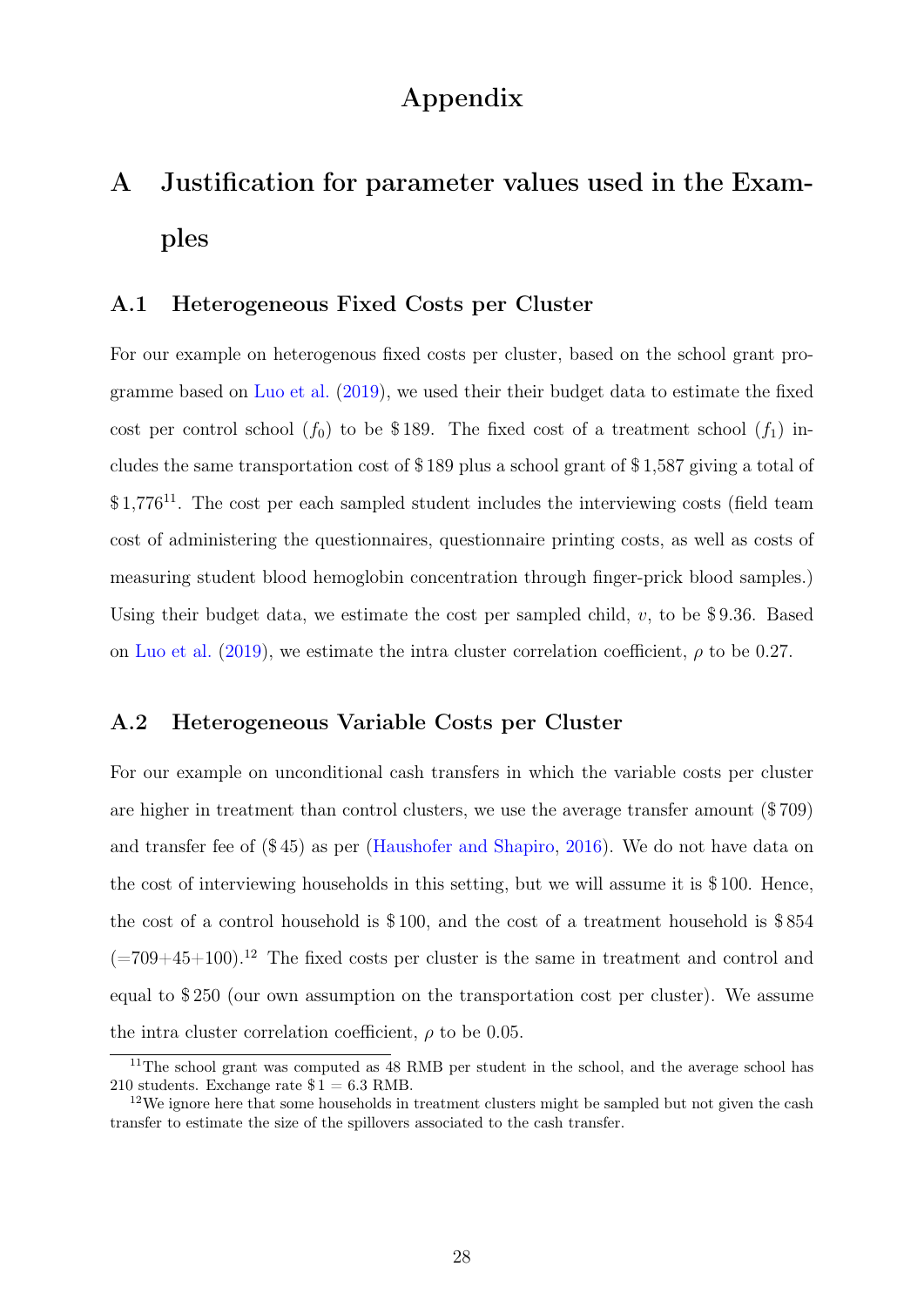#### A.3 Heterogeneous Variable and Fixed Costs per Cluster

For our example on both heterogeneous variable and fixed costs per cluster, inspired in the graduation programme, we use the costs reported in [Banerjee et al.](#page-20-3) [\(2015\)](#page-20-3) as a guide. We assume that the value of the transfer per household is \$ 800. [Banerjee et al.](#page-20-3) [\(2015\)](#page-20-3) also report that the supervision costs associated to this type of programs are very important. A share of these supervision costs will be fixed at the cluster level: office rental costs, IT equipment, etc. As we do not have information on what share of the total supervision costs is fixed and what is variable, we make the assumption that half of cluster supervision costs are fixed (\$ 17477), and half are variable (\$ 1250 per household). We also make the assumption that recruitment and interviewing costs are \$100 per household, which are the same in treatment and control, and that the transportation cost of each interviewing team to a cluster amount to \$250. Hence, our assumptions are that  $v_0 = 100$ ,  $v_1 = 100 + 800 + 1250 = 2150$ ,  $f_0 = 250$ ,  $f_1 = 250 + 17,477 = 17,727 \approx 18,000$ . We assume the intra cluster correlation coefficient,  $\rho$  to be 0.05.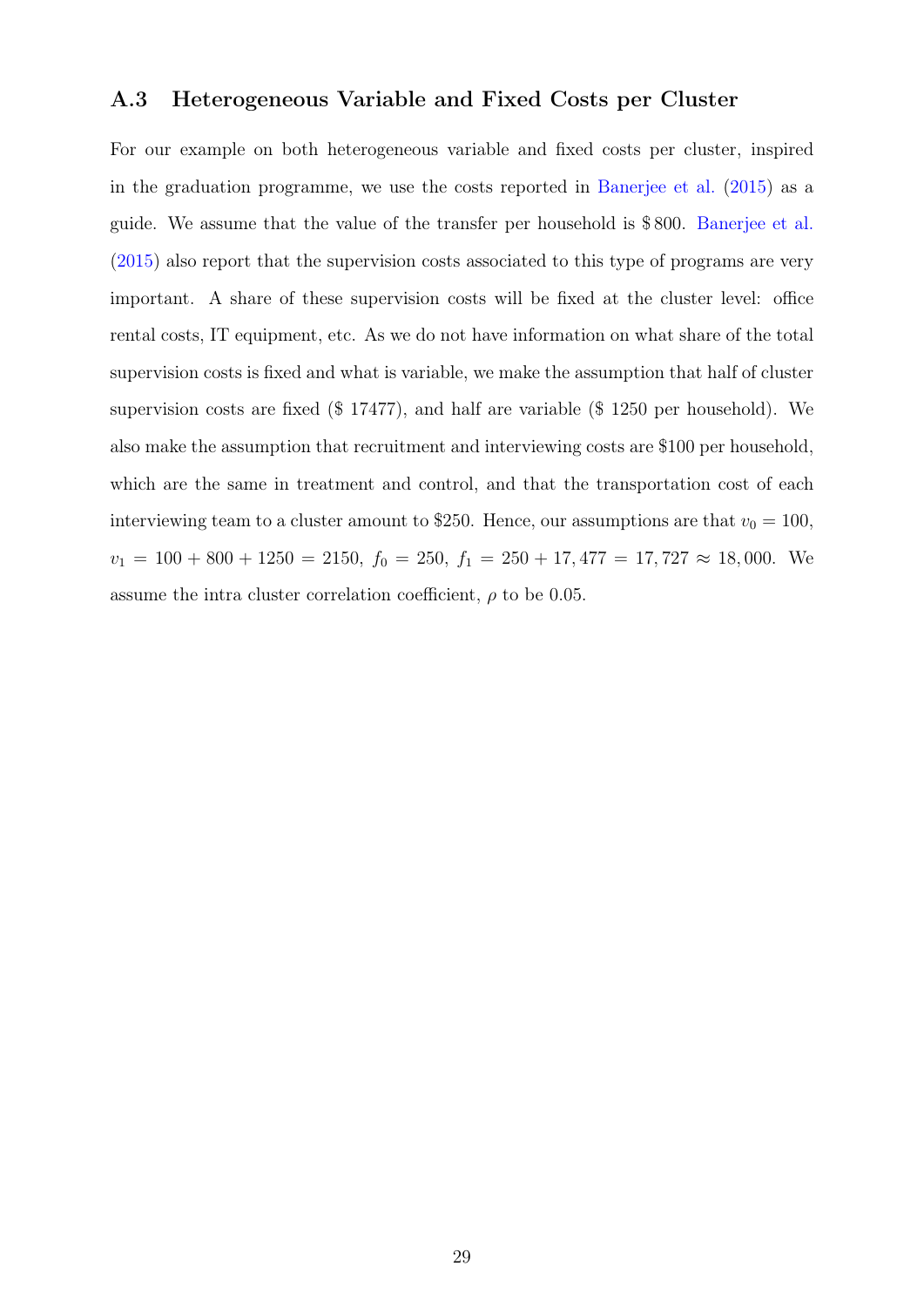## <span id="page-30-0"></span>B Optimal Sample Size Determination - Minimizing **Costs**

In this section, we repeat large swathes of Section [3,](#page-8-0) but here focus on minimizing total costs, or budget, subject to a given power. This approach may be of interest to the researcher wishing to place a competitive budget for a grant application/evaluation tender. In order to best present this approach, we provide all the necessary detail that one would need in order to work through the material independently of what is in the body of the text, hence the elements of repitition.

The power,  $\kappa$ , of the two-tailed test at  $\alpha$  significance for the null hypothesis that  $H_0$ :  $\delta = 0$  when using the post estimator,  $\delta$  is given by:

<span id="page-30-1"></span>
$$
1 - \kappa = T_{K-1} \left( \frac{\delta}{\sqrt{var(\hat{\delta})}} - t_{\frac{\alpha}{2}, K-1} \right) \tag{17}
$$

where  $T_{K-1}$  is the cumulative distribution function of the t-distribution with  $K-1$ degrees of freedom (DoF), and the variance of  $\hat{\delta}_A$  is given by:

$$
var(\hat{\delta}) = \sigma^2 \left[ \frac{1 + (m_0 - 1)\rho}{m_0 k_0} + \frac{1 + (m_1 - 1)\rho}{m_1 k_1} \right],
$$
\n(18)

A researcher will want to optimize the design of the cluster RCT by determining the sample that minimizes the cost conditional on achieving a pre-specified level of power. We assume that the costs of the RCT are given by:

$$
C = (f_0 + v_0 m_0)k_0 + (f_1 + v_1 m_1)k_1,
$$
\n(19)

where  $k_0$  and  $k_1$  are the respective numbers of control and treatment clusters,  $f_0$  and  $f_1$ represent the fixed costs per control and treatment cluster respectively,  $m_0$  and  $m_1$  are the number of sample units per control and treatment cluster, and  $v_0$  and  $v_1$  represent the variable costs per control and treatment units respectively.

The researcher who wants to minimize costs subject to attaining a level of statistical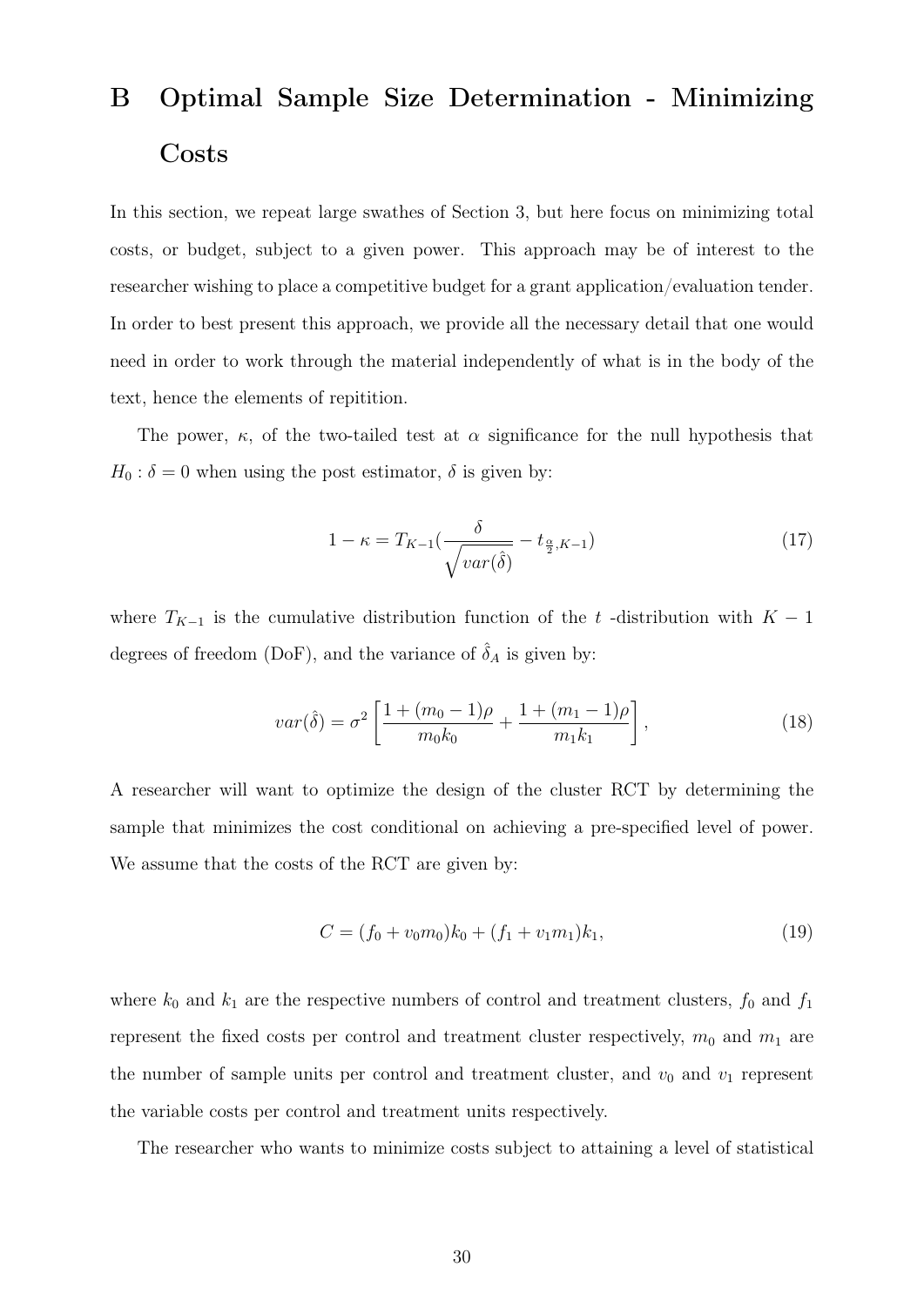power,  $\kappa$ , will want to solve:

<span id="page-31-1"></span>
$$
\min_{\{m_0, m_1, k_0, k_1\}} \left[ (f_0 + v_0 m_0) k_0 + (f_1 + v_1 m_1) k_1 \right]
$$
\ns.t.

\n
$$
1 - \kappa = T_{K-1} \left( \frac{\delta}{\sqrt{var(\hat{\delta})}} - t_{\frac{\alpha}{2}, K-1} \right) \tag{20}
$$

For mathematical convenience, it is useful to rewrite the constraint solving for  $\delta^2$ , and hence the optimization problem will be:

<span id="page-31-0"></span>
$$
\min_{\{m_0, m_1, k_0, k_1\}} \left[ (f_0 + v_0 m_0) k_0 + (f_1 + v_1 m_1) k_1 \right]
$$
\ns.t.

\n
$$
\delta^2 = (t_{\alpha/2, K-1} + t_{1-\kappa, K-1})^2 \text{var}(\hat{\delta}) \tag{21}
$$

In its general form, the constrained optimization problem above does not have close form solutions. However, it can be solved numerically using robust numerical optimization methods such as Simmulated Annealing [\(Corana et al.,](#page-21-9) [1987;](#page-21-9) [Goffe et al.,](#page-21-10) [1994;](#page-21-10) [Goffe,](#page-21-11) [1996;](#page-21-11) [Xiang et al.,](#page-23-7) [2013\)](#page-23-7).<sup>13</sup>

## B.1 Heterogenous Fixed Costs per Cluster - A Closed Form Solution

It is possible to obtain closed form solutions to the optimization problem in [\(21\)](#page-31-0) under the condition that the individual variable costs are homogenous  $v_0 = v_1 = v$ , and the number of units to sample within the clusters are equal in treatment and control clusters, and exogenously given  $(m_0 = m_1 = m)$ 

In this more restricted scenario, we can rewrite the cost function as  $C = (f_0 + v m)k_0 +$ 

 $13\,\text{We provide an R package Optimal-sample to perform this optimization and obtain the optimal.}$ sample. In order to avoid optimizing over the degrees of freedom in the  $t$  distribution, we initialize the algorithm using the Normal distribution to obtain an initial estimate of the total number of clusters, which we use to repeat the optimization using the t-distribution. We repeat this process until we achieve convergence.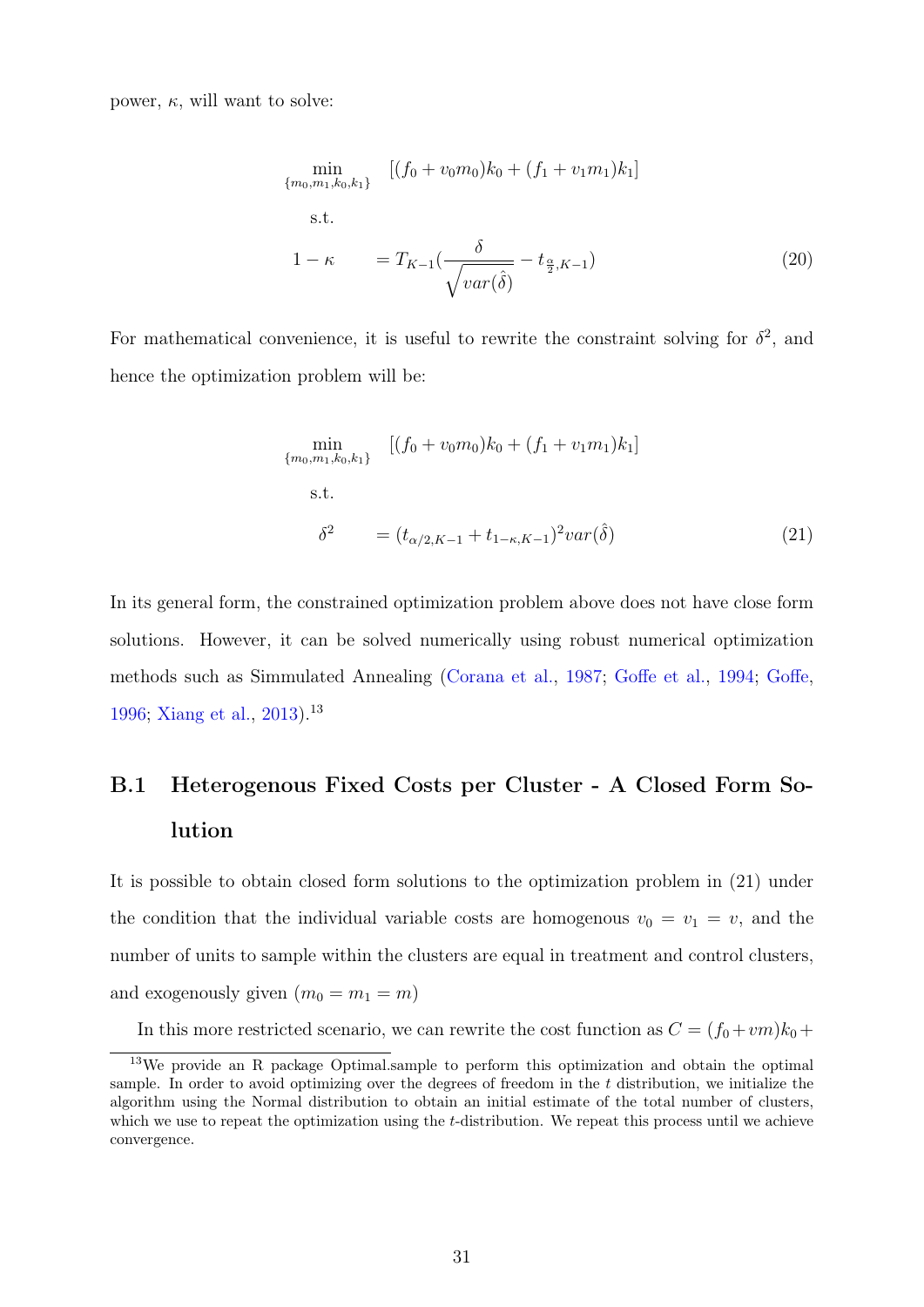$(f_1 + v_m)k_1 = (f_0 + v_m)k_0 + (f_1 + v_m)k_1$ , giving the optimization problem as:

$$
\min_{\{k_0, k_1\}} \qquad (f_0 + \nu m)k_0 + (f_1 + \nu m)k_1
$$
\n
$$
\text{s.t.}
$$
\n
$$
\delta^2 = (t_{\alpha/2} + t_{1-\kappa})^2 \sigma^2 (1 + (m-1)\rho) \frac{1}{m} \left( \frac{1}{k_0} + \frac{1}{k_1} \right)
$$
\n
$$
(23)
$$

where the only unknowns are  $k_0$  and  $k_1$  because the number of units to be sampled per each cluster is exogenously given by  $m$ . Note that the constraint is the same as the constraint in [\(21\)](#page-31-0) but where the conditions  $(m_0 = m_1 = m)$  and  $(v_0 = v_1 = v)$  has been substituted in the formulae for  $V(\hat{\delta})$  in [\(18\)](#page-30-1).

The solution to the optimization problem yields the following optimality condition,

<span id="page-32-1"></span><span id="page-32-0"></span>
$$
\frac{k_1}{k_0} = \sqrt{\frac{(f_0 + v m)}{(f_1 + v m)}}
$$
\n(24)

Using the squared MDE formula [\(23\)](#page-32-0), we can write the optimal values of  $k_0$  and  $k_1$  as functions of the model parameters:

<span id="page-32-2"></span>
$$
k_0^* = (t_{\alpha/2} + t_{1-\kappa})^2 \sigma^2 (1 + (m-1)\rho) \frac{1}{m} \frac{1}{\delta^2} \left( \frac{\sqrt{(f_0 + v m)} + \sqrt{(f_1 + v m)}}{\sqrt{(f_0 + v m)}} \right) \text{ and } (25)
$$

$$
k_1^* = (t_{\alpha/2} + t_{1-\kappa})^2 \sigma^2 (1 + (m-1)\rho) \frac{1}{m} \frac{1}{\delta^2} \left( \frac{\sqrt{(f_0 + v m)} + \sqrt{(f_1 + v m)}}{\sqrt{(f_1 + v m)}} \right)
$$
(26)

We can now present an expression for the minimum total cost,  $C^*$ , required in order to achieve a power of  $1-\beta$  with a given value of  $\delta$ , by substituting the relations in equations [\(25\)](#page-32-1) and [\(26\)](#page-32-2) into the cost function  $C = (f_0 + v_m)k_0 + (f_1 + v_m)k_1$ :

$$
C^* = (t_{\alpha/2} + t_{1-\kappa})^2 \sigma^2 (1 + (m-1)\rho) \frac{1}{m} \frac{1}{\delta^2} \left( \sqrt{(f_0 + v m)} + \sqrt{(f_1 + v m)} \right)^2 \tag{27}
$$

Note that the above closed form solutions were obtained using the assumption that the number of units to be sampled within each cluster,  $m$ , was exogenously given. In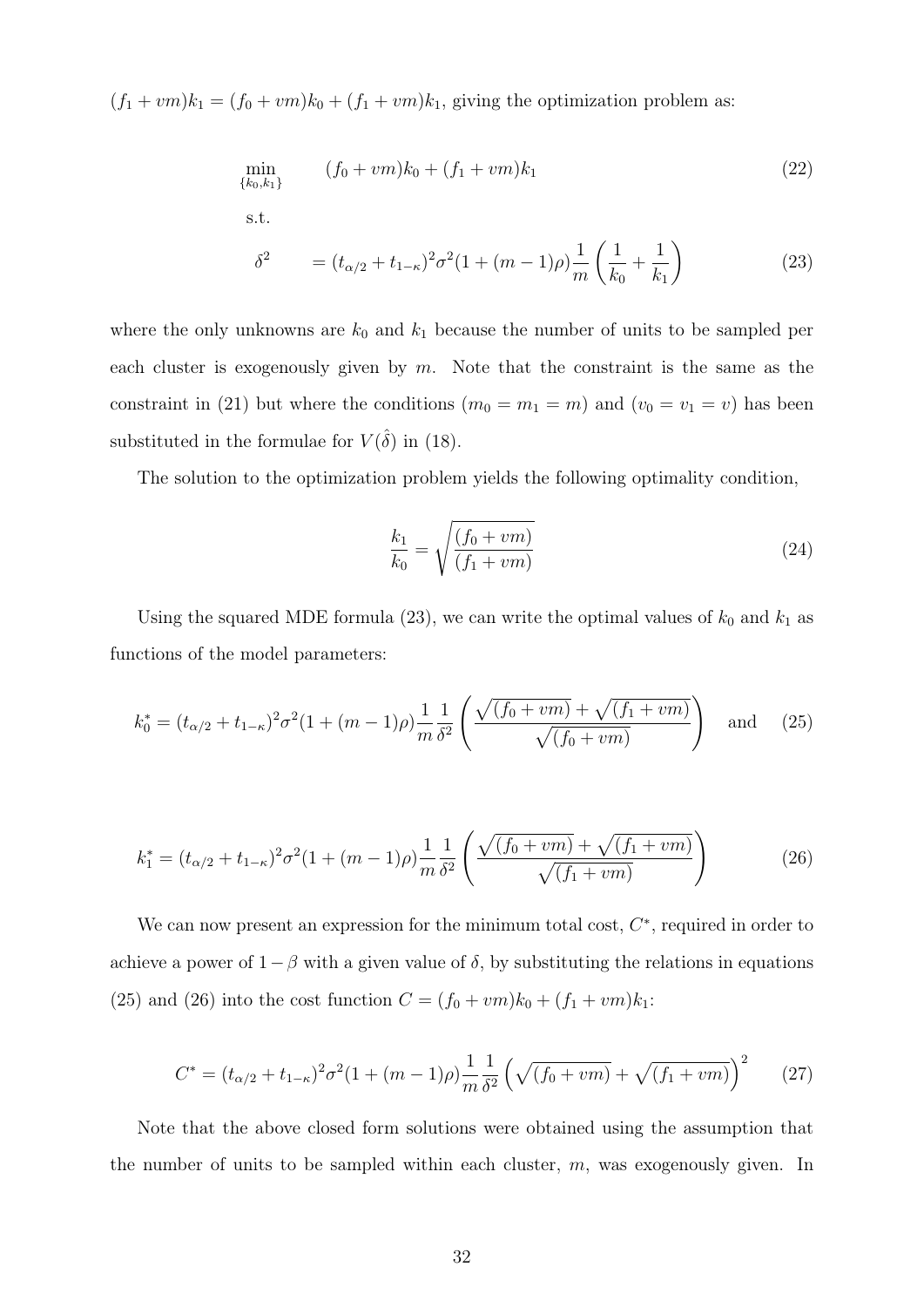practice, it is straightforward to circumvent this assumption by doing a grid search on m, that is, the optimal values of  $k_0$  and  $k_1$  can be computed for different values of m, and choose the one that minimizes the costs. Hence, the actual important assumption for this special case to be useful is that  $m_0 = m_1$ .

## B.2 Heterogenous Variable Costs per Cluster - A Closed Form Solution

In this subsection, we describe the example of a cluster RCT in which the cost function is given by  $C = (f + v_0m_0)k_0 + (f + v_1m_1)k_1 = 2fk + v_0m_0k + v_1m_1k$ , that is, where fixed costs per cluster are equal in treatment and control, but variable costs are different. In addition we assume that the number of clusters are equal across treatment arms  $(k_0 = k_1 = k)$ .

In this case, we write the constrained optimization problem as:

$$
\min_{\{m_0, m_1\}} \qquad 2fk + v_0 m_0 k + v_1 m_1 k \tag{28}
$$
\n
$$
\text{s.t.} \qquad \delta^2 \qquad = (t_{\alpha/2} + t_{1-\kappa})^2 \sigma^2 \frac{1}{k} \left( \frac{1 + (m_0 - 1)\rho}{m_0} + \frac{1 + (m_1 - 1)\rho}{m_1} \right). \tag{29}
$$

The solution to the optimization problem yields the following optimality condition,

<span id="page-33-1"></span><span id="page-33-0"></span>
$$
\frac{m_1}{m_0} = \sqrt{\frac{v_0}{v_1}}
$$
\n(30)

Using the squared MDE formula [\(29\)](#page-33-0), we can write the optimal values of  $k_0$  and  $k_1$  as functions of the model parameters:

$$
m_0^* = \frac{(t_{\alpha/2} + t_{1-\kappa})^2 \sigma^2 \left(\frac{1-\rho}{k}\right)}{\delta^2 - (t_{\alpha/2} + t_{1-\kappa})^2 \sigma^2 \left(\frac{2\rho}{k}\right)} \left(\frac{\sqrt{v_0} + \sqrt{v_1}}{\sqrt{v_0}}\right) \text{ and } (31)
$$

$$
m_1^* = \frac{(t_{\alpha/2} + t_{1-\kappa})^2 \sigma^2 \left(\frac{1-\rho}{k}\right)}{\delta^2 - (t_{\alpha/2} + t_{1-\kappa})^2 \sigma^2 \left(\frac{2\rho}{k}\right)} \left(\frac{\sqrt{v_0} + \sqrt{v_1}}{\sqrt{v_1}}\right)
$$
(32)

<span id="page-33-2"></span>Finally, we can write down an expression for the minimum total cost,  $C^*$ , required in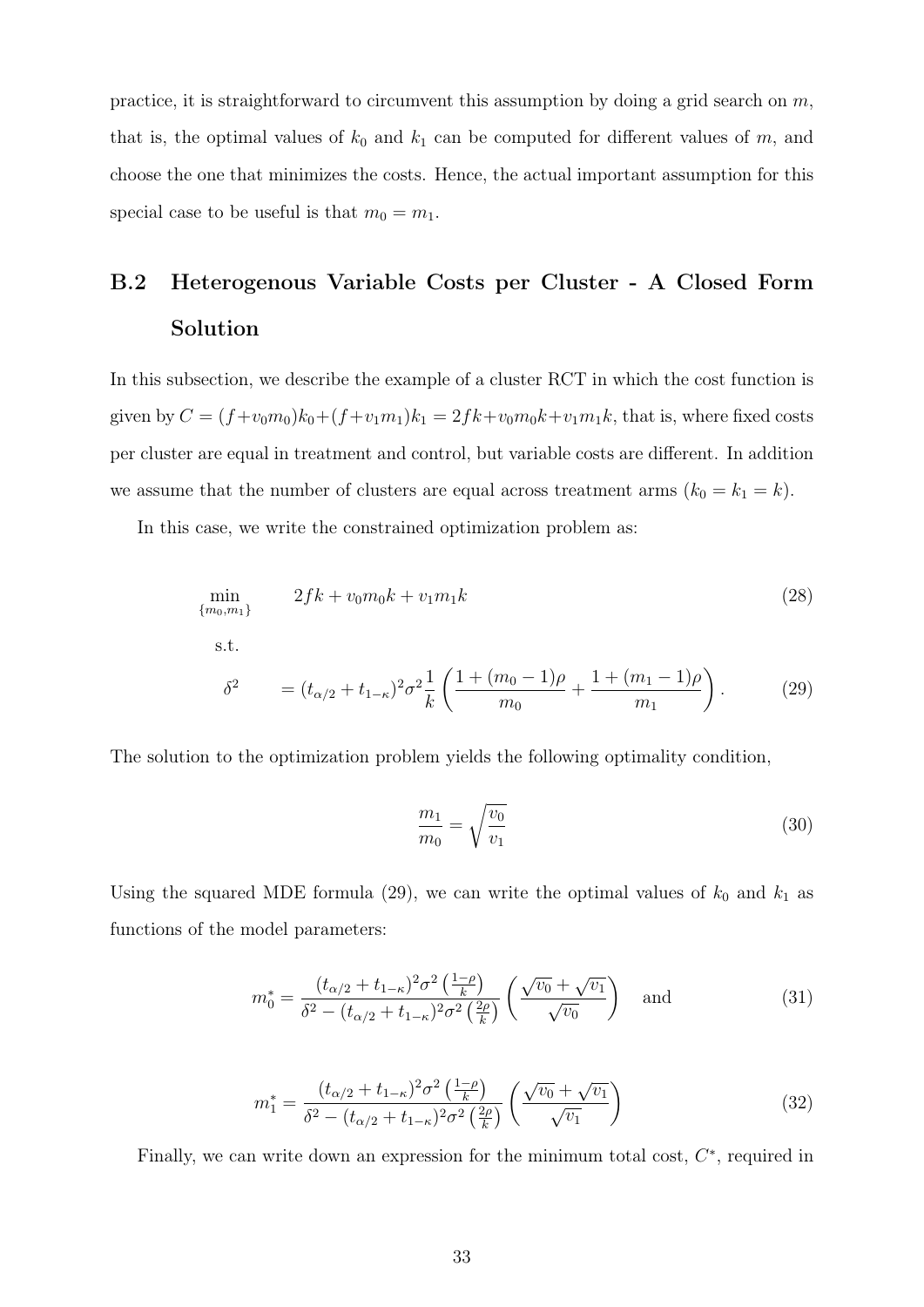order to achieve a power of  $1 - \beta$  with a given value of  $\delta$ , by substituting the relations in equations [\(31\)](#page-33-1) and [\(32\)](#page-33-2) into the cost function  $C = 2fk + v_0m_0k + v_1m_1k$ :

$$
C^* = 2fk + \frac{(t_{\alpha/2} + t_{1-\kappa})^2 \sigma^2 (1-\rho)(\sqrt{v_0} + \sqrt{v_1})^2}{\delta^2 - (t_{\alpha/2} + t_{1-\kappa})^2 \sigma^2(\frac{2\rho}{k})}
$$
(33)

Note that the above closed form solutions were obtained using the assumption that the number of clusters,  $k$ , was exogenously given. In practice, it is straightforward to circumvent this assumption by doing a grid search on k, that is, the optimal values of  $m_0$ and  $m_1$  can be computed for different values of k, and choose the one that minimizes the costs. Hence, the actual important assumption for this special case to be useful is that  $k_0 = k_1$ .

#### B.3 Results

Here we report the sample size estimates for the same three case studies as we do in Section [4.](#page-13-0) The reported sample size estimates are for a double-sided test of means at 5% significance, and for a power of 80%. We set an effect size  $\delta$  of 0.25, standard deviation  $\sigma$ of 1, and a intracluster correlation of 0.27 for the first example (school grant) but a smaller one, 0.05, for the other two. We report the sample size results with decimals although in practice they will be need to be integers, and the researcher will need to adjust them.

#### B.4 Optimal Sample Size Allocations and Cost Savings

Having discussed the three case studies in detail in the main body of the text, in this section we focus predominantly on the cost savings from our approach (found in Panel B of Tables [5-](#page-36-0)[7\)](#page-38-0) compared to the non-optimized, equal allocation approach in Panel A.

In Tables [5,](#page-36-0) [6](#page-37-0) and [7,](#page-38-0) our approach is associated with costs savings of 18%, 18% and 34% respectively. These percentage saving amounts to large savings in absolute terms, particularly for graduation-style programs – in Table [3](#page-26-0) the absolute saving using approach exceeds half a million US Dollars for our baseline case.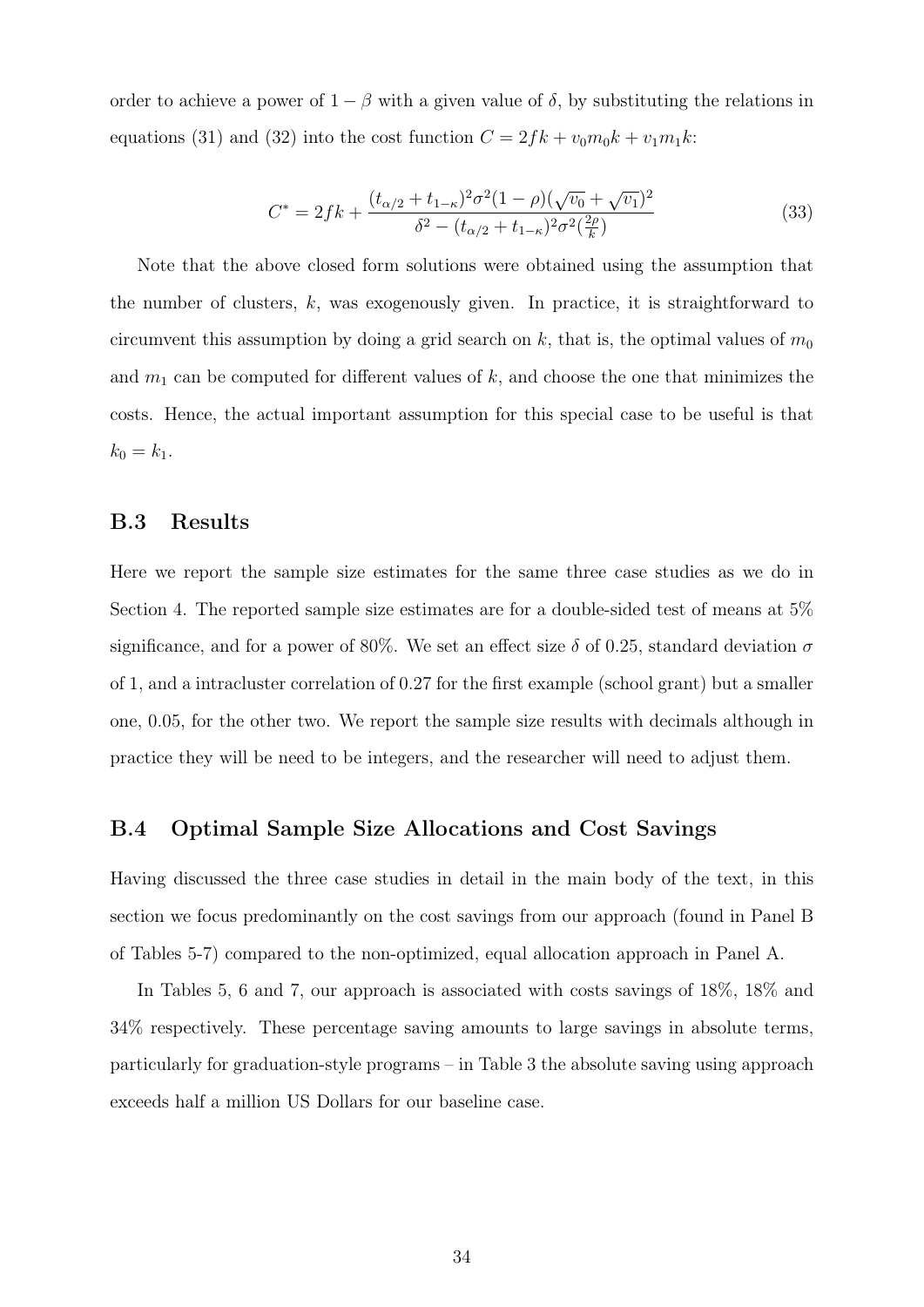#### B.5 Simulation Results

As we do in the body of the text, we validate the power we obtain as the solution to [\(20\)](#page-31-1) and reported in panels B of Tables [5](#page-36-0) to [7,](#page-38-0) with the power obtained by simulation using the sample allocations also reported in panel B of the same tables. The power reported in the panels B of Tables [5](#page-36-0) to [7,](#page-38-0) which we also report in the third last column of Table [8,](#page-39-0) is between (or extremely close to) the simulated power obtained by rounding up and rounding down the sample. This comparison provides reassurance about the validity of the methods that we have developed.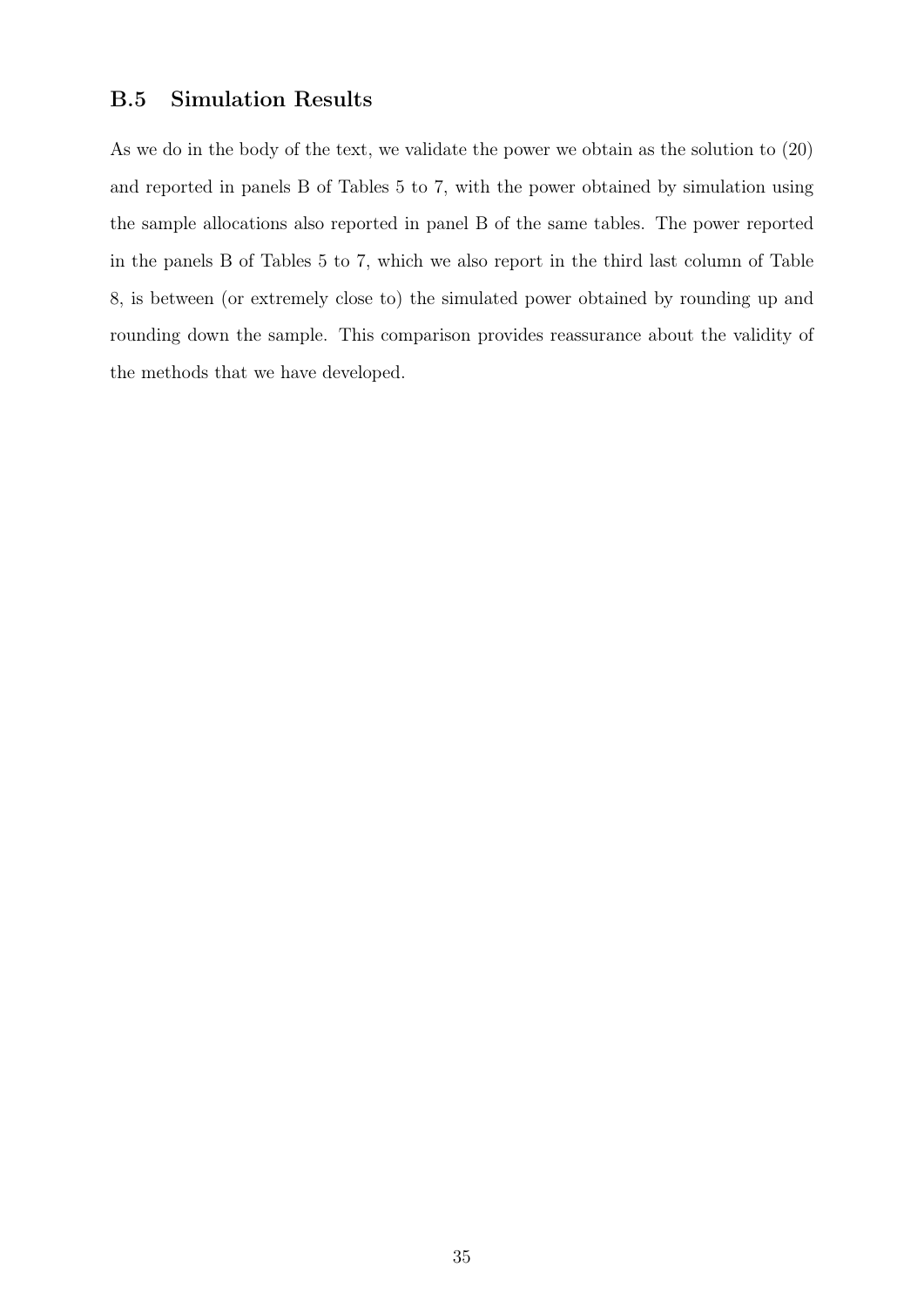<span id="page-36-0"></span>

|                                                         | (1)           | (2)           | (3)           |
|---------------------------------------------------------|---------------|---------------|---------------|
| Variable cost Treatment (v)                             | 9.36          | 9.36          | 9.36          |
| Fixed cost Control $(f_0)$                              | 189           | 189           | 189           |
| Fixed cost Treatment $(f_1)$                            | 1000          | 1776.4        | 3000          |
| <b>Target Power</b>                                     | 0.80          | 0.80          | 0.80          |
| A.) Equal allocation of Clusters and Individuals        |               |               |               |
| $k_0 = k_1 = k$                                         | 83.68         | 80.82         | 78.55         |
| $m_0$ = $m_1$ = $m$                                     | 12.19         | 15.02         | 18.41         |
| Total cost $(5)$                                        | 118,600       | 181,577       | 277,578       |
| B.) Optimal number of Clusters and Individuals          |               |               |               |
| $k_0$                                                   | 138.08        | 164.15        | 195.37        |
| $k_1$                                                   | 60.03         | 53.54         | 49.04         |
| m <sub>0</sub>                                          | 7.39          | 7.39          | 7.39          |
| m <sub>1</sub>                                          | 17.00         | 22.65         | 29.44         |
| Total cost $(5)$                                        | 105,225       | 148,841       | 211,065       |
| Savings vs Approach A (\$)<br>Savings vs Approach A (%) | 13,375<br>11% | 32,736<br>18% | 66,514<br>24% |
|                                                         |               |               |               |

#### **Table 5. Cost savings From Optimal Sample Allocation Heterogenous Fixed Costs per Cluster - School Grant Program**

**Notes:** The values for number of individuals per cluster (m) and number of clusters (k) are those that achieve 80% power at 5% significance for the cost parameters specified in the top 3 rows. Other assumed parameters: effect size 0.25, standard deviation 1, intra-cluster correlation ( $\rho$ ) = 0.27.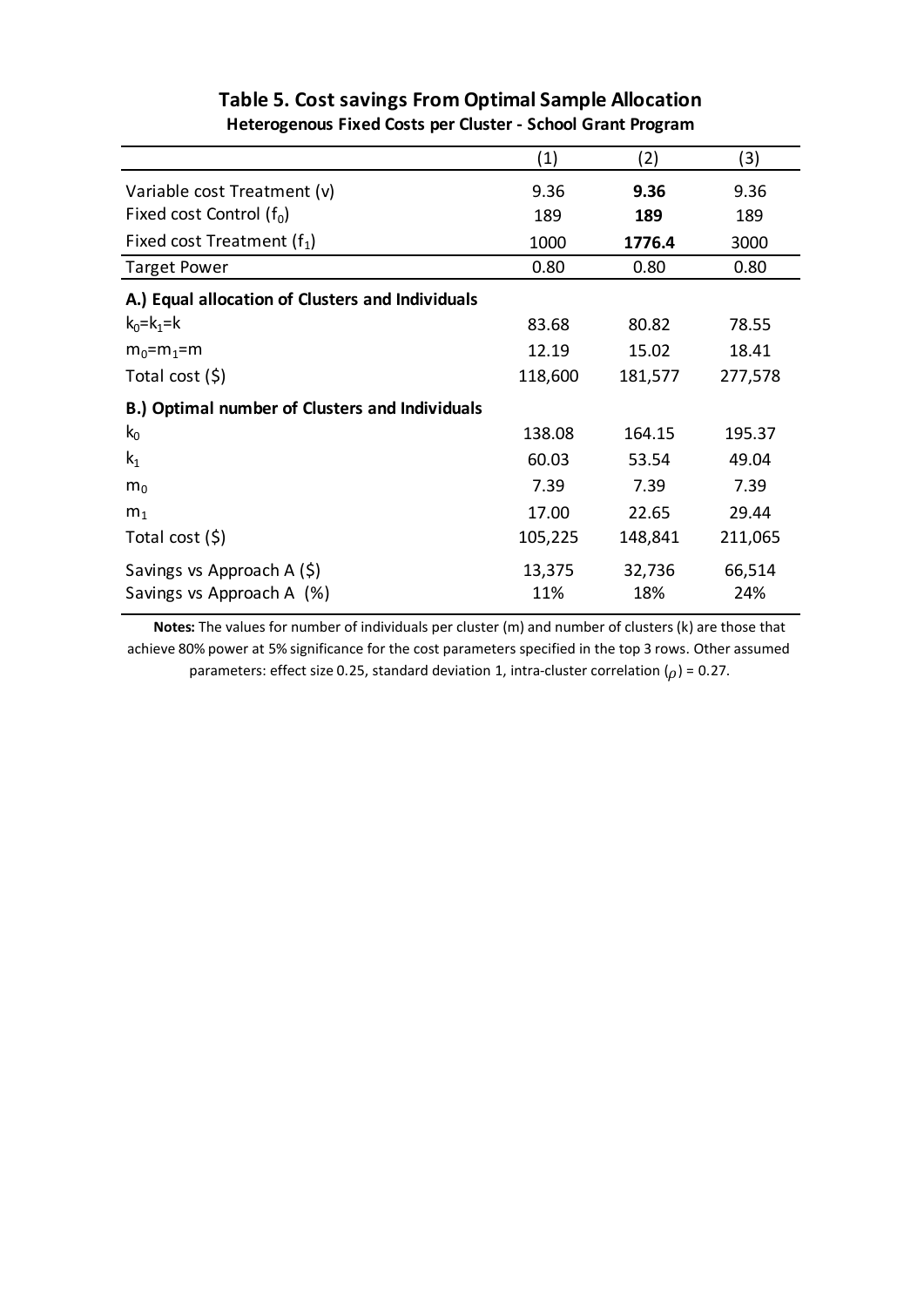<span id="page-37-0"></span>

|                                                         | (1)           | (2)           | (3)           |
|---------------------------------------------------------|---------------|---------------|---------------|
| Fixed cost (f)                                          | 250           | 250           | 250           |
| Variable Cost Control $(v_0)$                           | 100           | 100           | 100           |
| Variable cost Treatment $(v_1)$                         | 500           | 854           | 1200          |
| <b>Target Power</b>                                     | 0.80          | 0.80          | 0.80          |
| A.) Equal allocation of Clusters and Individuals        |               |               |               |
| $k_0 = k_1 = k$                                         | 61.01         | 64.79         | 66.95         |
| $m_0$ = $m_1$ = $m$                                     | 4.99          | 4.63          | 4.44          |
| Total cost $(5)$                                        | 213,058       | 318,276       | 420,002       |
| B.) Optimal number of Clusters and Individuals          |               |               |               |
| $k_0$                                                   | 69.55         | 81.43         | 90.81         |
| $k_1$                                                   | 69.55         | 81.43         | 90.81         |
| m <sub>0</sub>                                          | 6.89          | 6.89          | 6.89          |
| m <sub>1</sub>                                          | 3.08          | 2.36          | 1.99          |
| Total cost $(5)$                                        | 189,906       | 260,855       | 324,803       |
| Savings vs Approach A (\$)<br>Savings vs Approach A (%) | 23,152<br>11% | 57,422<br>18% | 95,199<br>23% |

#### **Table 6. Cost savings From Optimal Sample Allocation Heterogenous Variable Costs per Cluster - Unconditional Cash Transfer**

**Notes:** The values for number of individuals per cluster (m) and number of clusters (k) are those that achieve 80% power at 5% significance for the cost parameters specified in the top 3 rows. Other assumed parameters: effect size 0.25, standard deviation 1, intra-cluster correlation ( $\rho$ ) 0.05.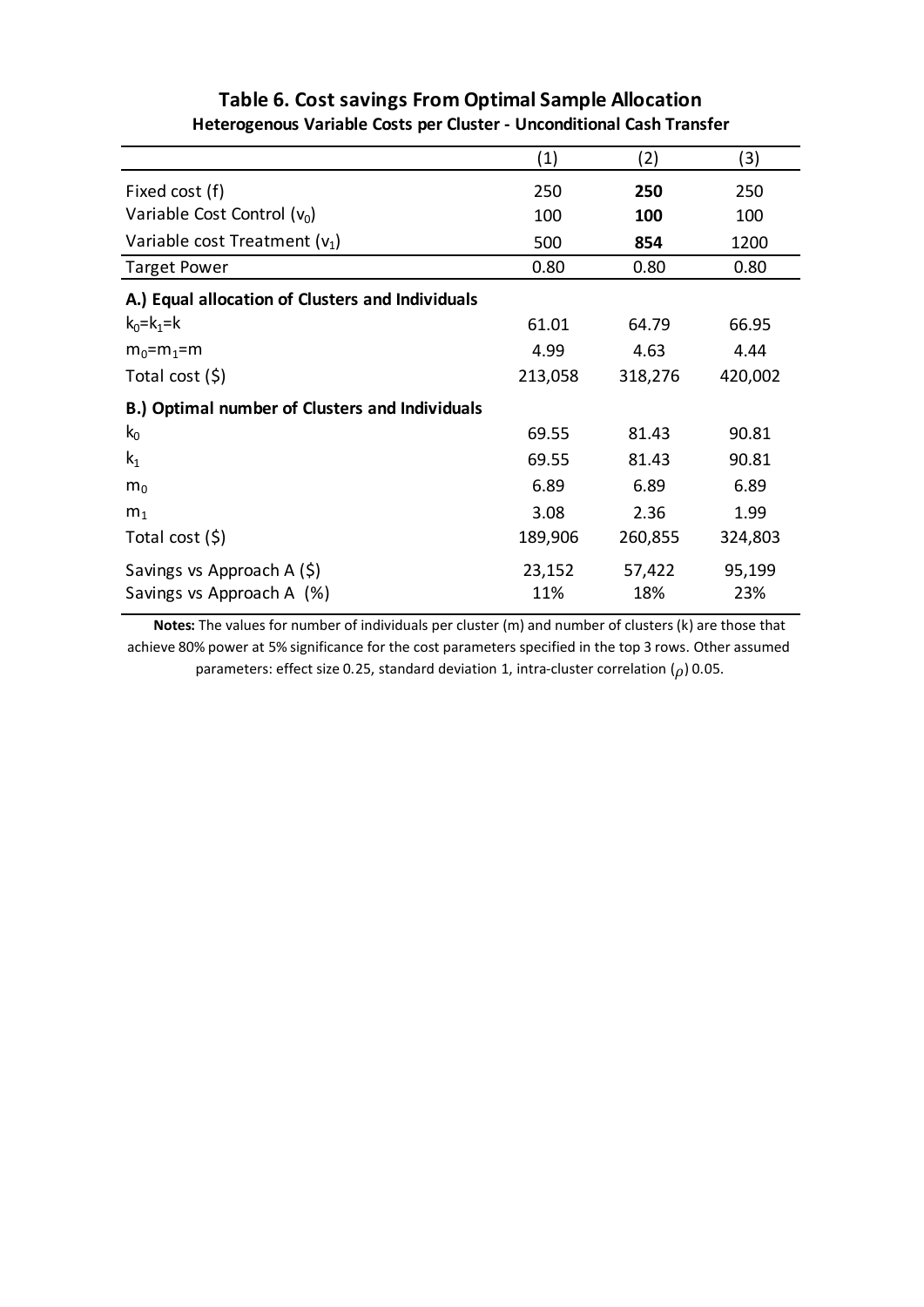<span id="page-38-0"></span>

|                                                         | (1)            | (2)            | (3)            | (4)            |
|---------------------------------------------------------|----------------|----------------|----------------|----------------|
| Variable Cost Control $(v_0)$                           | 100            | 100            | 100            | 100            |
| Variable cost Treatment $(v_1)$                         | 2150           | 2150           | 2150           | 2150           |
| Fixed cost Control $(f_0)$                              | 125            | 250            | 500            | 1000           |
| Fixed cost Treatment $(f_1)$                            | 18000          | 18000          | 18000          | 18000          |
| <b>Target Power</b>                                     | 0.80           | 0.80           | 0.80           | 0.80           |
| A.) Equal allocation of Clusters and Individuals        |                |                |                |                |
| $k_0 = k_1 = k$                                         | 40.25          | 37.40          | 34.24          | 30.94          |
| $m_0$ = $m_1$ = $m$                                     | 8.74           | 9.75           | 11.18          | 13.20          |
| Total cost $(5)$                                        | 1,521,285      | 1,503,056      | 1,494,770      | 1,506,856      |
| B.) Optimal number of Clusters and Individuals          |                |                |                |                |
| $k_0$                                                   | 221.42         | 158.88         | 114.63         | 83.29          |
| $k_1$                                                   | 18.45          | 18.72          | 19.10          | 19.63          |
| $m_0$                                                   | 4.87           | 6.89           | 9.75           | 13.78          |
| m <sub>1</sub>                                          | 12.61          | 12.61          | 12.61          | 12.61          |
| Total cost $(5)$                                        | 968,078        | 994,017        | 1,030,982      | 1,083,862      |
| Savings vs Approach A (\$)<br>Savings vs Approach A (%) | 553,207<br>36% | 509,039<br>34% | 463,788<br>31% | 422,994<br>28% |

#### **Table 7. Cost savings From Optimal Sample Allocation Heterogenous Fixed and Variable Costs per Cluster - Graduation Program**

**Notes:** The values for number of individuals per cluster (m) and number of clusters (k) are those that achieve 80% power at 5% significance for the cost parameters specified in the top 3 rows. Other assumed parameters: effect size 0.25, standard deviation 1, intra-cluster correlation ( $\rho$ ) 0.05.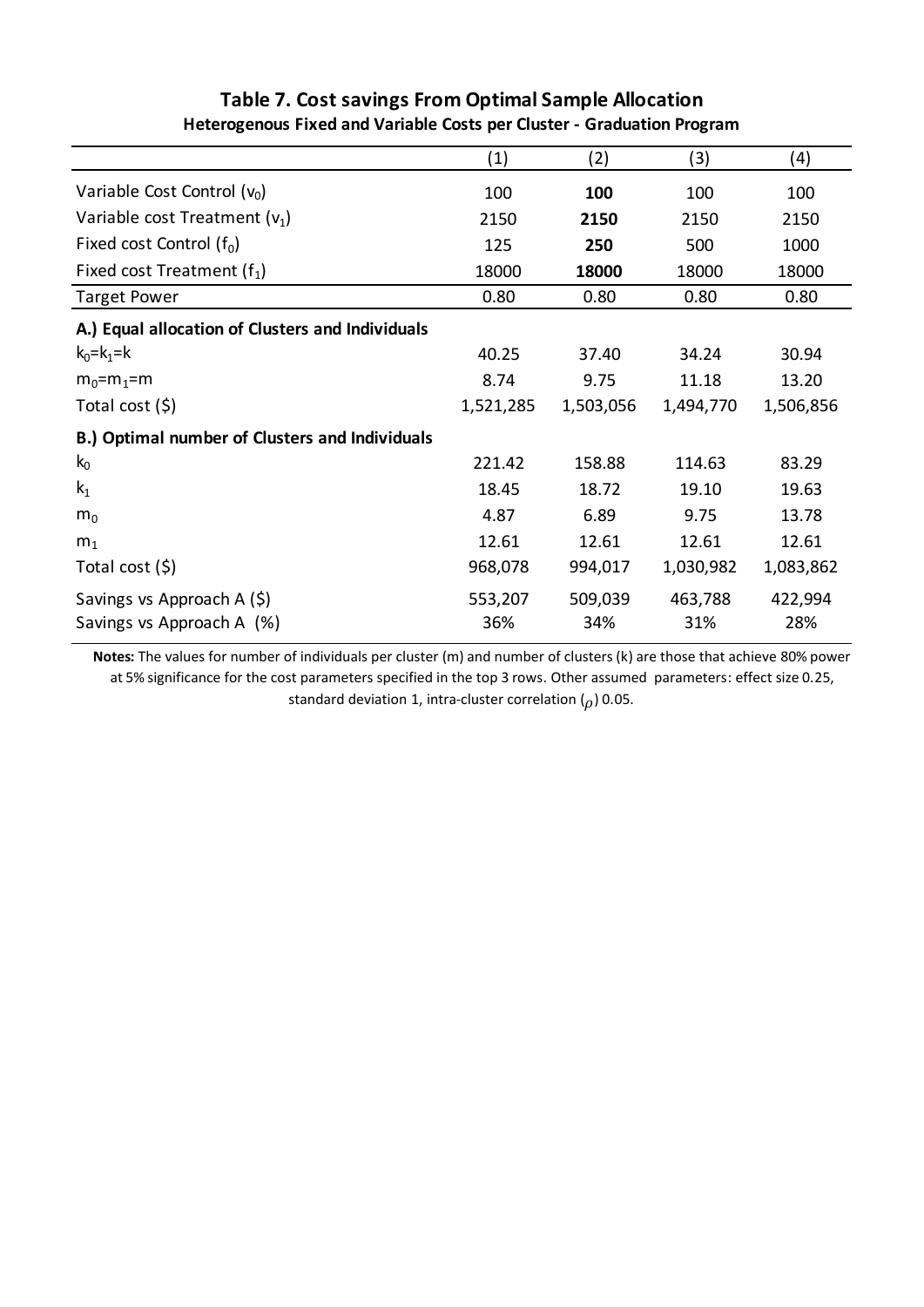<span id="page-39-0"></span>

|                                                       | (1)                                                             | (2)                                                | $\left( 3\right)$ | (4)                    | (5)   | (6)                                                             | (7)                                                           |
|-------------------------------------------------------|-----------------------------------------------------------------|----------------------------------------------------|-------------------|------------------------|-------|-----------------------------------------------------------------|---------------------------------------------------------------|
|                                                       | Optimal number of Clusters and Individuals                      |                                                    |                   | <b>Simulated Power</b> |       |                                                                 |                                                               |
| Scenario:                                             | $k_0$                                                           | $k_1$                                              | m <sub>0</sub>    | m <sub>1</sub>         | Power | If $m_0$ , $m_1$ ,<br>$k_0$ , $k_1$ are<br>rounded<br>downwards | If $m_0$ , $m_1$ ,<br>$k_0$ , $k_1$ are<br>rounded<br>upwards |
|                                                       |                                                                 | A.) Heterogenous Fixed Costs per Cluster (Table 5) |                   |                        |       |                                                                 |                                                               |
| 1                                                     | 138.08                                                          | 60.03                                              | 7.39              | 17.00                  | 0.800 | 0.804                                                           | 0.807                                                         |
| $\overline{2}$                                        | 164.15                                                          | 53.54                                              | 7.39              | 22.65                  | 0.800 | 0.793                                                           | 0.811                                                         |
| 3                                                     | 195.37                                                          | 49.04                                              | 7.39              | 29.44                  | 0.800 | 0.802                                                           | 0.813                                                         |
| B.) Heterogenous Variable Costs per Cluster (Table 6) |                                                                 |                                                    |                   |                        |       |                                                                 |                                                               |
| 1                                                     | 69.55                                                           | 69.55                                              | 6.89              | 3.08                   | 0.800 | 0.785                                                           | 0.854                                                         |
| $\overline{2}$                                        | 81.43                                                           | 81.43                                              | 6.89              | 2.36                   | 0.800 | 0.753                                                           | 0.855                                                         |
| 3                                                     | 90.81                                                           | 90.81                                              | 6.89              | 1.99                   | 0.800 | 0.570                                                           | 0.805                                                         |
|                                                       | C.) Heterogenous Fixed and Variable Costs per Cluster (Table 7) |                                                    |                   |                        |       |                                                                 |                                                               |
| 1                                                     | 221.42                                                          | 18.45                                              | 4.87              | 12.61                  | 0.800 | 0.781                                                           | 0.828                                                         |
| $\overline{2}$                                        | 158.88                                                          | 18.72                                              | 6.89              | 12.61                  | 0.800 | 0.790                                                           | 0.821                                                         |
| 3                                                     | 114.63                                                          | 19.10                                              | 9.75              | 12.61                  | 0.800 | 0.790                                                           | 0.828                                                         |
| 4                                                     | 83.29                                                           | 19.63                                              | 13.78             | 12.61                  | 0.800 | 0.789                                                           | 0.816                                                         |

#### **Table 8. Power Simulations**

**Notes:** Columns 1-5 replicate the key values from panel B of Tables 5, 6 and 7. These are provided as reference for the simulation results. For the simulation results we simulate data to match the DGP presented in Equation (1). For every scenario, we run 10,000 simulations and report the mean power achieved from these runs. For the simulation, we require the number of individuals and clusters to be integer values. Given that the optimal numbers of clusters and individuals are non-integer values we present two cases. Column 6 shows the case where all values are round down to the nearest integer and column 7 shows the case where all values are rounded up.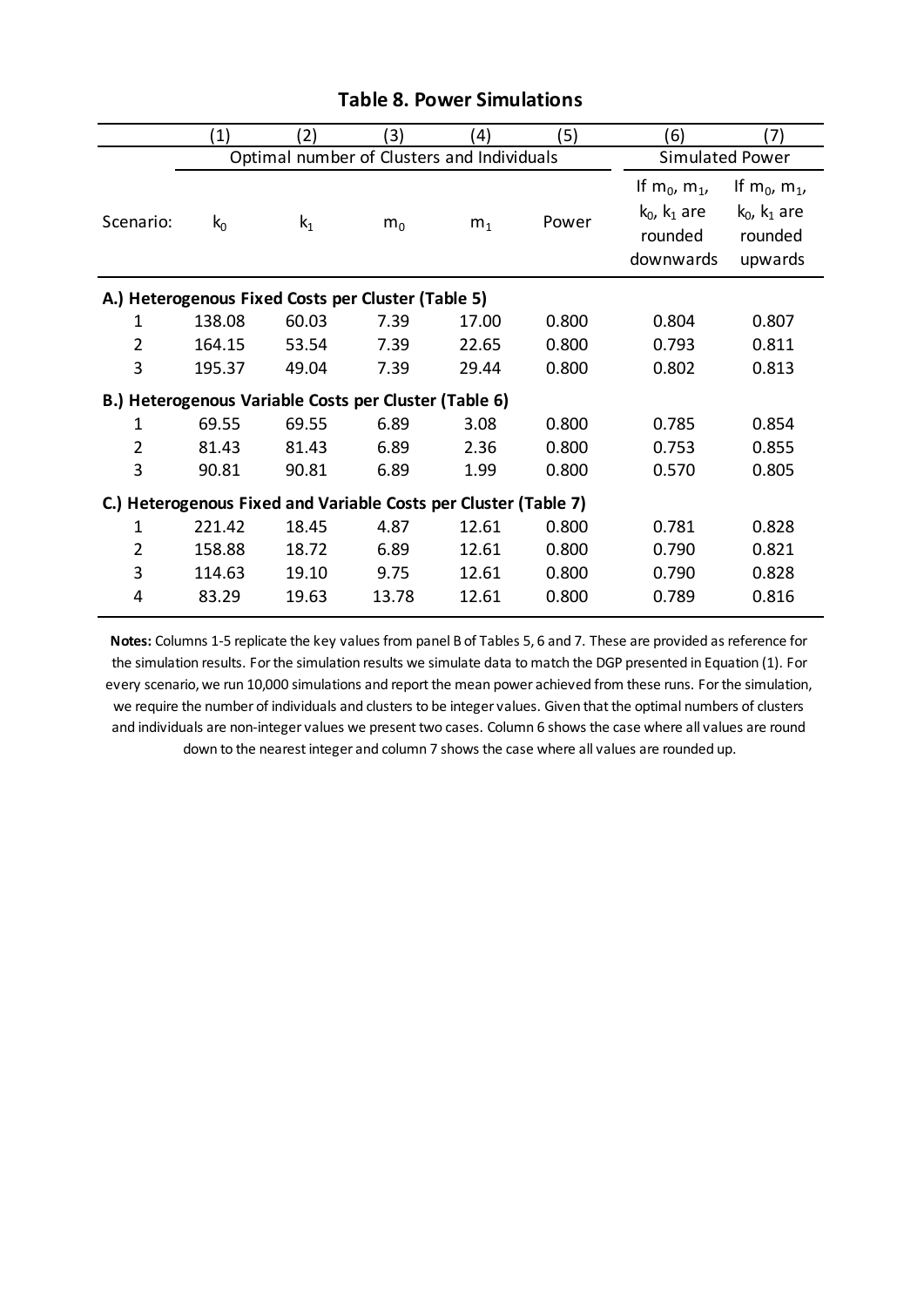## <span id="page-40-0"></span>C Different Formulations of the Variance of the Treatment Effect

This section presents the equivalence between the variance of the treatment effect in equation [\(4\)](#page-8-1) above, and equation A1 in the Appendix of [Shen and Kelcey](#page-23-5) [\(2020\)](#page-23-5), which we specify with different sample sizes across treatment conditions at all levels. Table [9](#page-43-0) below provides a correspondence between how we define the key parameters, and how [Shen and Kelcey](#page-23-5) [\(2020\)](#page-23-5) do so.

Following [Shen and Kelcey](#page-23-5) [\(2020\)](#page-23-5), the variance of the treatment effect is:

$$
\sigma_{\delta}^{2} = \frac{\rho(1 - R_{2}^{2}) + \frac{(1 - \rho)(1 - R_{1}^{2})}{\left[\frac{nn^{T}}{(1 - p)n + pn^{T}}\right]}}{p(1 - p)} \cdot \frac{(1 - p)(c_{1}n + c_{2}) + p(c_{1}^{T}n^{T} + c_{2}^{T})}{m}
$$
(34)

Where the budget function is  $m = (1 - p)J(c_1n + c_2) + pJ(c_1^T n^T + c_2^T)$ . Solving for J in the budget function, we can write

<span id="page-40-2"></span><span id="page-40-1"></span>
$$
J = \frac{m}{(1-p)(c_1n + c_2) + p(c_1^T n^T + c_2^T)}
$$
(35)

Substituting equation [\(35\)](#page-40-1) into equation [\(34\)](#page-40-2), we can rewrite the variance of the treatment effect as:

$$
\sigma_{\delta}^{2} = \frac{\rho(1 - R_{2}^{2}) + \frac{(1 - \rho)(1 - R_{1}^{2})}{\left[\frac{nn^{T}}{(1 - p)n + pn^{T}}\right]}}{p(1 - p)J}
$$
(36)

Under the assumption that  $R_1^2 = 0$  and  $R_2^2 = 0$  the variance of the treatment effect is given by:

$$
\sigma_{\delta}^2 = \frac{\rho + \frac{(1-\rho)}{\lceil \frac{nn^T}{(1-p)n + pn^T} \rceil}}{p(1-p)J}
$$

which, after some algebra, can be rewritten as:

$$
\sigma_{\delta}^{2} = \frac{\rho n n^{T} + (1 - \rho)[(1 - p)n + pn^{T}]}{p(1 - p)n n^{T} J}
$$
\n(37)

<span id="page-40-3"></span>,

The first step is to show that equation  $(37)$  is equivalent to equation  $(4)$ , using the equivalence between parameters in [Shen and Kelcey](#page-23-5) [\(2020\)](#page-23-5) and our work, which we summarize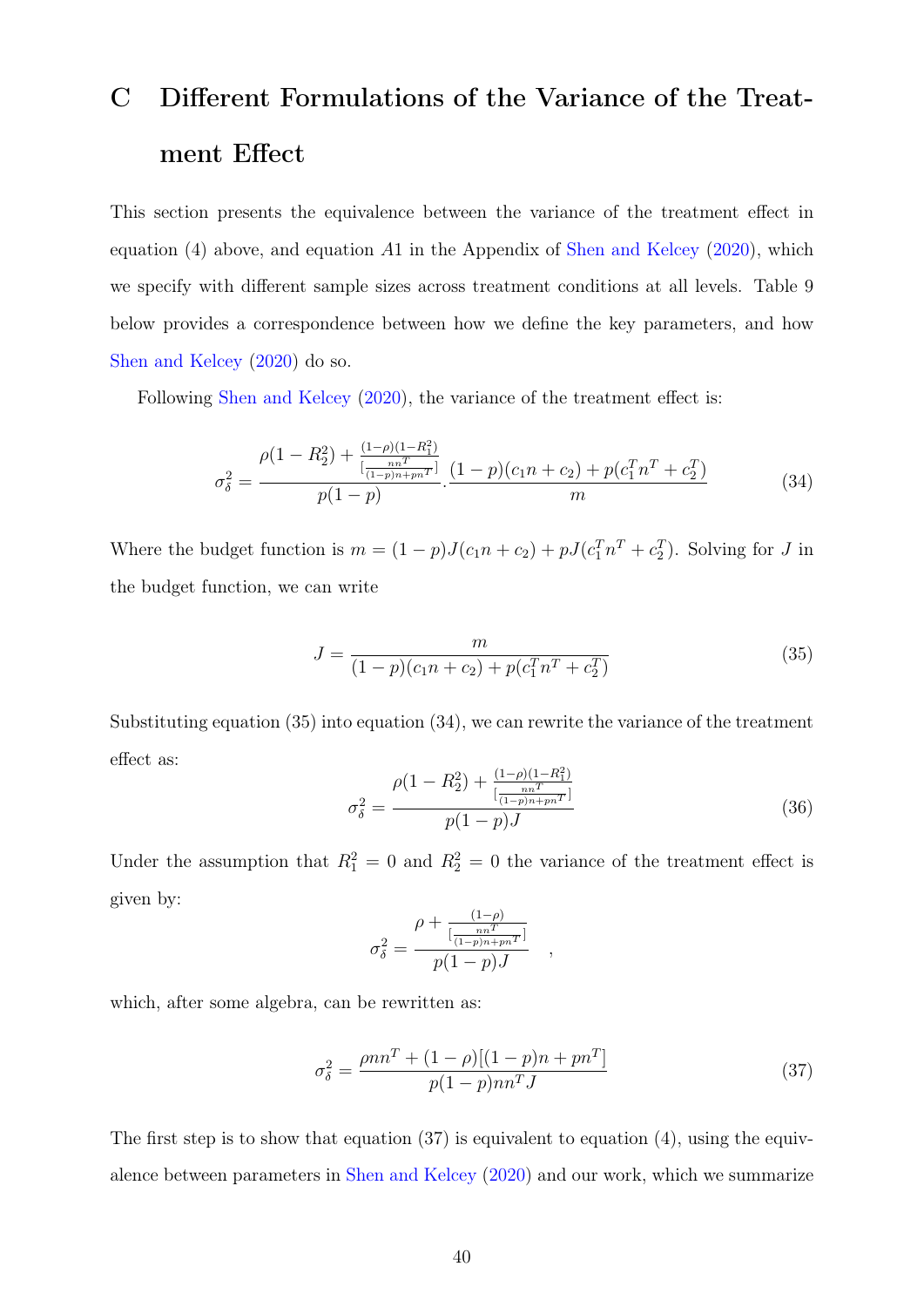in Table [9.](#page-43-0) Subsituting parameters accordingly, we can rewrite equation [\(37\)](#page-40-3) as a function of our parameters:

<span id="page-41-0"></span>
$$
\sigma_{\delta}^2 = \frac{\rho m_0 m_1 + (1 - \rho)[(1 - p)m_0) + pm_1]}{p(1 - p)m_0 m_1 J}
$$
\n(38)

From Table [9](#page-43-0) we have that  $p = k_1/J$  and  $(1-p) = k_0/J$ . If we substitute these expressions into equation [\(38\)](#page-41-0) we have:

$$
\sigma_{\delta}^{2} = \frac{\rho m_{0} m_{1} + (1 - \rho)[\frac{k_{0}}{J} m_{0} + \frac{k_{1}}{J} m_{1}]}{\frac{k_{1}}{J} \frac{k_{0}}{J} m_{0} m_{1} J}
$$

which after some algebra we can rewritten as:

$$
\sigma_{\delta}^2 = \frac{\rho m_0 m_1 J + (1 - \rho)[k_0 m_0 + k_1 m_1]}{m_0 k_0 m_1 k_1}.
$$
\n(39)

<span id="page-41-1"></span>,

To completely express the variance of the treatment effect in terms of the parameters we use in this paper, we need to substitute J. From the equivalences presented in Table [9](#page-43-0) we have  $J = K = k_0 + k_1$ . Substituting this last expression into equation [\(39\)](#page-41-1), we get to the expression:

$$
\sigma_{\delta}^{2} = \frac{\rho m_{0} m_{1} (k_{0} + k_{1}) + (1 - \rho)[k_{0} m_{0} + k_{1} m_{1}]}{m_{0} k_{0} m_{1} k_{1}}
$$

Rearranging some terms we have:

$$
\sigma_{\delta}^{2} = \frac{m_{0}k_{0}(\rho m_{1} + 1 - \rho) + k_{1}m_{1}(\rho m_{0} + 1 - \rho)}{m_{0}k_{0}m_{1}k_{1}}
$$

Finally, a bit more of algebra leads us to determine that the variance of the treatment effect in [Shen and Kelcey](#page-23-5) [\(2020\)](#page-23-5), expressed in terms of the paramaters we use, is:

<span id="page-41-2"></span>
$$
\sigma_{\delta}^{2} = \frac{1 + (m_{0} - 1)\rho}{m_{0}k_{0}} + \frac{1 + (m_{1} - 1)\rho}{m_{1}k_{1}} \tag{40}
$$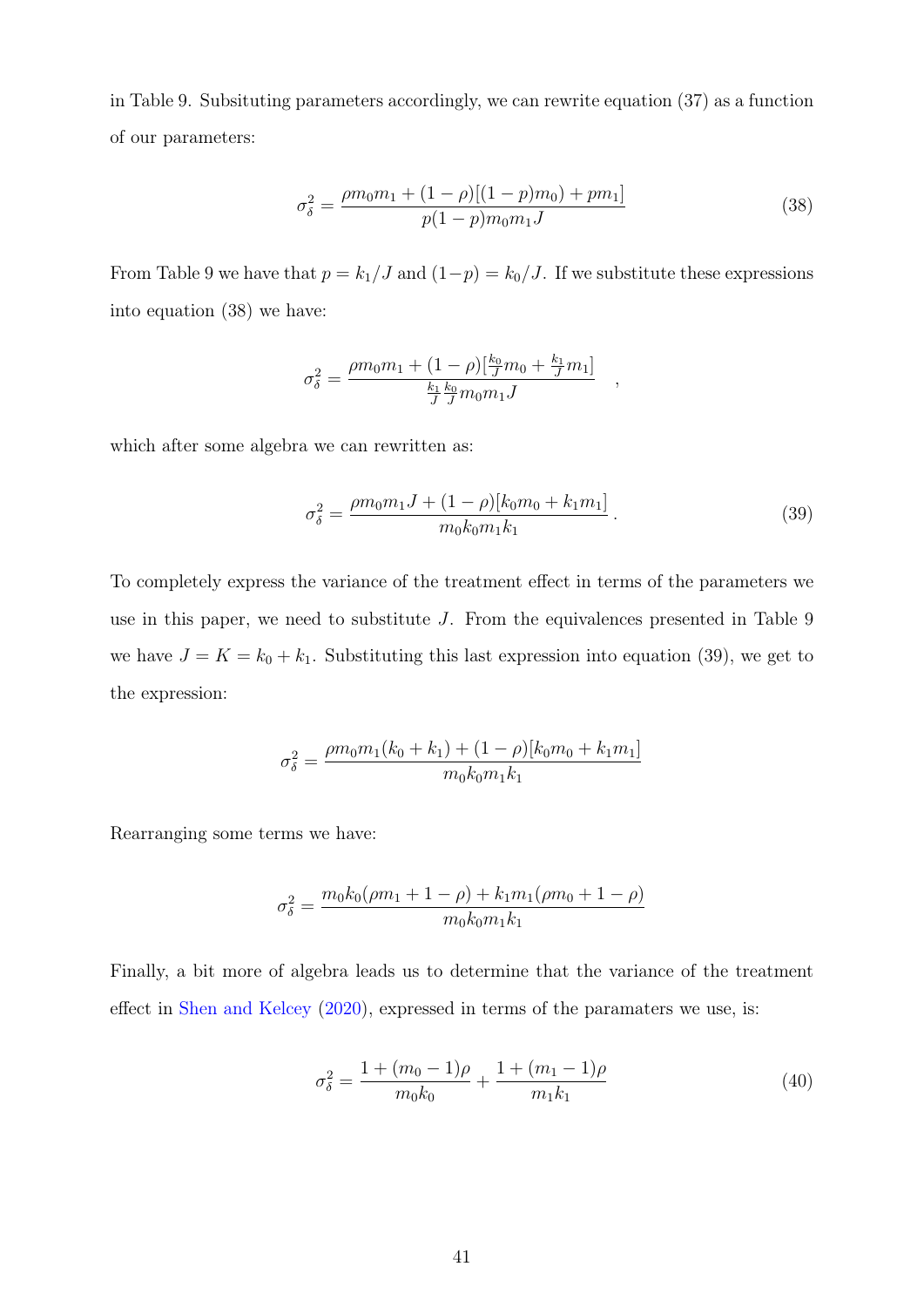Recall, equation [\(4\)](#page-8-1) is:

<span id="page-42-0"></span>
$$
\sigma_{\delta}^{2} = \sigma^{2} \left[ \frac{1 + (m_{0} - 1)\rho}{m_{0}k_{0}} + \frac{1 + (m_{1} - 1)\rho}{m_{1}k_{1}} \right]. \tag{41}
$$

Under the assumption that  $\sigma^2 = 1$ , equations [\(40\)](#page-41-2) and [\(41\)](#page-42-0) are equivalent, which completes this section, as we show that the variance of the treatment effect in [Shen and Kelcey](#page-23-5) [\(2020\)](#page-23-5) coincides with that in this work.